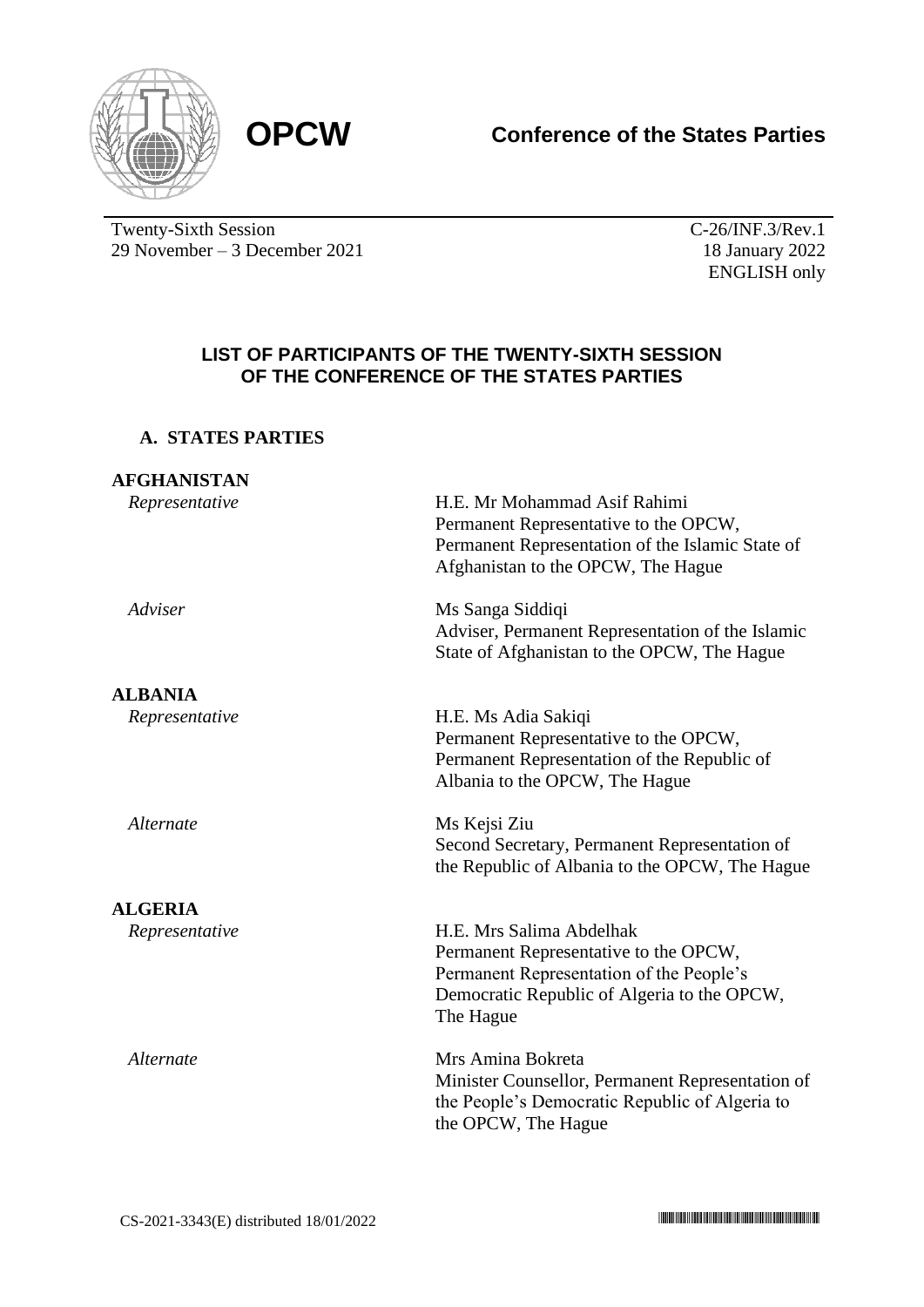| Alternate      | Mrs Ghalia Benziouche<br>Counsellor, Permanent Representation of the<br>People's Democratic Republic of Algeria to the<br>OPCW, The Hague                           |
|----------------|---------------------------------------------------------------------------------------------------------------------------------------------------------------------|
| Alternate      | Mr Abdelkrim Haddid<br>Secretary for Foreign Affairs, Permanent<br>Representation of the People's Democratic<br>Republic of Algeria to the OPCW, The Hague          |
| Alternate      | Mr Hakim Gadouri<br>Attaché of Foreign Affairs, Permanent<br>Representation of the People's Democratic<br>Republic of Algeria to the OPCW, The Hague                |
| Adviser        | Mr Abdelghani Merabet<br>Director for International Political Affairs<br>Ministry of Foreign Affairs, Algeria                                                       |
| Adviser        | Mr Boualem Belhadj<br>Head of the National Authority<br>Ministry of National Defence, Algeria                                                                       |
| Adviser        | Mr El Kheir Zouatnia<br>Member of the National Authority<br>Ministry of National Defence, Algeria                                                                   |
| Adviser        | Mr Toufik Bendir<br>Counsellor for Foreign Affairs, Ministry of<br>Foreign Affairs, Algeria                                                                         |
| Adviser        | Mrs Asma Guebili<br>Secretary for Foreign Affairs, Embassy of the<br>People's Democratic Republic of Algeria to the<br>Kingdom of the Netherlands, The Hague        |
| <b>ANDORRA</b> |                                                                                                                                                                     |
| Representative | H.E. Mrs Esther Rabasa Grau<br>Permanent Representative to the OPCW<br>Ambassador, Permanent Representation of the<br>Principality of Andorra to the OPCW, Brussels |
| Alternate      | Mrs Margot Aleix Mata<br>Second Secretary, Permanent Representation of<br>the Principality of Andorra to the OPCW,<br><b>Brussels</b>                               |
| Alternate      | Mr Guillem Zapatero Clària<br>Third Secretary, Permanent Representation of the<br>Principality of Andorra to the OPCW, Brussels                                     |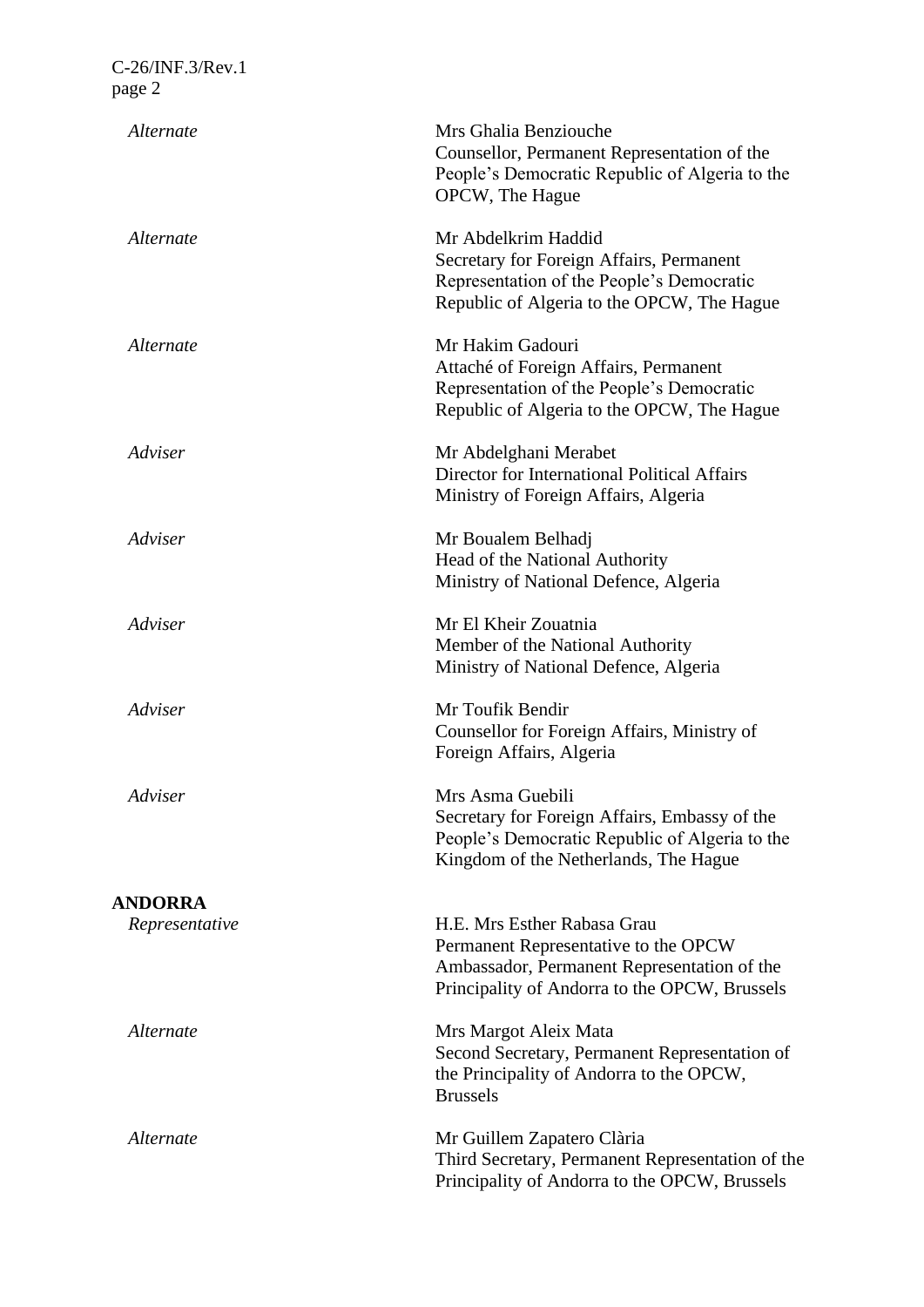| <b>ANGOLA</b>    |                                                                                                                                                                             |
|------------------|-----------------------------------------------------------------------------------------------------------------------------------------------------------------------------|
| Representative   | H.E. Mrs Maria Isabel de Resende Encoge<br>Permanent Representative to the OPCW<br>Ambassador, Permanent Representation of the<br>Republic of Angola to the OPCW, The Hague |
| Alternate        | Mrs Ana Carla de Sousa<br>Minister Counsellor, Permanent Representation of<br>the Republic of Angola to the OPCW, The Hague                                                 |
| Adviser          | Mr José Paulo Isabel<br>General Director of the National Authority,<br>Luanda                                                                                               |
| Adviser          | Mr Cláudio Roberto H. Crispim<br>Secretariat of the National Authority, Luanda                                                                                              |
| <b>ARGENTINA</b> |                                                                                                                                                                             |
| Representative   | H.E. Mr Mario Javier Agustín Oyarzábal<br>Permanent Representative to the OPCW<br>Ambassador, Permanent Representation of the<br>Argentine Republic to the OPCW, The Hague  |
| Alternate        | Mr Nicolás Rantica<br>Counsellor, Permanent Representation of the<br>Argentine Republic to the OPCW, The Hague                                                              |
| Alternate        | Ms Eva González<br>Second Secretary, Permanent Representation of<br>the Argentine Republic to the OPCW, The Hague                                                           |
| <b>ARMENIA</b>   |                                                                                                                                                                             |
| Representative   | Mr George Kocharian<br>Head of the International Security Department,<br>Ministry of Foreign Affairs of the Republic of<br>Armenia, Yerevan                                 |
| Alternate        | H.E. Mr Tigran Balayan<br>Permanent Representative to the OPCW<br>Ambassador, Permanent Representation of the<br>Republic of Armenia to the OPCW, The Hague                 |
| Alternate        | Ms Viviana Kalaejian<br>Alternate to the Permanent Representative,<br>Permanent Representation of the Republic of<br>Armenia to the OPCW, The Hague                         |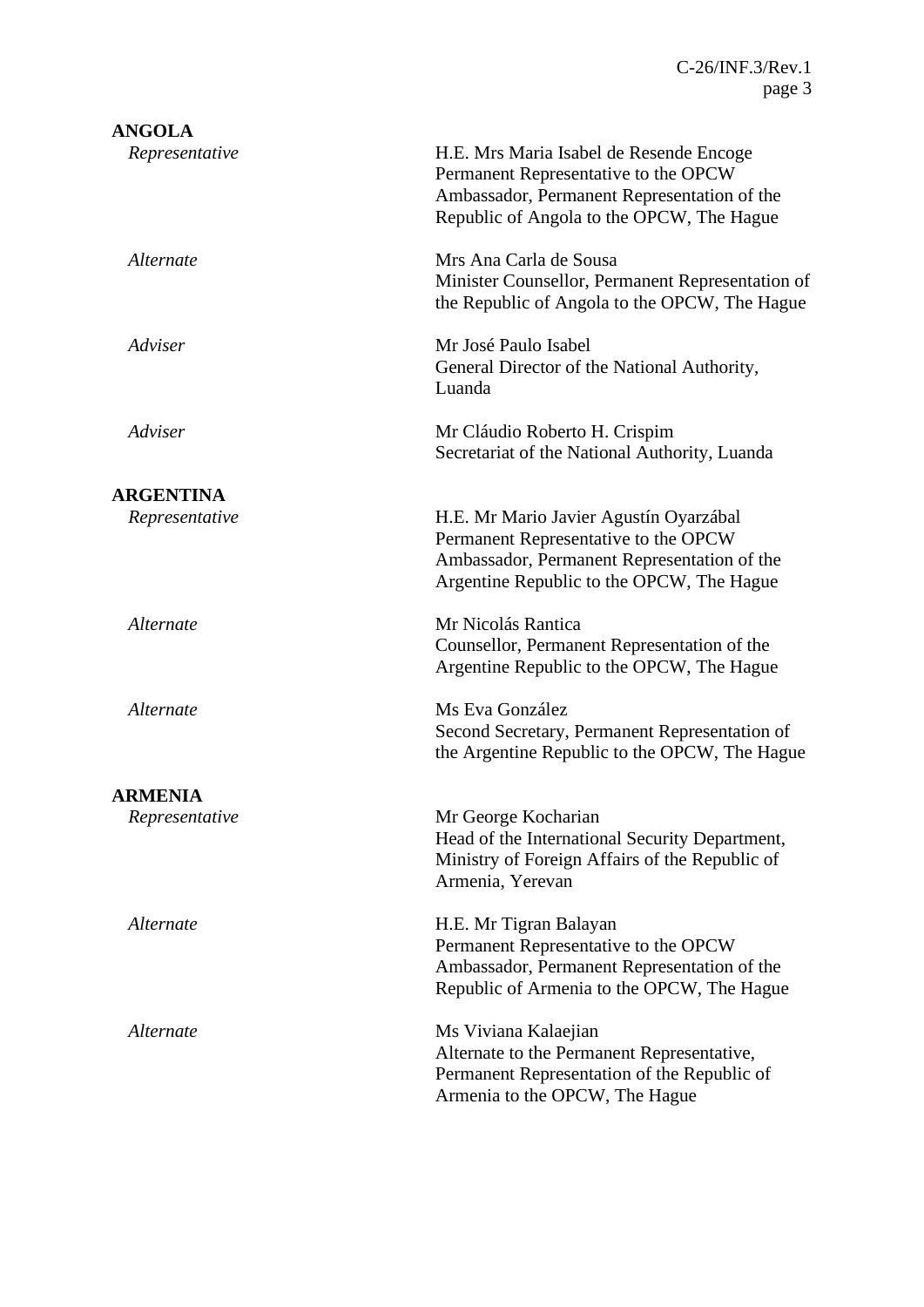| <b>AUSTRALIA</b>  |                                                                                                                                                                  |
|-------------------|------------------------------------------------------------------------------------------------------------------------------------------------------------------|
| Representative    | H.E. Mr Matthew Neuhaus<br>Permanent Representative to the OPCW<br>Ambassador, Permanent Representation of<br>Australia to the OPCW, The Hague                   |
| Alternate         | Ms Michelle McKendry<br>Deputy Permanent Representative to the OPCW,<br>Permanent Representation of Australia to the<br>OPCW, The Hague                          |
| Alternate         | Mr Lewis Casey<br>Policy Officer, Embassy of Australia to the<br>Kingdom of the Netherlands, The Hague                                                           |
| Alternate         | Ms Roos Bos<br>Policy Officer, Embassy of Australia to the<br>Kingdom of the Netherlands, The Hague                                                              |
| <b>AUSTRIA</b>    |                                                                                                                                                                  |
| Representative    | H.E. Ms Astrid Harz<br>Permanent Representative to the OPCW<br>Ambassador, Permanent Representation of the<br>Republic of Austria to the OPCW, The Hague         |
| Alternate         | Mr Mourad Mahidi<br>Deputy Permanent Representative to the<br>OPCW, Permanent Representation of the<br>Republic of Austria to the OPCW, The Hague                |
| Alternate         | Mr Thomas Johannes Heim<br>Military Advisor, Permanent Representation of<br>the Republic of Austria to the OPCW, The Hague                                       |
| Adviser           | Ms Katharina Kofler<br>Legal Advisor, Permanent Representation of the<br>Republic of Austria to the OPCW, The Hague                                              |
| <b>AZERBAIJAN</b> |                                                                                                                                                                  |
| Representative    | H.E. Mr Fikrat Akhundov<br>Permanent Representative to the OPCW<br>Ambassador, Permanent Representation of the<br>Azerbaijani Republic to the OPCW,<br>The Hague |
| Alternate         | Ms Sabina Sadigli<br>First Secretary, Permanent Representation of<br>the Azerbaijani Republic to the OPCW,<br>The Hague                                          |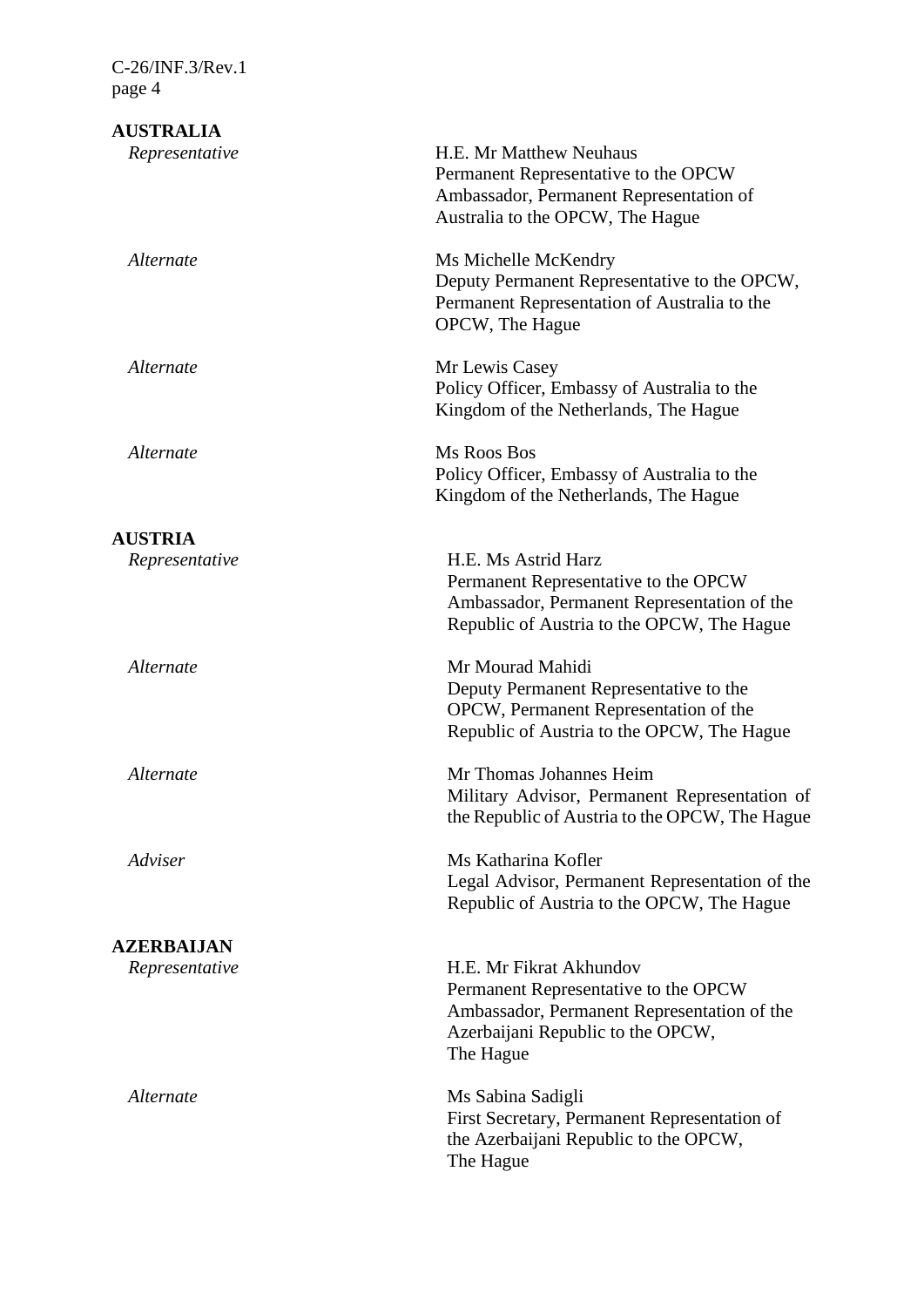| <b>BAHRAIN</b>    |                                                                                                                                                                               |
|-------------------|-------------------------------------------------------------------------------------------------------------------------------------------------------------------------------|
| Representative    | Mr Sameer Alzayani<br>Assistant Chief of Military Court,<br>Bahrain Defence Force, Manama                                                                                     |
| Alternate         | Mr Ahmed Alhaddad<br>Diplomatic Attaché, Ministry of Foreign Affairs,<br>Maqaba                                                                                               |
| Alternate         | Husain Ali Jasim<br>Colonel, Civil Defence School Commander,<br>General Directorate of Civil Defence, Isatown                                                                 |
| Alternate         | Mr Anas Alkhalqi<br>Head of Division of Licensing and Control of<br>Weapons and Explosives, Ministry of Interior of<br>the Kingdom of Bahrain, Manama                         |
| Alternate         | Mr Anas AlSayed<br>Director of the Executive Office of the NCCW,<br>Ministry of Foreign Affairs of the Kingdom of<br>Bahrain, Manama                                          |
| Alternate         | Mr Mohamed Ebrahim<br>Captain, CID, Muharraq                                                                                                                                  |
| Alternate         | Mr S.Ali Hasan<br>Director of Testing and Metrology, Ministry of<br>Industry of the Kingdom of Bahrain, Manama                                                                |
| Alternate         | Mr Hamad Swar<br>Head of Planning and Development, Ministry of<br>Interior of the Kingdom of Bahrain, Hamad Town                                                              |
| <b>BANGLADESH</b> |                                                                                                                                                                               |
| Representative    | H.E. Mr M Riaz Hamidullah<br>Permanent Representative to the OPCW<br>Ambassador, Permanent Representation of the<br>People's Republic of Bangladesh to the OPCW,<br>The Hague |
| Alternate         | Ms Nawrid Sharmin<br>Counsellor, Permanent Representation of the<br>People's Republic of Bangladesh to the OPCW,<br>The Hague                                                 |
| Adviser           | Mr Md. Jannatul Habib<br>Second Secretary, Permanent Representation of<br>the People's Republic of Bangladesh to the<br>OPCW, The Hague                                       |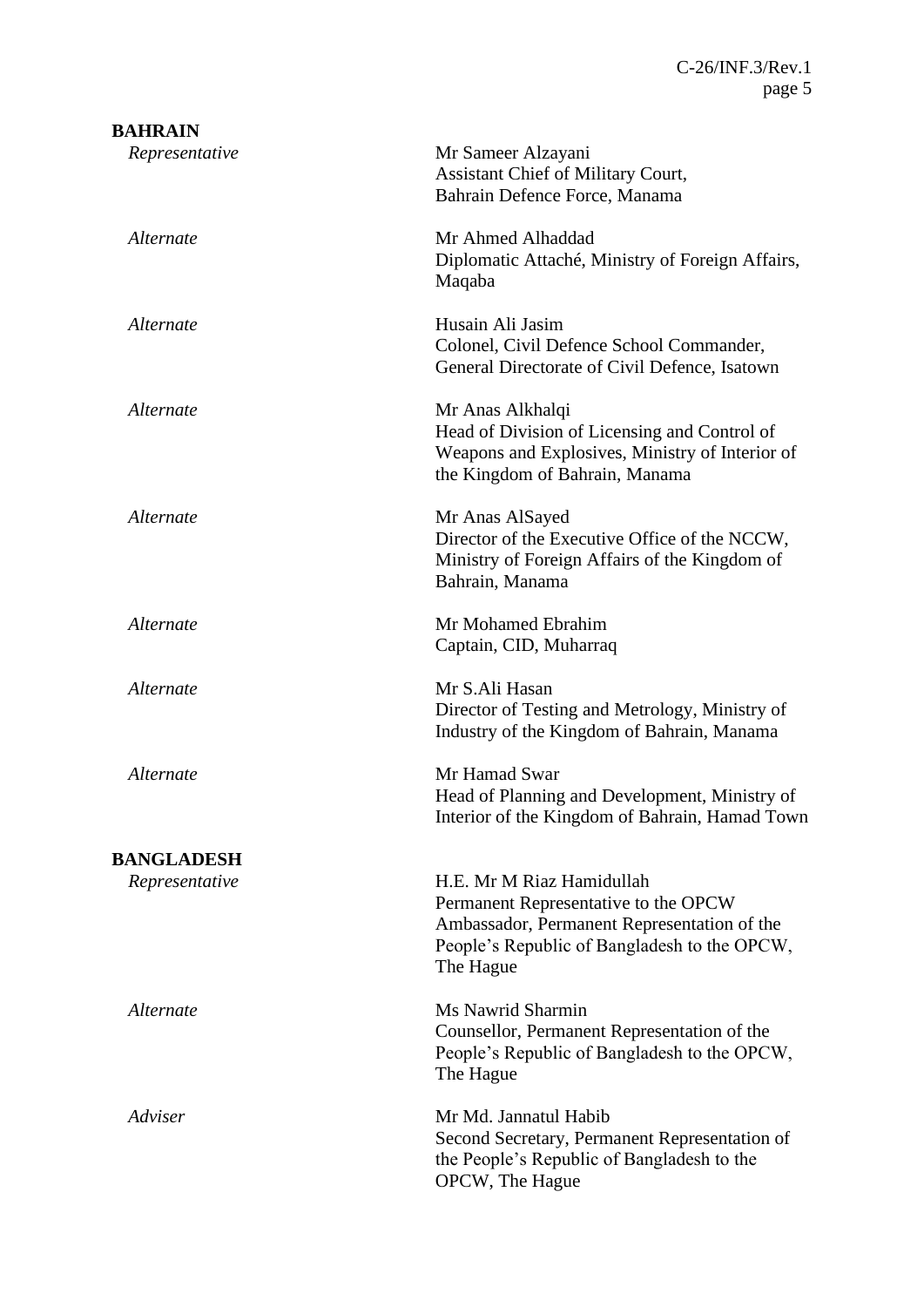**BELARUS** *Representative* H.E. Mr Andrei Yeudachenka Permanent Representative to the OPCW Ambassador, Permanent Representation of the Republic of Belarus to the OPCW, The Hague *Alternate* Mr Stanislav Vassilevsky Counsellor, Permanent Representation of the Republic of Belarus to the OPCW, The Hague *Alternate* Ms Volha Pashkevich Counsellor, Permanent Representation of the Republic of Belarus to the OPCW, The Hague **BELGIUM** *Representative* H.E. Mr William Roelants de Stappers Permanent Representative to the OPCW Ambassador, Permanent Representation of the Kingdom of Belgium to the OPCW, The Hague *Alternate* Ms Lise Theunissen Attaché, Permanent Representation of the Kingdom of Belgium to the OPCW, The Hague *Adviser* Ms Charlotte Luijben Legal Intern, Permanent Representation of the Kingdom of Belgium to the OPCW, The Hague **BHUTAN** *Representative* Ms Namgay Choden Third Secretary, Permanent Representation of the Kingdom of Bhutan to the OPCW, Brussels **BOLIVIA** *Representative* Mr Roberto Calzadilla-Sarmiento Ambassador, Embassy of the Plurinational State of Bolivia to the OPCW, The Hague *Alternate* Ms Pamela Luna First Secretary, Embassy of the Plurinational State of Bolivia to the OPCW, The Hague **BOSNIA AND HERZEGOVINA** *Representative* Mr Almir Šahović Ambassador, Permanent Representation of Bosnia and Herzegovina to the OPCW, The Hague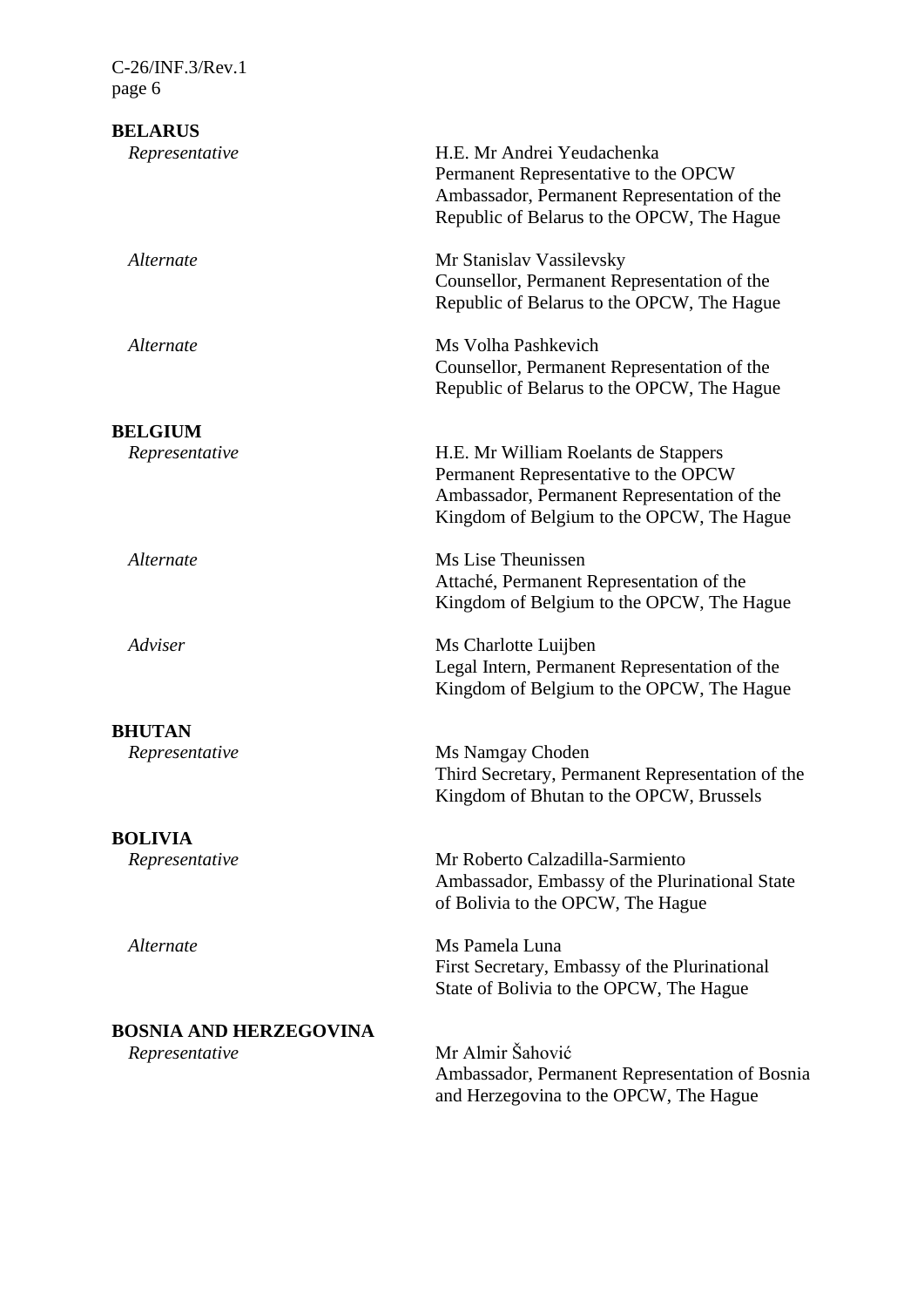| Adviser        | Mr Michel Alfirević<br>First Secretary, Permanent Representation of<br>Bosnia and Herzegovina to the OPCW,<br>The Hague                                                                                |
|----------------|--------------------------------------------------------------------------------------------------------------------------------------------------------------------------------------------------------|
| BOTSWANA       |                                                                                                                                                                                                        |
| Representative | H.E. Mr Samuel Outlule<br>Representative to the OPCW<br>Ambassador, Permanent Representation of the<br>Republic of Botswana to the OPCW, Brussels                                                      |
| Alternate      | Mr Thapelo Otukile<br>Director, Chemical, Biological, Nuclear and<br>Radiation Authority, Ministry of Defence, Justice<br>and Security, Gaborone                                                       |
| Adviser        | Ms Tebatso Future Baleseng<br>Minister Counsellor, Embassy of the Republic of<br>Botswana to the Kingdom of Belgium, Brussels                                                                          |
| Adviser        | <b>Ms Same Baaitse</b><br>Second Secretary, Permanent Representation of<br>the Republic of Botswana to the OPCW, Brussels                                                                              |
| Adviser        | Ms Janes Mokgadi<br>Deputy Director, Chemical, Biological, Nuclear<br>and Radiation Authority, Ministry of Defence,<br>Justice and Security, Gaborone                                                  |
| <b>BRAZIL</b>  |                                                                                                                                                                                                        |
| Representative | H.E. Mr Paulo Roberto Caminha de Castilhos<br>França<br>Permanent Representative to the OPCW<br>Ambassador, Permanent Representation of the<br>Federative Republic of Brazil to the OPCW,<br>The Hague |
| Alternate      | Mr Pedro Cardoso<br>Minister Counsellor, Permanent Representation of<br>the Federative Republic of Brazil to the OPCW,<br>The Hague                                                                    |
| Alternate      | Mr Emerson Novais Lopes<br>Counsellor, Permanent Representation of the<br>Federative Republic of Brazil to the OPCW,<br>The Hague                                                                      |
| Adviser        | Mr Anderson Pedreira Silva<br>Colonel, Brazilian Army, Ministry of Defence,<br><b>Brasília</b>                                                                                                         |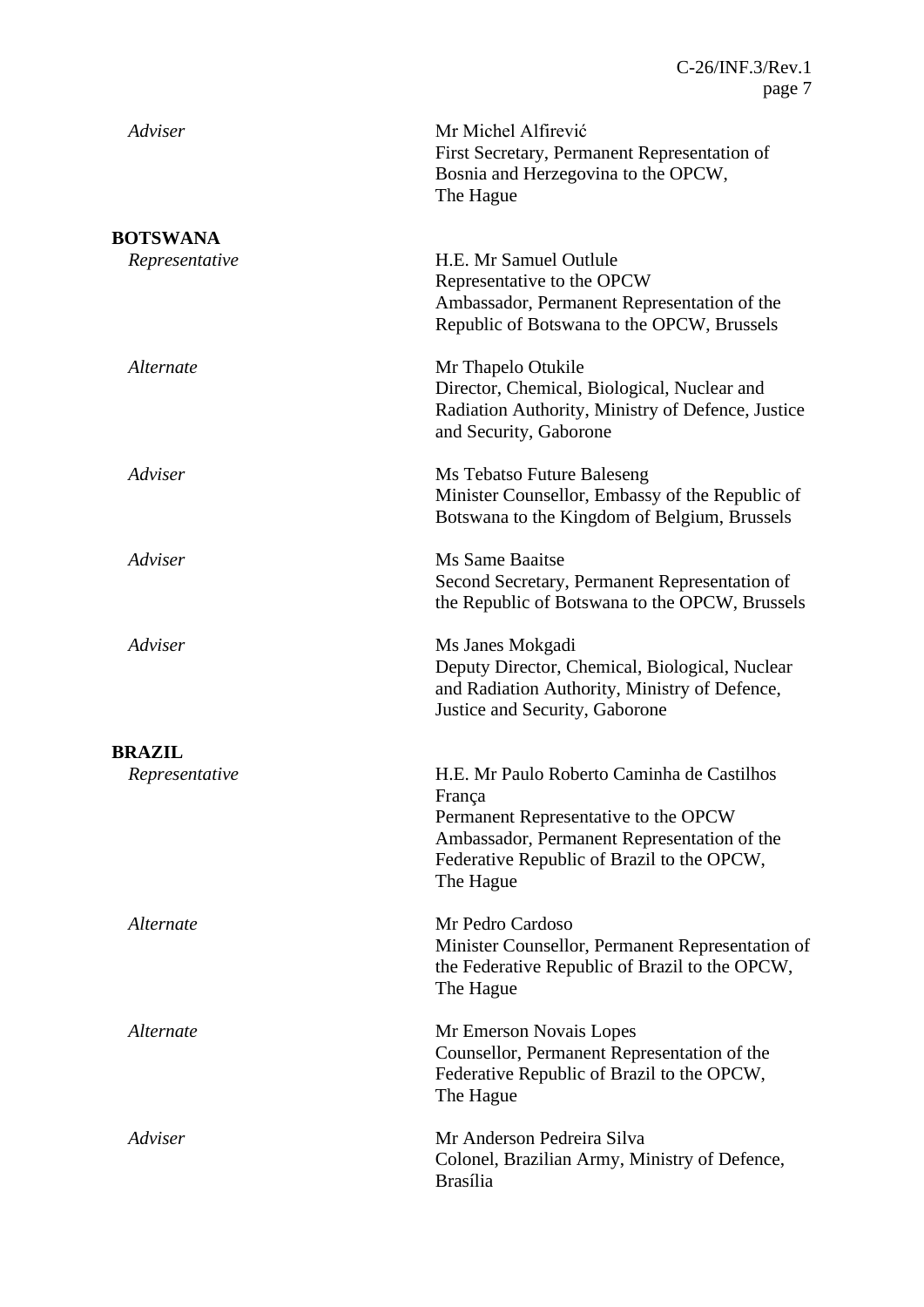| Adviser | Mr Marcos Carvalho Barcellos<br>Colonel – Director of Brazilian Army Institute of<br>CBRN Defence, Ministry of Defence, Brasília                                                                                        |
|---------|-------------------------------------------------------------------------------------------------------------------------------------------------------------------------------------------------------------------------|
| Adviser | Mr Luiz Carlos Lott Guimarães<br>Colonel, Brazilian Army, Ministry of Defence,<br><b>Belo Horizonte</b>                                                                                                                 |
| Adviser | Mr Victor Guimarães Marques de Oliveira<br>Colonel – Technical Adviser to Director of<br>Brazilian Army Institute of CBRN Defense,<br>Ministry of Defence, Rio de Janeiro                                               |
| Adviser | Mr Sérgio Antônio Frazão Araújo<br>General Coordinator for Sensitive Items,<br>Executive Secretary of the Brazilian National<br>Authority, Ministry of Science, Technology,<br>Innovations and Communications, Brasília |
| Adviser | Mr Jayme Alberto Mendes<br>Lieutenant-Colonel, Air Force of the Federative<br>Republic of Brazil, Rio de Janeiro                                                                                                        |
| Adviser | Mrs Francine Barbosa Silva<br>Science and Technology Analyst, Ministry of<br>Science, Technology and Innovation, Brasilia                                                                                               |
| Adviser | Mr Roberto Barbosa Sousa<br>Assistant, Ministry of Science, Technology and<br>Innovation, Brasilia                                                                                                                      |
| Adviser | Mr Marcos Venicio Barreiros de Almeida<br>Analyst, Office for Institutional Security of the<br>Presidency of the Federal Republic of Brazil<br>(GSI/PR), Brasilia                                                       |
| Adviser | Mrs Ivana Barros Rocha Fernandes Virginio<br>Analyst, Office for Institutional Security of the<br>Presidency of the Federal Republic of Brazil<br>(GSI/PR), Recife                                                      |
| Adviser | Ms Erika Campos<br>Third Secretary Assistant, Ministry of Foreign<br>Affairs of Brazil, Brasilia                                                                                                                        |
| Adviser | Mr Diego Gomes da Rocha Voris<br>Major, Army of the Federative Republic of<br>Brazil, Institute for Chemical, Biological,<br>Radiological and Nuclear Defence (IDQBRN),<br>Rio de Janeiro                               |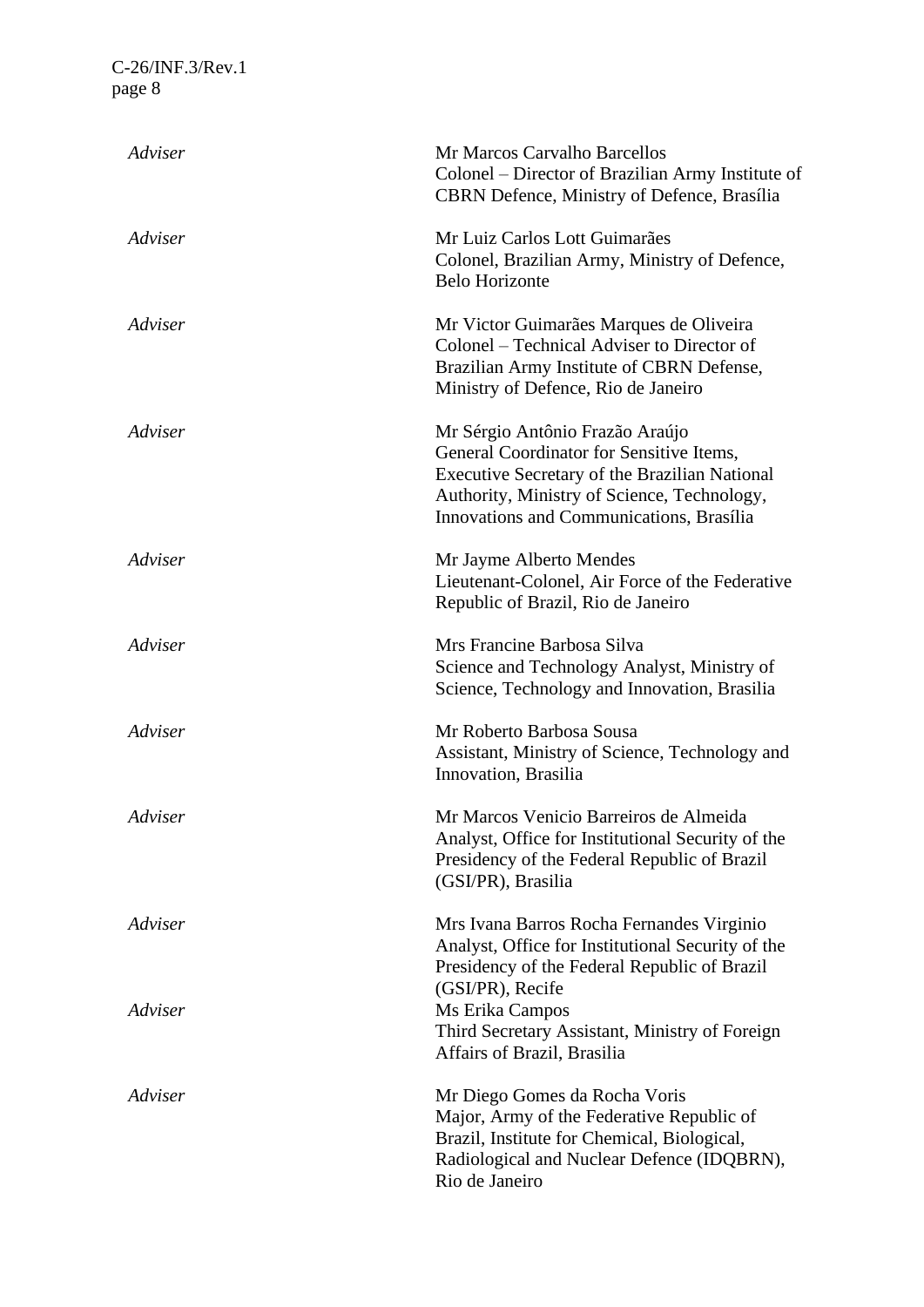| Adviser                  | <b>Mr Marlison Goncalves</b><br>Colonel, Ministry of Defence of the Federative<br>Republic of Brazil, Brasilia                                                                |
|--------------------------|-------------------------------------------------------------------------------------------------------------------------------------------------------------------------------|
| Adviser                  | Mr Kleber Machado Bastos<br>Colonel, Ministry of Defence of the Federative<br>Republic of Brazil, Brasilia                                                                    |
| Adviser                  | Mr Wagner Pinto Alves<br>Commander, Navy of the Federative Republic of<br>Brazil, Brasilia                                                                                    |
| Adviser                  | Mr Francisco Valnor Rodrigues da Silva<br>Institutional Coordinator, Office for International<br>Security of the Presidency of the Federative<br>Republic of Brazil, Brasilia |
| <b>BRUNEI DARUSSALAM</b> |                                                                                                                                                                               |
| Representative           | Mr Muhammad Auji Azizi Noor<br>Second Secretary, Embassy of Brunei Darussalam<br>to the Kingdom of Belgium, Brussels                                                          |
| <b>BULGARIA</b>          |                                                                                                                                                                               |
| Representative           | H.E. Mr Krassimir Kostov<br>Permanent Representative to the OPCW<br>Ambassador, Permanent Representation of the<br>Republic of Bulgaria to the OPCW, The Hague                |
| Alternate                | Mr Damian Koltchakov<br>Adviser, Permanent Representative to the OPCW<br>Ambassador, Permanent Representation of the<br>Republic of Bulgaria to the OPCW, The Hague           |
| <b>BURKINA FASO</b>      |                                                                                                                                                                               |
| Representative           | H.E. Mrs Jacqueline Marie Zaba Nikiema<br>Permanent Representative to the OPCW<br>Ambassador, Permanent Representation of<br>Burkina Faso to the OPCW, Brussels               |
| Alternate                | Mr Oumarou Ganou<br>Deputy Permanent Representative, Embassy of<br>Burkina Faso, Brussels                                                                                     |
| Adviser                  | Mr Touridomon Issa Some<br>Head of the National Authority, ANCAC/Burkina<br>Faso                                                                                              |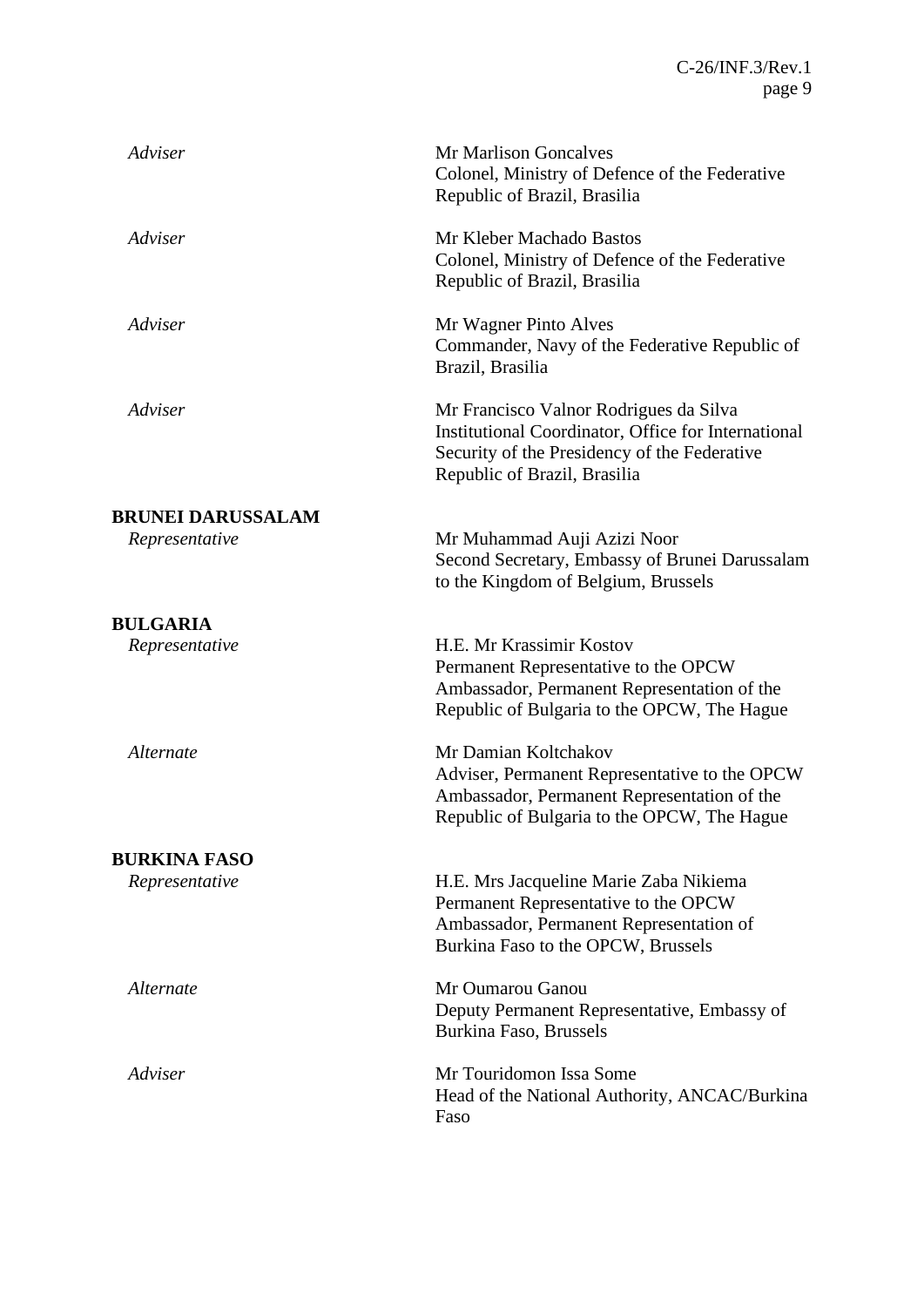**BURUNDI**

**CAMBODIA**

**CAMEROON**

**CANADA**

*Representative* H.E. Mr Gamaliel Nkurunziza Permanent Representative to the OPCW Ambassador, Permanent Representation of the Republic of Burundi to the OPCW, The Hague

*Representative* H.E. Mr Phay Kimthorng Chargé d'Affaires a.i., Embassy of the Kingdom of Cambodia, Brussels

*Adviser* Mr Chann Sochea First Secretary, Embassy of the Kingdom of Cambodia, Brussels

*Representative* H.E. Mrs Madeleine Liguemoh Ondoua Ambassador, Embassy of the Republic of Cameroon to the Kingdom of the Netherlands, The Hague

*Alternate* Mrs Halima Fonda Haga First Counsellor, Permanent Representation of the Republic of Cameroon to the OPCW, The Hague

*Adviser* Mr Martin Chin Mome Second Counsellor, Permanent Representation of the Republic of Cameroon to the OPCW, The Hague

*Representative* H.E. Ms Lisa Helfand Permanent Representative to the OPCW Ambassador, Permanent Representation of Canada to the OPCW, The Hague

*Alternate* Ms Sumita Dixit Counsellor and Deputy Permanent Representative to the OPCW, Permanent Representation of Canada to the OPCW, The Hague

*Alternate* Ms Andrijana Beslic Second Secretary, Permanent Representation of Canada to the OPCW, The Hague

*Adviser* Mr Christopher Andrew Halliday Deputy National Coordinator, National Authority of Canada (CWC), Global Affairs of Canada, **Ottawa**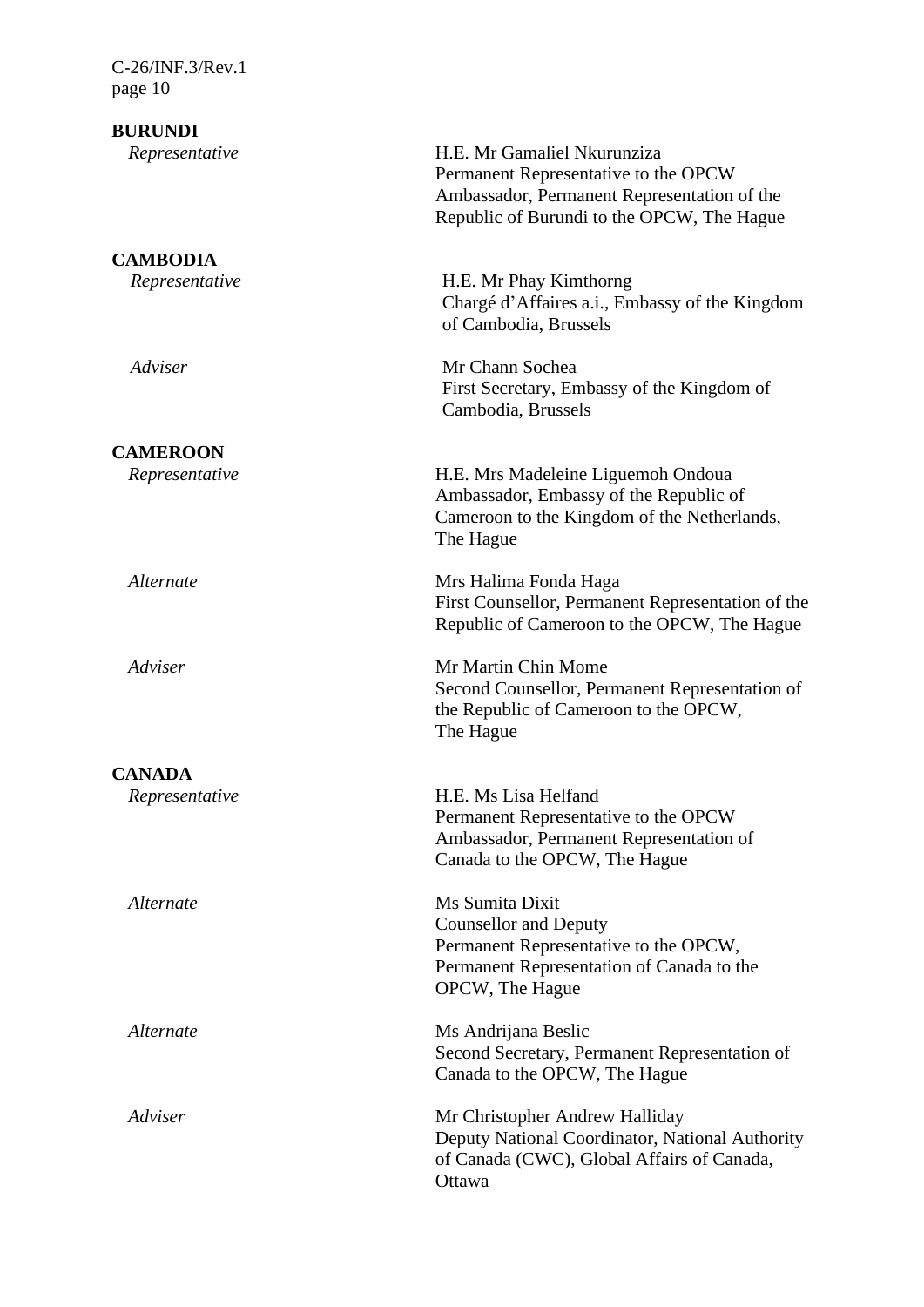| Adviser        | Mr Trevor Smith<br>Senior Program Manager and Deputy Director for<br>Biological & Chemical Security and National<br>Coordinator, Otttawa                        |
|----------------|-----------------------------------------------------------------------------------------------------------------------------------------------------------------|
| Adviser        | Ms Nataly Spears<br>Project Leader, Biological and Chemical Security<br>and UNSCR 1540, Global Affairs of Canada,<br>Ottawa                                     |
| <b>CHAD</b>    |                                                                                                                                                                 |
| Representative | Mr Makadjibeye Letinan<br>First Counsellor, Chargé d'Affaires a.i, Embassy<br>of the Republic of Chad, Brussels                                                 |
| Alternate      | Mr Gueleo Obed<br>Attaché, Head of the Communications, Embassy<br>of the Republic of Chad, Brussels                                                             |
| <b>CHILE</b>   |                                                                                                                                                                 |
| Representative | Mr Hernán Salinas Burgos<br>Permanent Representative to the OPCW<br>Ambassador, Permanent Representation of the<br>Republic of Chile to the OPCW, The Hague     |
| Alternate      | Mr Jaime Moscoso<br>Minister Counsellor, Permanent Representation of<br>the Republic of Chile to the OPCW, The Hague                                            |
| Alternate      | Mrs María Fernanda Vila<br>First Secretary, Permanent Representation of the<br>Republic of Chile to the OPCW, The Hague                                         |
| Alternate      | Mr Hassan Zerán<br>First Secretary, Permanent Representation of the<br>Republic of Chile to the OPCW, The Hague                                                 |
| Alternate      | Mr Diego Garcia<br>Second Secretary, Permanent Representation of<br>the Republic of Chile to the OPCW, The Hague                                                |
| <b>CHINA</b>   |                                                                                                                                                                 |
| Representative | H.E. Mr Jian Tan<br>Permanent Representative to the OPCW<br>Ambassador, Permanent Representation of the<br>People's Republic of China to the OPCW,<br>The Hague |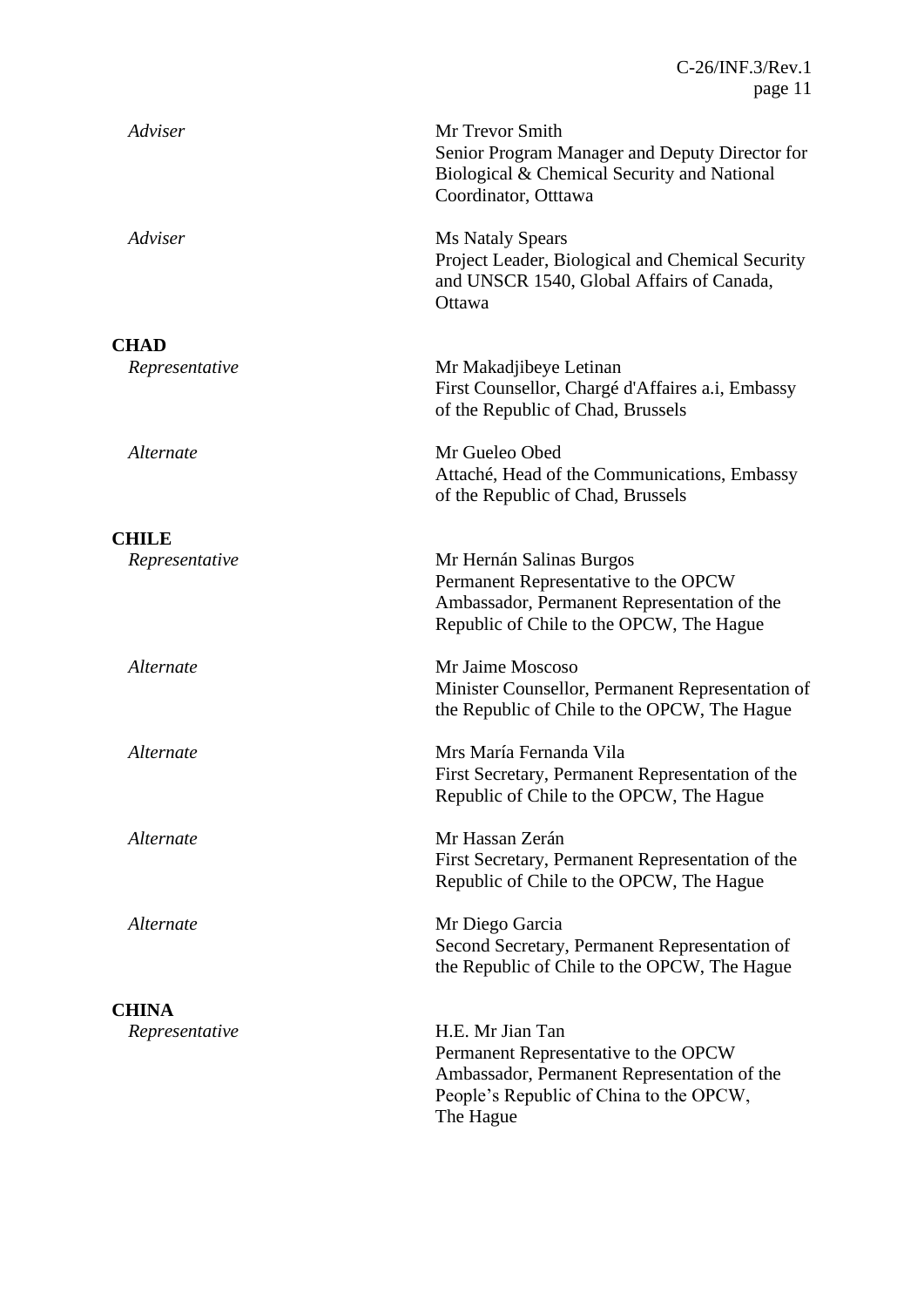| Alternate                           | Ms Cong Wang<br>Attaché, Permanent Representation of the<br>People's Republic of China to the OPCW,<br>The Hague                                                                                                |
|-------------------------------------|-----------------------------------------------------------------------------------------------------------------------------------------------------------------------------------------------------------------|
| Alternate                           | Mr Shishi Wang<br>Attaché, Permanent Representation of the<br>People's Republic of China to the OPCW,<br>The Hague                                                                                              |
| Alternate                           | Ms Qian Wang<br>First Secretary, Permanent Representation of the<br>People's Republic of China to the OPCW,<br>The Hague                                                                                        |
| <b>COLOMBIA</b>                     |                                                                                                                                                                                                                 |
| Representative                      | H.E. Mr Fernando Grillo Rubiano<br>Permanent Representative to the OPCW<br>Ambassador, Permanent Representation of the<br>Republic of Colombia to the OPCW, The Hague                                           |
| Alternate                           | Ms Jenny Sharyne Bowie Wilches<br>Second Secretary of Foreign Affairs, Permanent<br>Representation of the Republic of Colombia to<br>the OPCW, The Hague                                                        |
|                                     |                                                                                                                                                                                                                 |
| <b>CONGO</b><br>Representative      | Mr Urbain Otsala<br>Minister Counsellor, Embassy of the Republic of<br>the Congo to the Kingdom of Belgium, the<br>Kingdom of the Netherlands, Luxembourg and<br>the Commission of the European Union, Brussels |
|                                     |                                                                                                                                                                                                                 |
| <b>COSTA RICA</b><br>Representative | H.E. Mr Arnoldo Brenes Castro<br>Permanent Representative to the OPCW<br>Ambassador, Permanent Representation of the<br>Republic of Costa Rica to the OPCW, The Hague                                           |
| Alternate                           | Mrs Anna Oduber<br>Minister-Counsellor, Permanent Representation<br>of the Republic of Costa Rica to the OPCW,                                                                                                  |
| Alternate                           | The Hague<br>Mrs Eliana Villalobos Cárdenas<br>Minister Counsellor, Permanent Representation of<br>the Republic of Costa Rica to the OPCW,<br>The Hague                                                         |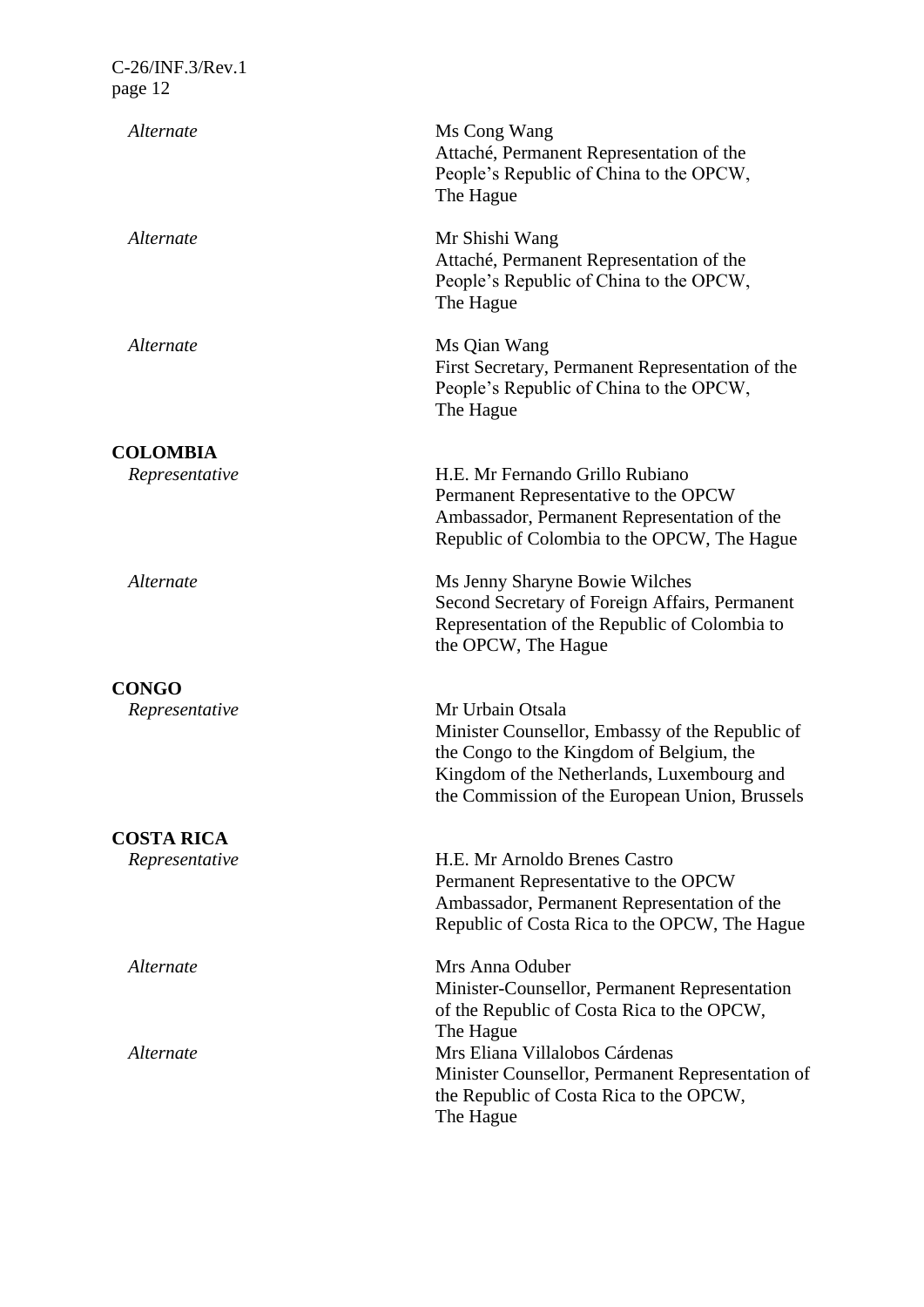| <b>CÔTE D'IVOIRE</b> |                                                                                                                                                                                   |
|----------------------|-----------------------------------------------------------------------------------------------------------------------------------------------------------------------------------|
| Representative       | H.E. Mr Sallah Ben Abdelkader Hamza<br>Permanent Representative to the OPCW<br>Ambassador, Permanent Representation of the<br>Republic of Côte d'Ivoire to the OPCW,<br>The Hague |
| Alternate            | Mr Mahi Armand Guezoa<br>Permanent Secretary of the Commission for the<br>Prohibition of Chemical Weapons, National<br>Authority, Abidjan                                         |
| Adviser              | Mr Fabrice Taba<br>First Secretary, Embassy of Côte d'Ivoire at the<br>Kingdom of the Netherlands, The Hague                                                                      |
| Adviser              | Mr Bi Zah Nene<br>First Counsellor Permanent Representation of the<br>Republic of Côte d'Ivoire to the OPCW,<br>The Hague                                                         |
| <b>CROATIA</b>       |                                                                                                                                                                                   |
| Representative       | H.E. Mrs Dubravka Plejić Marković<br>Permanent Representative to the OPCW<br>Ambassador, Permanent Representation of the<br>Republic of Croatia to the OPCW, The Hague            |
| Alternate            | Mr Ivan Jerzečić<br>Minister Counsellor, Permanent Representation of<br>the Republic of Croatia to the OPCW, The Hague                                                            |
| Alternate            | Ms Ana Rošić<br>First Secretary, Permanent Representation of the<br>Republic of Croatia to the OPCW, The Hague                                                                    |
| <b>CUBA</b>          |                                                                                                                                                                                   |
| Representative       | H.E. Mrs Anet Pino Rivero<br>Ambassador, Permanent Representation of the<br>Republic of Cuba to the OPCW, The Hague                                                               |
| Alternate            | Mrs Isaura Cabañas Vera<br>Counsellor, Embassy of the Republic of Cuba,<br>The Hague                                                                                              |
| <b>CYPRUS</b>        |                                                                                                                                                                                   |
| Representative       | H.E. Ms Frances-Galatia Lanitou Williams<br>Permanent Representative to the OPCW<br>Ambassador, Permanent Representation of the<br>Republic of Cyprus to the OPCW, The Hague      |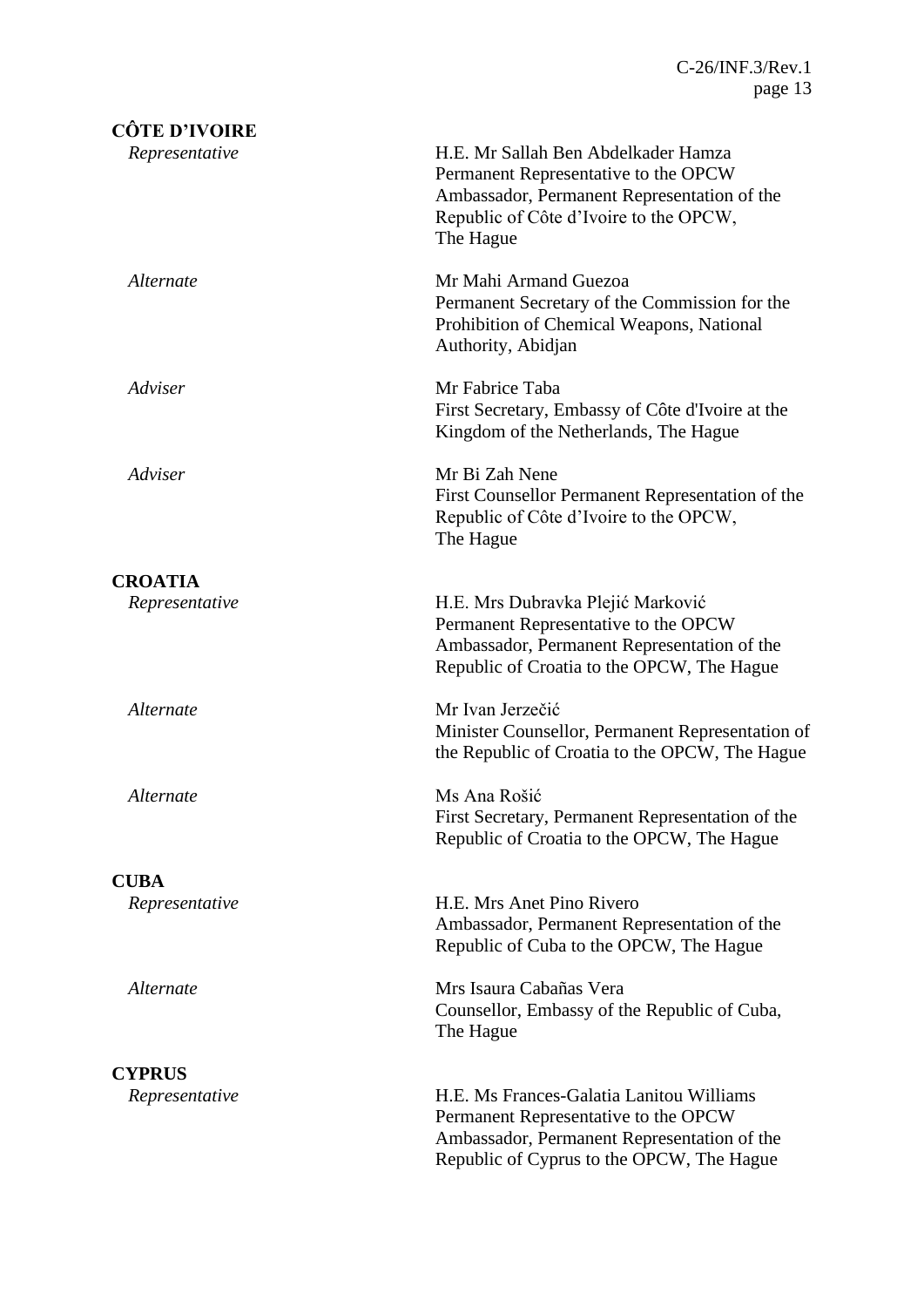| $C-26/INF.3/Rev.1$ |  |
|--------------------|--|
| page 14            |  |

| Alternate                               | Mr Giorgos Samouel<br>Deputy Head of Mission, Permanent<br>Representation of the Republic of Cyprus to the<br>OPCW, The Hague                                 |
|-----------------------------------------|---------------------------------------------------------------------------------------------------------------------------------------------------------------|
| Adviser                                 | Ms Vasiliki Sklavou<br>Adviser, Permanent Representation of the<br>Republic of Cyprus to the OPCW, The Hague                                                  |
| <b>CZECH REPUBLIC</b>                   |                                                                                                                                                               |
| Representative                          | H.E. Ms Kateřina Sequensová<br>Permanent Representative to the OPCW<br>Ambassador, Permanent Representation of the<br>Czech Republic to the OPCW, The Hague   |
| Alternate                               | Ms Martina Filippiova<br>Alternate, Permanent Representation of the Czech<br>Republic to the OPCW, The Hague                                                  |
| <b>DEMOCRATIC REPUBLIC OF THE CONGO</b> |                                                                                                                                                               |
| Representative                          | Mrs Therese Tshibola Tsha Kadiebwe<br>Minister Counsellor, Embassy of the Democratic<br>Republic of the Congo to the Kingdom of<br>Belgium, Brussels          |
| <b>DENMARK</b>                          |                                                                                                                                                               |
| Representative                          | H.E. Mr Jarl Frijs-Madsen<br>Permanent Representative to the OPCW<br>Ambassador, Permanent Representation of the<br>Kingdom of Denmark to the OPCW, The Hague |
| Alternate                               | Ms. Johanna Dierkina Schaafsma<br>Adviser, Permanent Representation of the<br>Kingdom of Denmark to the OPCW, The Hague                                       |
| Alternate                               | Mr Christian Nygård Nissen<br>Adviser, Permanent Representation of the<br>Kingdom of Denmark to the OPCW, The Hague                                           |
| Alternate                               | Ms Anne M Ege<br>Deputy Head of Mission, Permanent<br>Representation of the Kingdom of Denmark to the<br>OPCW, The Hague                                      |
| Adviser                                 | Ms Nanna Christiansen<br>Junior Adviser, Permanent Representation of the<br>Kingdom of Denmark to the OPCW, The Hague                                         |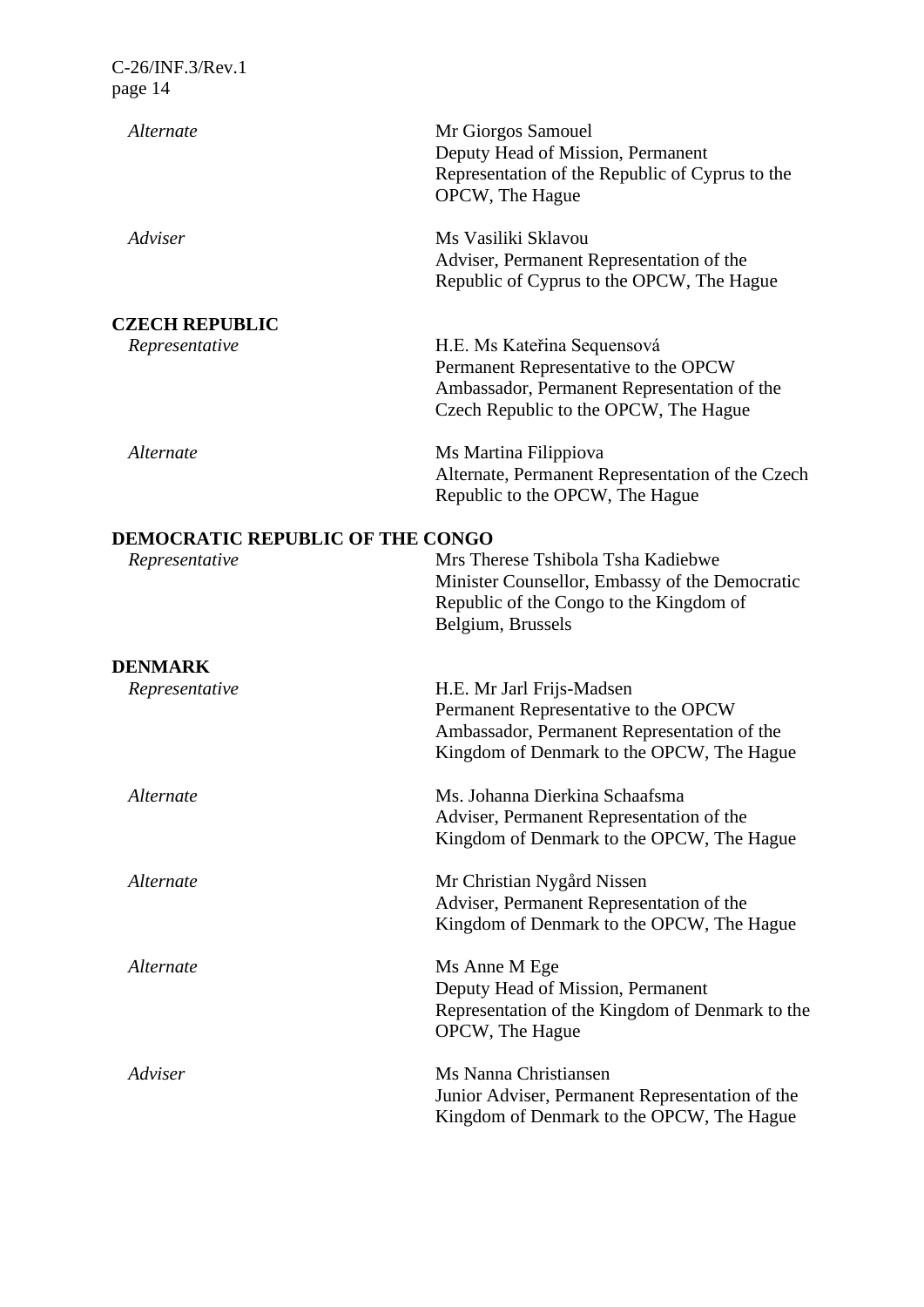| Adviser                                     | Ms Astrid Starbaek Pedersen<br>Junior Adviser, Permanent Representation of the<br>Kingdom of Denmark to the OPCW, The Hague                                      |
|---------------------------------------------|------------------------------------------------------------------------------------------------------------------------------------------------------------------|
| <b>DOMINICAN REPUBLIC</b><br>Representative | H.E. Mr Juan Bautista Duran<br>Ambassador, Embassy of the Dominican<br>Republic to the Kingdom of the Netherlands,<br>The Hague                                  |
| Alternate                                   | Mrs Acsamary Guzmán<br>Minister Counsellor, Permanent Representation of<br>the Dominican Republic to the OPCW,<br>The Hague                                      |
| Adviser                                     | Mr Yannai De Keizer<br>Intern, Permanent Representation of the<br>Dominican Republic to the OPCW, The Hague                                                      |
| <b>ECUADOR</b>                              |                                                                                                                                                                  |
| Representative                              | H.E. Mr Andrés Terán Parral<br>Permanent Representative to the OPCW<br>Ambassador, Permanent Representation of the<br>Republic of Ecuador to the OPCW, The Hague |
| Alternate                                   | Mr Oscar Izquiero Arboleda<br>Deputy Head of Mission - Minister, Permanent<br>Representation of the Republic of Ecuador to the<br>OPCW, The Hague                |
| Adviser                                     | Mr Carlos Alarcón Armendáriz<br>Legal and Multilateral Affairs Officer, Permanent<br>Representation of the Republic of Ecuador to the<br>OPCW, The Hague         |
| Adviser                                     | Mr Nicolás Eduardo Ortiz Marín<br>Legal and Multilateral Affairs Officer, Permanent<br>Representation of the Republic of Ecuador to the<br>OPCW, The Hague       |
|                                             |                                                                                                                                                                  |
| <b>EL SALVADOR</b><br>Representative        | H.E. Ms Carmen María Gallardo Hernández<br>Ambassador, Permanent Representation of the<br>Republic of El Salvador to the OPCW,<br>The Hague                      |
| Alternate                                   | Mr Héctor Celarié<br>Deputy Permanent Representative, Permanent<br>Representation of the Republic of El Salvador to<br>the OPCW, The Hague                       |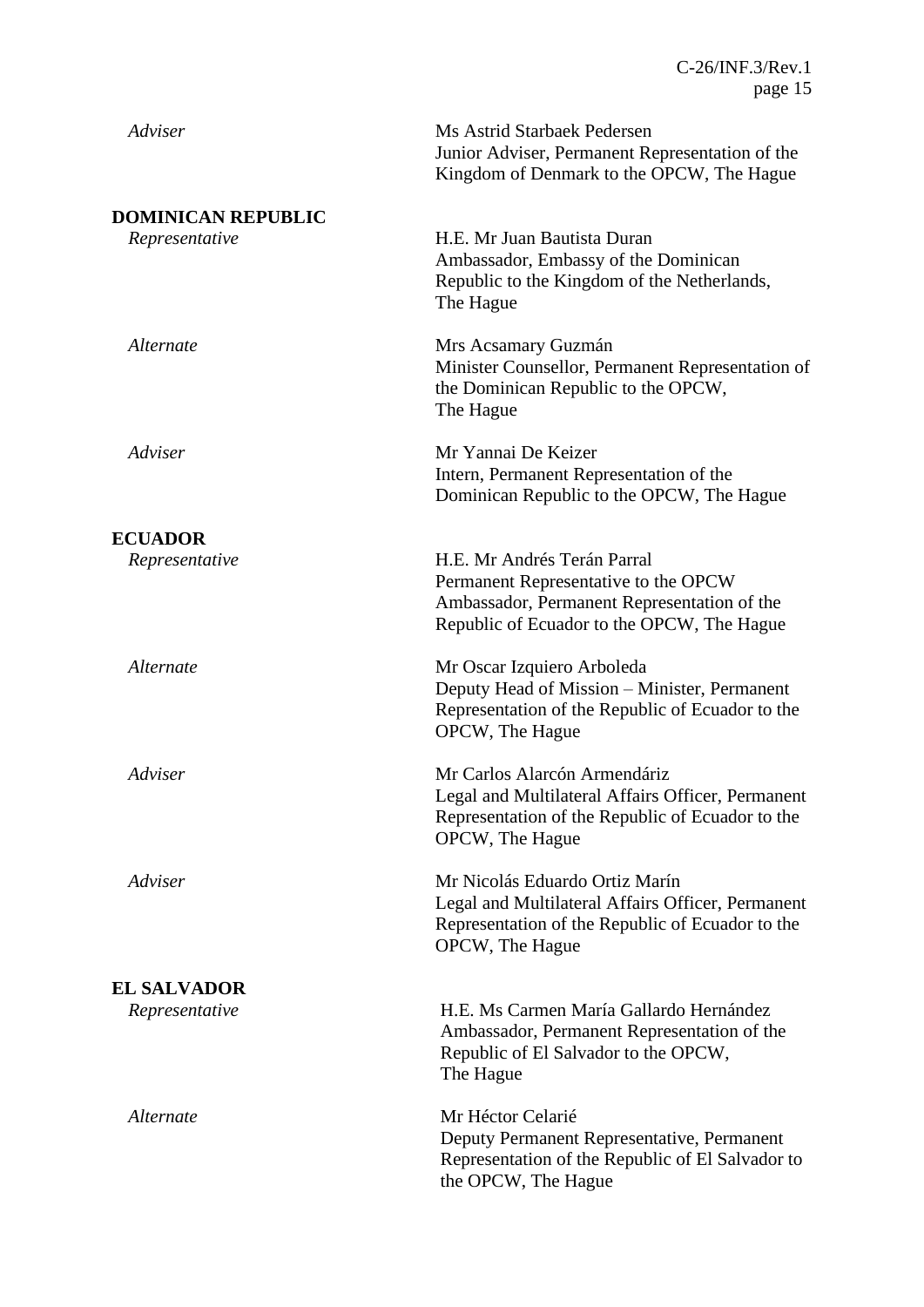| Adviser         | Mr José Roberto Chávez Moran<br>Counsellor, Permanent Representation of the<br>Republic of El Salvador to the OPCW,<br>The Hague                                  |
|-----------------|-------------------------------------------------------------------------------------------------------------------------------------------------------------------|
| <b>ESTONIA</b>  |                                                                                                                                                                   |
| Representative  | H.E. Mr Lauri Kuusing<br>Permanent Representative to the OPCW<br>Ambassador, Permanent Representation of the<br>Republic of Estonia to the OPCW, The Hague        |
| Alternate       | Ms Mare Tropp<br>Counsellor, Permanent Representation of the<br>Republic of Estonia to the OPCW, The Hague                                                        |
| Alternate       | Ms Eve Reincke<br>Advisor, Permanent Representation of the<br>Republic of Estonia to the OPCW, The Hague                                                          |
| <b>ESWATINI</b> |                                                                                                                                                                   |
| Representative  | H.E. Mr Sibusisiwe Mngomezulu<br>Permanent Representative to the OPCW<br>Ambassador, Permanent Representation of the<br>Kingdom of Eswatini to the OPCW, Brussels |
| Alternate       | Mrs Antoinette Henwood-Ronald<br>Counsellor, Permanent Representation of the<br>Kingdom of Eswatini to the OPCW, Brussels                                         |
| <b>ETHIOPIA</b> |                                                                                                                                                                   |
| Representative  | H.E. Mr Samuel Halala Kajella<br>Director-General, Institute of Chemical and<br>Construction Inputs Industry Development,<br>Addis Ababa                          |
| Adviser         | Mr Dayessa Letta Merga<br>Deputy Director General, Institute of Chemical<br>and Construction Inputs Industry Development,<br>Addis Ababa                          |
| Adviser         | Mr Kinfe Wondimu Abebe<br>Director, Institute of Chemical and Construction<br><b>Inputs Industry Development, Addis Ababa</b>                                     |
| <b>FINLAND</b>  |                                                                                                                                                                   |
| Representative  | H.E. Ms Päivi Kaukoranta<br>Permanent Representative to the OPCW<br>Ambassador, Permanent Representation of the<br>Republic of Finland to the OPCW, The Hague     |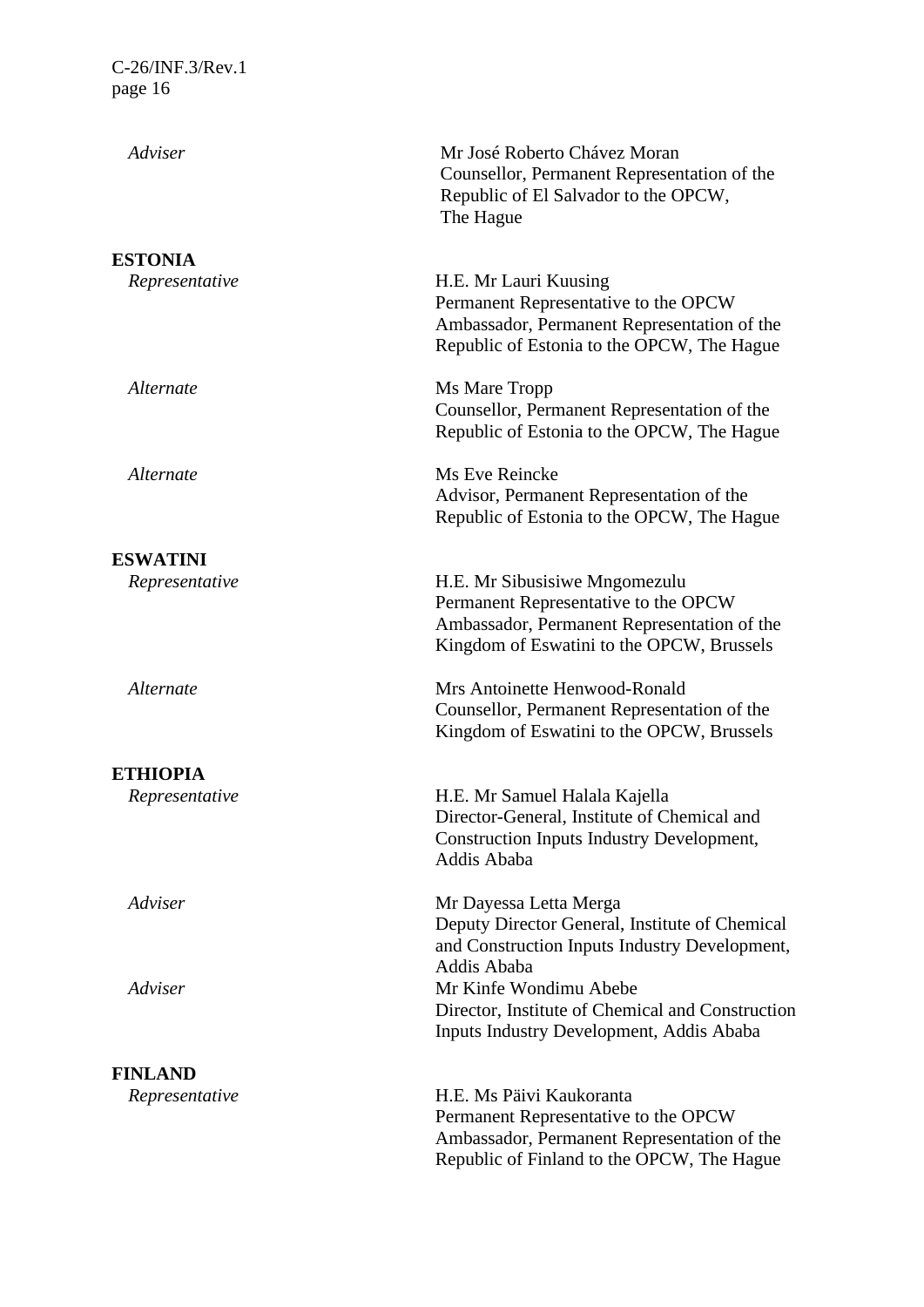| Alternate      | Ms Verna Adkins<br>Second Secretary, Permanent Representation of<br>the Republic of Finland to the OPCW, The Hague                                              |
|----------------|-----------------------------------------------------------------------------------------------------------------------------------------------------------------|
| Alternate      | Mr Ville Lahelma<br>Counsellor, Ministry of Foreign Affairs, Helsinki                                                                                           |
| Alternate      | Ms Marianne Mäkinen<br>Minister Counsellor, Permanent Representation of<br>the Republic of Finland to the OPCW, The Hague                                       |
| Adviser        | Ms Hanna Hakulinen<br>Research Director, Finnish Institute for<br>Verification of the Chemical Weapons<br>Convention (VERIFIN), Helsinki                        |
| Adviser        | Ms Karoliina Joutsiniemi<br>Senior Specialist, Quality Manager, Finnish<br>Institute for Verification of the Chemical<br>Weapons Convention (VERIFIN), Helsinki |
| Adviser        | Ms Nora Liimatainen<br>Intern, Permanent Representation of the Republic<br>of Finland to the OPCW, The Hague                                                    |
| Adviser        | Ms Tuuli Tolsa<br>Trainee, Permanent Representation of the<br>Republic of Finland to the OPCW, The Hague                                                        |
| <b>FRANCE</b>  |                                                                                                                                                                 |
| Representative | H.E. Mr Luis Vassy<br>Permanent Representative to the OPCW<br>Ambassador, Permanent Representation of the<br>French Republic to the OPCW, The Hague             |
| Alternate      | Mr Mikaël Griffon<br>Head of Department for Arms Control and OSCE,<br>Ministry for Europe and Foreign Affairs, Paris                                            |
| Alternate      | Mrs Tiphaine Jouffroy<br>Deputy Permanent Representative to the OPCW,<br>Permanent Representation of the French Republic<br>to the OPCW, The Hague              |
| Alternate      | Mrs Charline Laibe<br>Political Adviser, Ministry of Foreign Affairs,<br>Paris                                                                                  |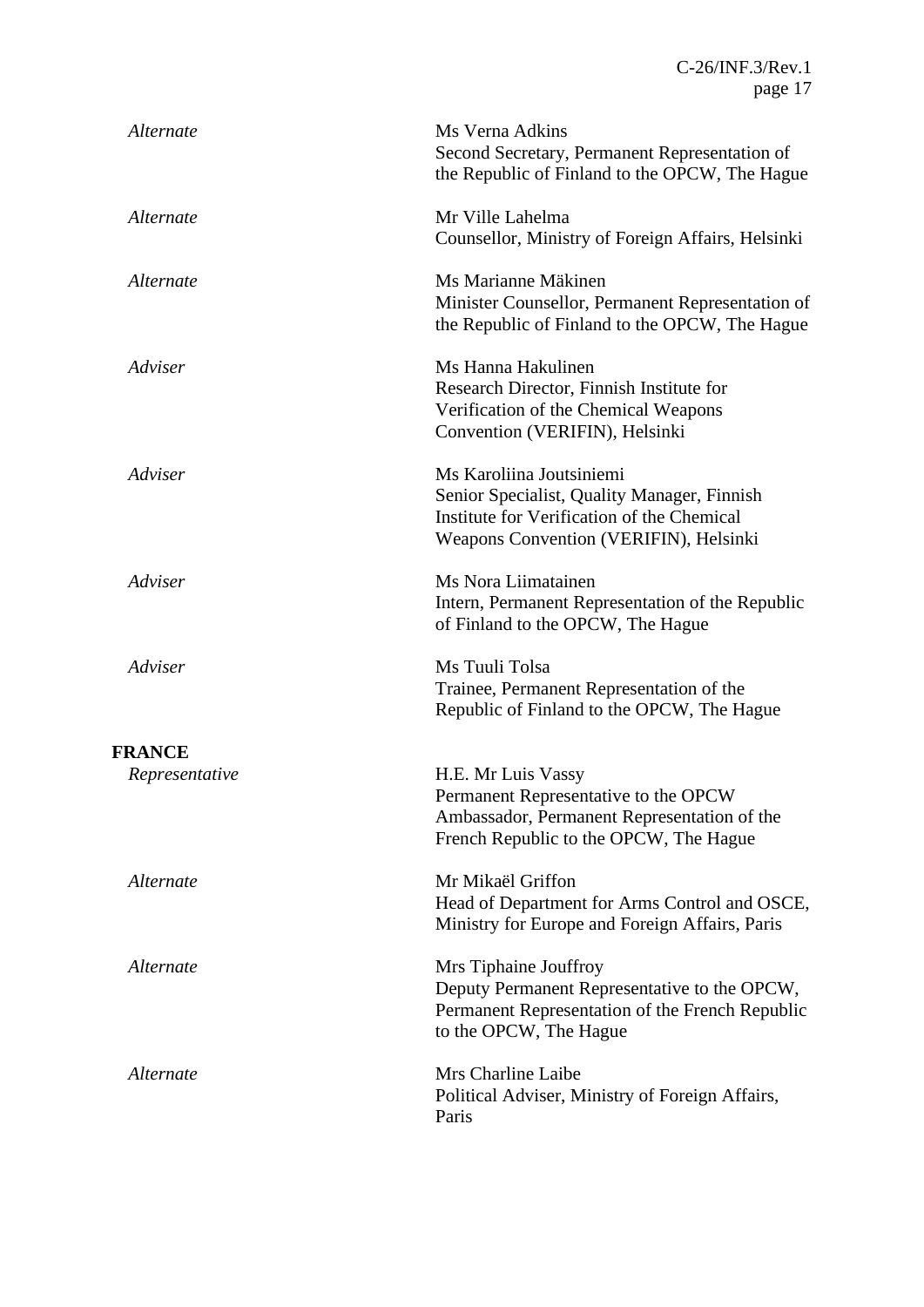| Alternate      | Mrs Mallory Tamain<br>Political Counsellor, Permanent Representation of<br>the French Republic to the OPCW, The Hague                   |
|----------------|-----------------------------------------------------------------------------------------------------------------------------------------|
| Adviser        | Mrs Noémie Balistreri<br>CWC Adviser, Institut de Radioprotection et de<br>Sûreté Nucléaire (IRSN), Fontenay-aux-Roses                  |
| Adviser        | Ms Mylène Bonnaud<br>Scientific Officer, Secrétariat Général de la<br>Défénse et de la Sécurité Nationale, Paris                        |
| Adviser        | Ms Sylvie Robin<br>Head of Office, Institut de Radioprotection et de<br>Sûreté Nucléaire (IRSN), Fontenay-aux-Roses                     |
| Adviser        | Mr Frédéric Guir<br>Military Adviser, Permanent Representation of<br>the French Republic to the OPCW, The Hague                         |
| <b>GAMBIA</b>  |                                                                                                                                         |
| Representative | Ms Ndey Jeng<br>Deputy Head of Mission, Permanent<br>Representation of the Republic of the Gambia to<br>the OPCW, Brussels              |
| Alternate      | Mr Kalifa Singhateh<br>First Secretary, Permanent Representation of the<br>Republic of the Gambia to the OPCW, Brussels                 |
| <b>GEORGIA</b> |                                                                                                                                         |
| Representative | Mr David Solomonia<br>Permanent Representative to the OPCW<br>Ambassador, Permanent Representation of<br>Georgia to the OPCW, The Hague |
| Alternate      | Mr Giorgi Nakashidze<br>Senior Counsellor, Permanent Representation of<br>Georgia to the OPCW, The Hague                                |
| Adviser        | Mr Vasil Rubashvili<br>Counsellor, Ministry of Foreign Affairs, Tbilisi                                                                 |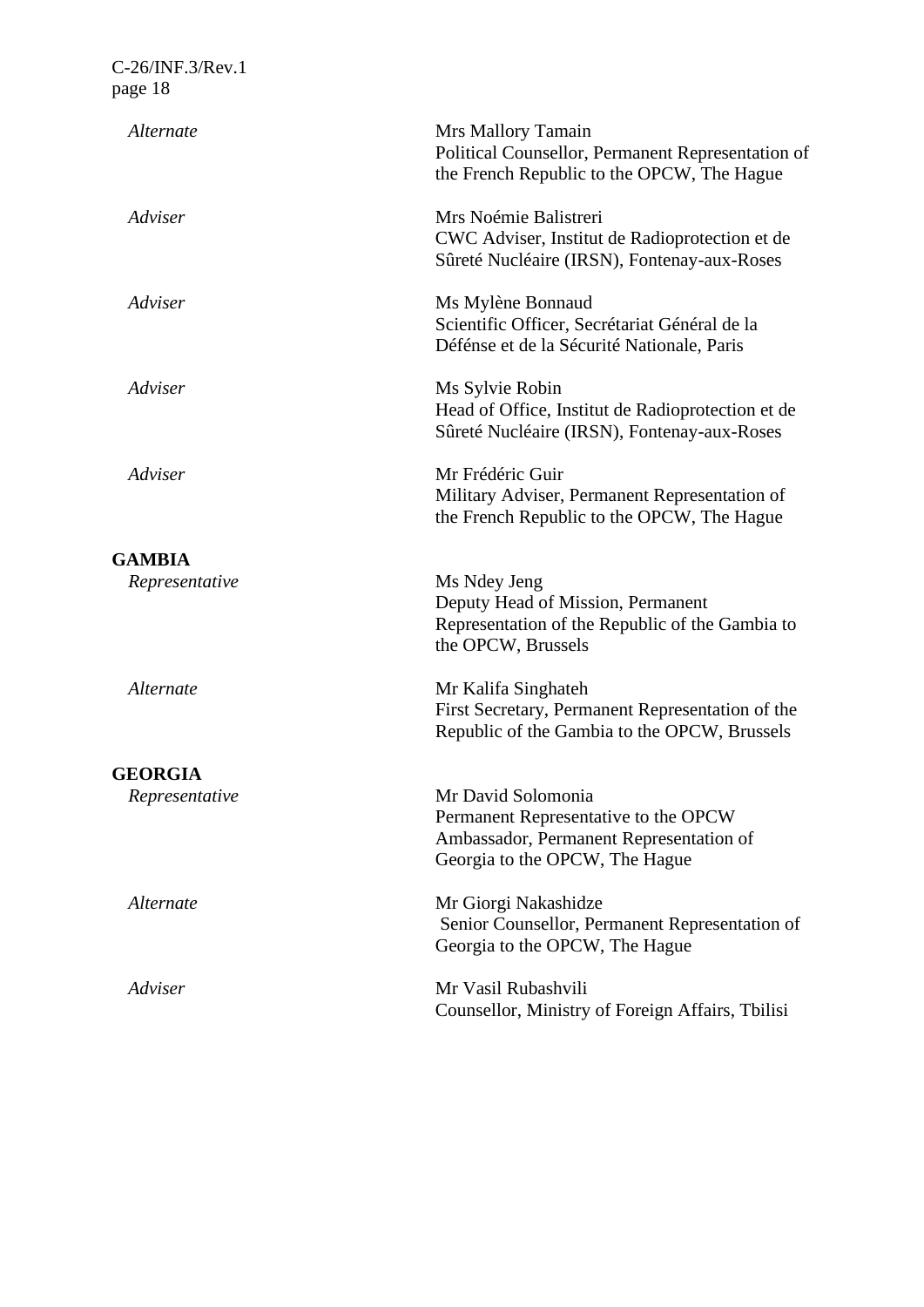| <b>GERMANY</b> |                                                                                                                                                                         |
|----------------|-------------------------------------------------------------------------------------------------------------------------------------------------------------------------|
| Representative | H.E. Mrs Gudrun Lingner<br>Permanent Representative to the OPCW<br>Ambassador, Permanent Representation of the<br>Federal Republic of Germany to the OPCW,<br>The Hague |
| Alternate      | Mr Stefan Kordasch<br>Head of Division, Chemical and Biological<br>Weapons Disarmament, Federal Foreign Office,<br>Berlin                                               |
| Alternate      | Ms Bianca Müller<br>Deputy Permanent Representative to the OPCW,<br>Permanent Representation of the Federal<br>Republic of Germany to the OPCW, The Hague               |
| Adviser        | Ms Clara Baldus<br>Legal Assistant, Permanent Representation of the<br>Federal Republic of Germany to the OPCW,<br>The Hague                                            |
| Adviser        | Mrs Kathrin Bilz<br>Adviser, Permanent Representation of the Federal<br>Republic of Germany to the OPCW, The Hague                                                      |
| Adviser        | Mrs Iris Zevenbergen<br>Attaché, Permanent Representation of the Federal<br>Republic of Germany to the OPCW, The Hague                                                  |
| Adviser        | Mr Miguel Haubrich Seco<br>Desk Officer, Federal Foreign Office, Berlin                                                                                                 |
| Adviser        | Mr Ralph Knauf<br>Desk Officer, Federal Defence Forces,<br>Geilenkirchen                                                                                                |
| Adviser        | Mr Lothar Struck<br>Desk Officer CWC, Federal Ministry of Defence,<br>Berlin                                                                                            |
| <b>GHANA</b>   |                                                                                                                                                                         |
| Representative | H.E. Kwaku Afriyie<br>Minister of Environment, Science, Technology<br>and Innovation (MESTI), Accra                                                                     |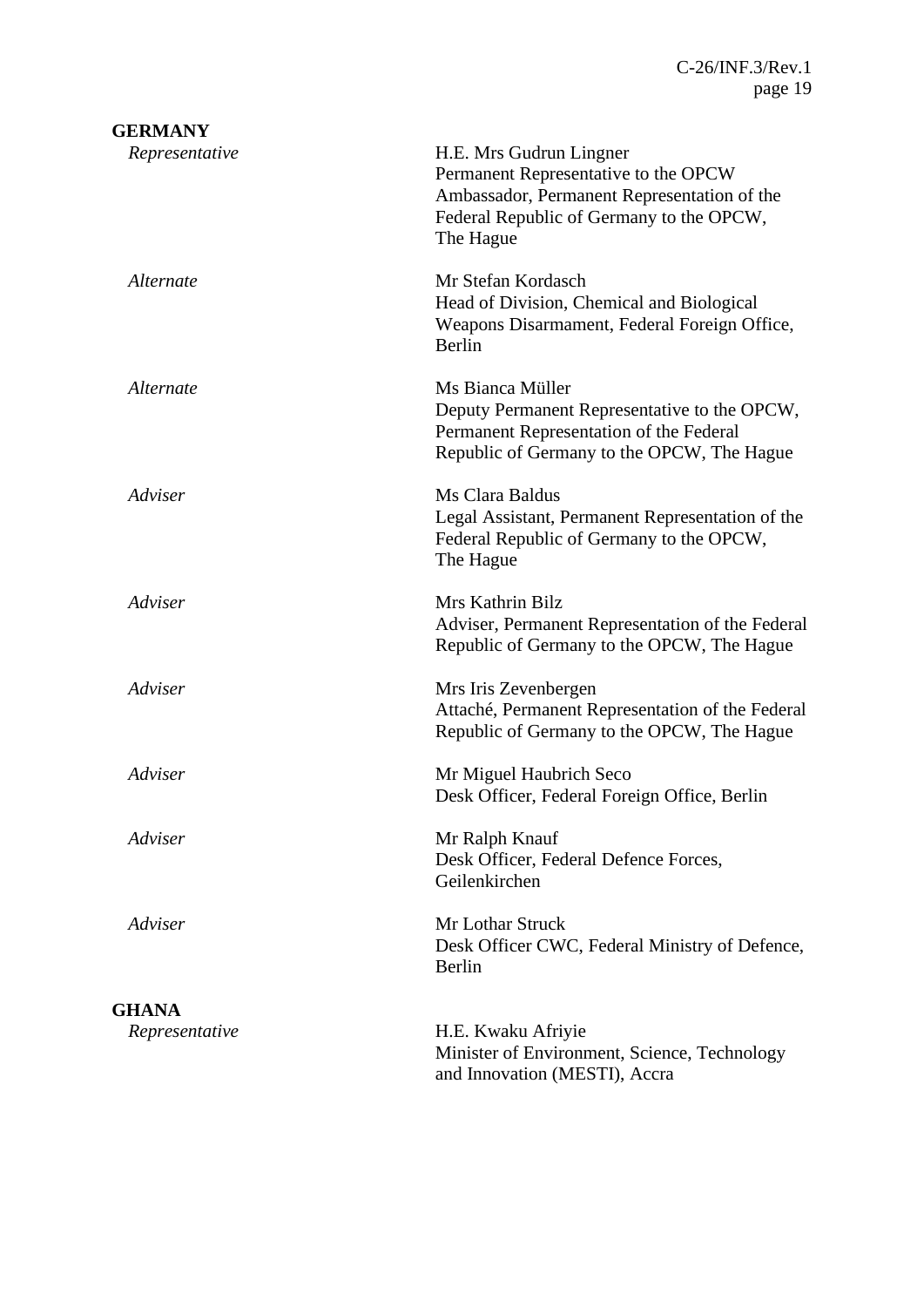| Alternate        | H.E. Mr Francis D. Kotia<br>Permanent Representative to the OPCW<br>Ambassador, Permanent Representation of the<br>Republic of Ghana to the OPCW, The Hague                |
|------------------|----------------------------------------------------------------------------------------------------------------------------------------------------------------------------|
| Alternate        | Mr Mohammed Habib Idris<br>Deputy Head of Mission, Permanent<br>Representation of the Republic of Ghana to the<br>OPCW, The Hague                                          |
| Adviser          | Ms Nana Afia Twum-Barima<br>First Secretary, Permanent Representation of the<br>Republic of Ghana to the OPCW, The Hague                                                   |
| <b>GREECE</b>    |                                                                                                                                                                            |
| Representative   | H.E. Mr Nicolas P. Plexidas<br>Permanent Representative to the OPCW<br>Ambassador, Permanent Representation of the<br>Hellenic Republic to the OPCW, The Hague             |
| Alternate        | Prof Ioannis Seimenis<br>Alternate, Permanent Representation of the<br>Hellenic Republic to the OPCW, The Hague                                                            |
| Alternate        | Ms Anna-Maria Panagiotakopoulou<br>Counsellor, Permanent Representation of the<br>Hellenic Republic to the OPCW, The Hague                                                 |
| Alternate        | Mr Konstantinos Kalamvokidis<br>Secretary of Embassy, Permanent Representation<br>of the Hellenic Republic to the OPCW,<br>The Hague                                       |
| <b>GUATEMALA</b> |                                                                                                                                                                            |
| Representative   | H.E. Mr Jorge Skinner-Klée Arenales<br>Permanent Representative to the OPCW<br>Ambassador, Permanent Representation of the<br>Republic of Guatemala to the OPCW, The Hague |
| Alternate        | Mr Lesther Antonio Ortega Lemus<br>Alternate Head of Delegation, Permanent<br>Representation of the Republic of Guatemala to<br>the OPCW, The Hague                        |
| Alternate        | Mr Carlos Eduardo Bran Gómez<br>Minister Counsellor, Permanent Representation of<br>the Republic of Guatemala to the OPCW,<br>The Hague                                    |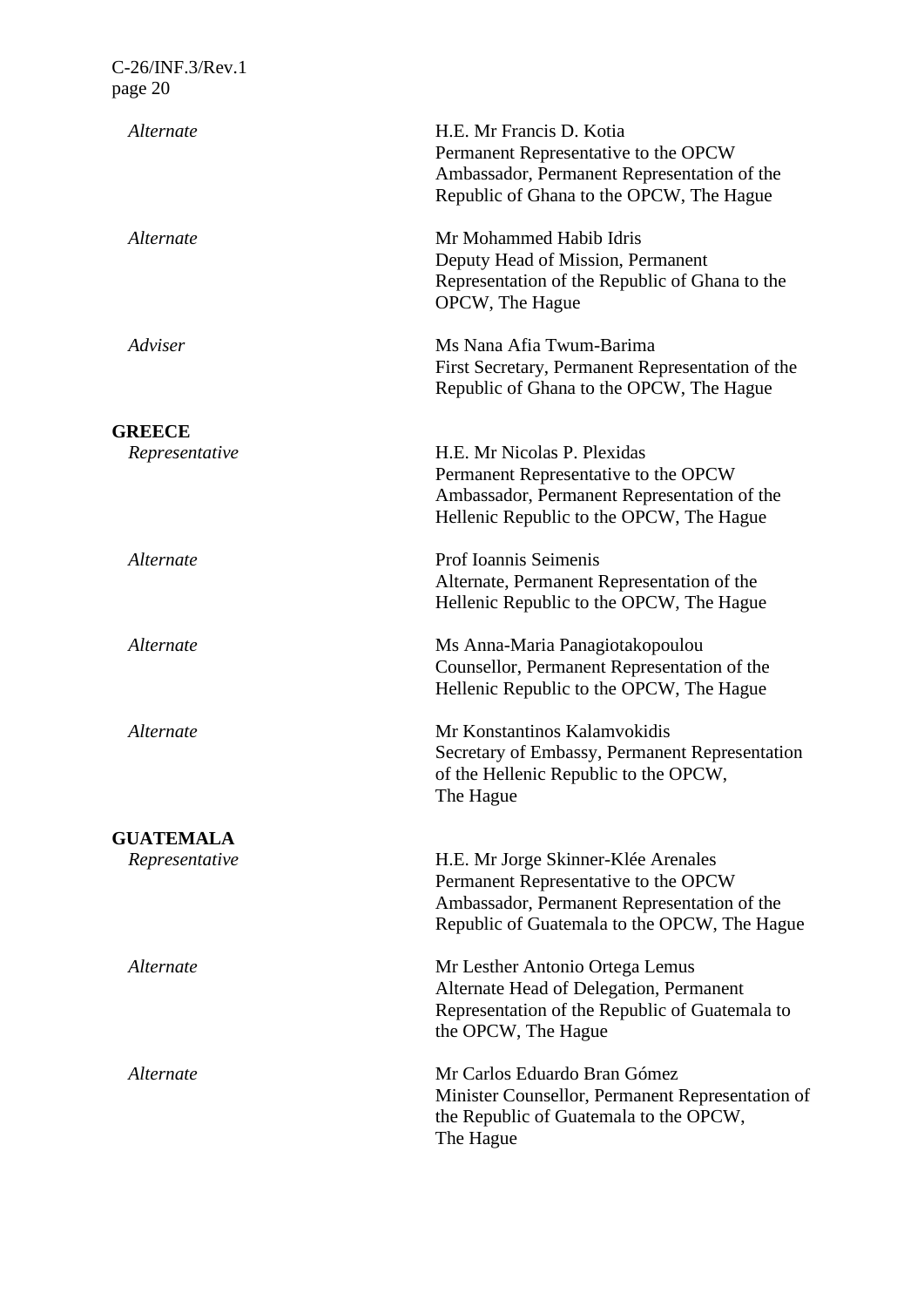| Alternate       | Ms Lucía Rodríguez Fetzer<br>Counsellor, Permanent Representation of the<br>Republic of Guatemala to the OPCW, The Hague                                          |
|-----------------|-------------------------------------------------------------------------------------------------------------------------------------------------------------------|
| <b>HOLY SEE</b> |                                                                                                                                                                   |
| Representative  | H.E. Monseigneur Aldo Cavalli<br>Permanent Representative to the OPCW<br>Ambassador, Permanent Representation of the<br>Holy See to the OPCW, The Hague           |
| Alternate       | Monseigneur Giancarlo Dellagiovanna<br>Counsellor, Permanent Representation of the<br>Holy See to the OPCW, The Hague                                             |
| <b>HONDURAS</b> |                                                                                                                                                                   |
| Representative  | H.E. Mr Roberto Ochoa Madrid<br>Permanent Representative to the OPCW<br>Ambassador, Permanent Representation of the<br>Republic of Honduras to the OPCW, Brussels |
| Alternate       | Mrs Viviane de Pierrefeu<br>Minister Counsellor, Permanent Representation of<br>the Republic of Honduras to the OPCW, Brussels                                    |
| <b>HUNGARY</b>  |                                                                                                                                                                   |
| Representative  | H.E. Mr András Kocsis<br>Permanent Representative to the OPCW<br>Ambassador, Permanent Representation of<br>Hungary to the OPCW, The Hague                        |
| Alternate       | Ms Enikő Petőházi<br>Second Counsellor, Permanent Representation of<br>Hungary to the OPCW, The Hague                                                             |
| Adviser         | Mr József Pete<br>Counsellor, CWC/BWC Officer, Government<br>Office of the Capital City, Budapest                                                                 |
| Adviser         | Mr Benedek Sipocz<br>Adviser, Permanent Representation of Hungary to<br>the OPCW, The Hague                                                                       |
| Adviser         | Mr Szabolcs Svercsok<br>Coordination Officer for Disarmament Affairs,<br>Ministry of Foreign Affairs and Trade, Budapest                                          |
| Adviser         | Mr Sem Verrijt<br>Political Analyst and Multilateral Advisor,<br>Permanent Representation of Hungary to the<br>OPCW, The Hague                                    |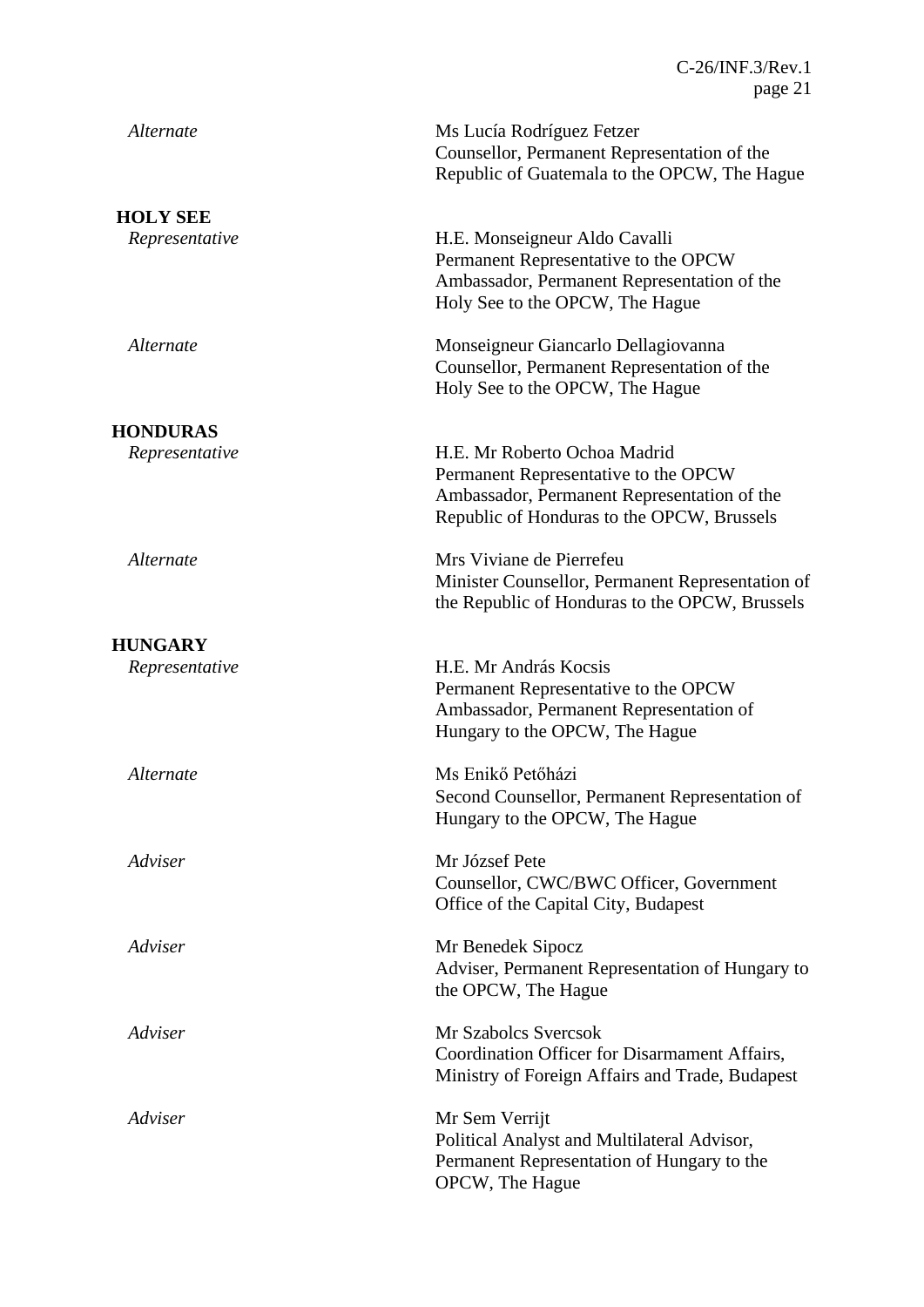C-26/INF.3/Rev.1 page 22 **ICELAND** *Representative* H.E. Mr Thordur Aegir Óskarsson Permanent Representative to the OPCW Ambassador, Permanent Representation of the Republic of Iceland to the OPCW, Reykjavik **INDIA** *Representative* H.E. Mr Pradeep Kumar Rawat Permanent Representative to the OPCW Ambassador, Permanent Representation of the Republic of India to the OPCW, The Hague *Alternate* Mrs Mansi Goyal First Secretary, Permanent Representation of the Republic of India to the OPCW, The Hague *Alternate* Mr Manoj Kumar Parida Chairman, National Authority Chemical Weapons Convention, New Delhi *Alternate* Mr Richhpal Singh First Secretary, Permanent Representation of the Republic of India to the OPCW, The Hague **INDONESIA** *Representative* H.E. Mr Mayerfas Permanent Representative to the OPCW Ambassador, Permanent Representation of the Republic of Indonesia to the OPCW, The Hague *Alternate* Ms Putu Nadi Astuti Coordinator for Organic Chemical Industry, Ministry of Industry, Jakarta *Alternate* Ms Yuliana Bahar Minister Counsellor, Permanent Representation of the Republic of Indonesia to the OPCW, The Hague *Alternate* Ms Asih Juwariyah Second Secretary, Permanent Representation of the Republic of Indonesia to the OPCW, The Hague *Alternate* Mr Freddy Martin Panggabean, Deputy Permanent Representative, Permanent Representation of the Republic of Indonesia to the OPCW, The Hague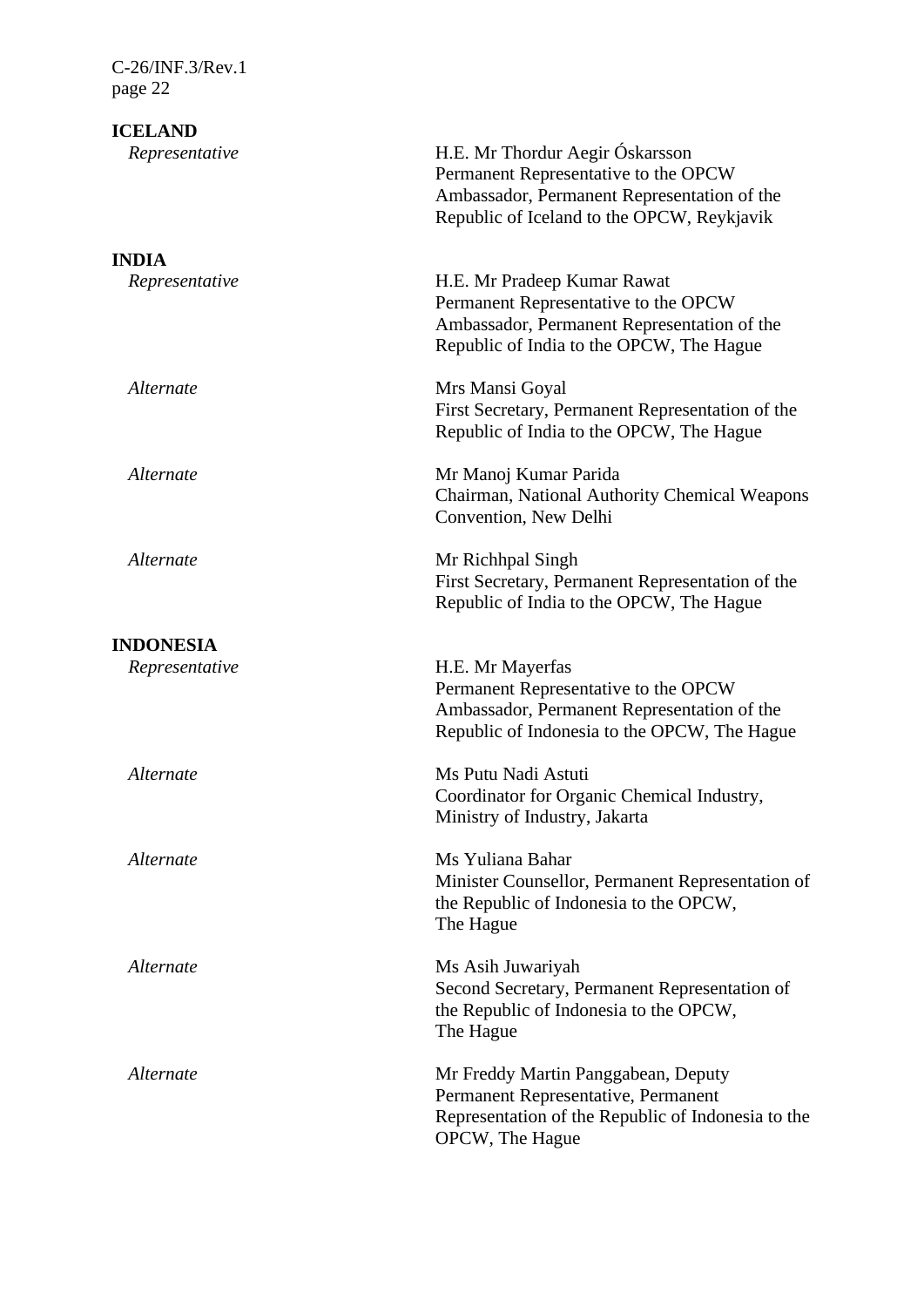| Alternate                         | Mr Rolliansyah Soemirat<br>Director for International Security and<br>Disarmament, Ministry of Foreign Affairs,<br>Jakarta                                                |
|-----------------------------------|---------------------------------------------------------------------------------------------------------------------------------------------------------------------------|
| Alternate                         | Ms Cecillia Toumahu<br>Counsellor, Permanent Representation of the<br>Republic of Indonesia to the OPCW, The Hague                                                        |
| Adviser                           | Mr Andaru Dhaniswara<br>First Secretary, Ministry of Foreign Affairs,<br>Jakarta                                                                                          |
| Adviser                           | Ms Ika Kusumaningrum<br>Attaché, Ministry of Foreign Affairs, Jakarta                                                                                                     |
| Adviser                           | Mr Raditya Eka Permana<br>Coordinator for National Authority on Chemical<br>Weapons, Ministry of Industry, Jakarta                                                        |
| Adviser                           | Mrs Nusiaga Putri<br>Counsellor, Ministry of Foreign Affairs, Jakarta                                                                                                     |
| <b>IRAN (ISLAMIC REPUBLIC OF)</b> |                                                                                                                                                                           |
| Representative                    | H.E. Dr Reza Najafi<br>Deputy Foreign Minister for Legal and<br>International Affairs, Ministry of Foreign Affairs,<br>Tehran                                             |
| Alternate                         | H.E. Mr Alireza Kazemi Abadi<br>Permanent Representative to the OPCW<br>Ambassador, Permanent Representation of the<br>Islamic Republic of Iran to the OPCW,<br>The Hague |
| Alternate                         | Mr Mohsen Naziri Asl<br>Ambassador and Secretary for National<br>Authority, Ministry of Foreign Affairs, Tehran                                                           |
| Alternate                         | Mr Seyed Mehdi Hosseini Esfidvajani<br>Deputy Permanent Representative to the OPCW,<br>Permanent Representation of the Islamic Republic<br>of Iran to the OPCW, The Hague |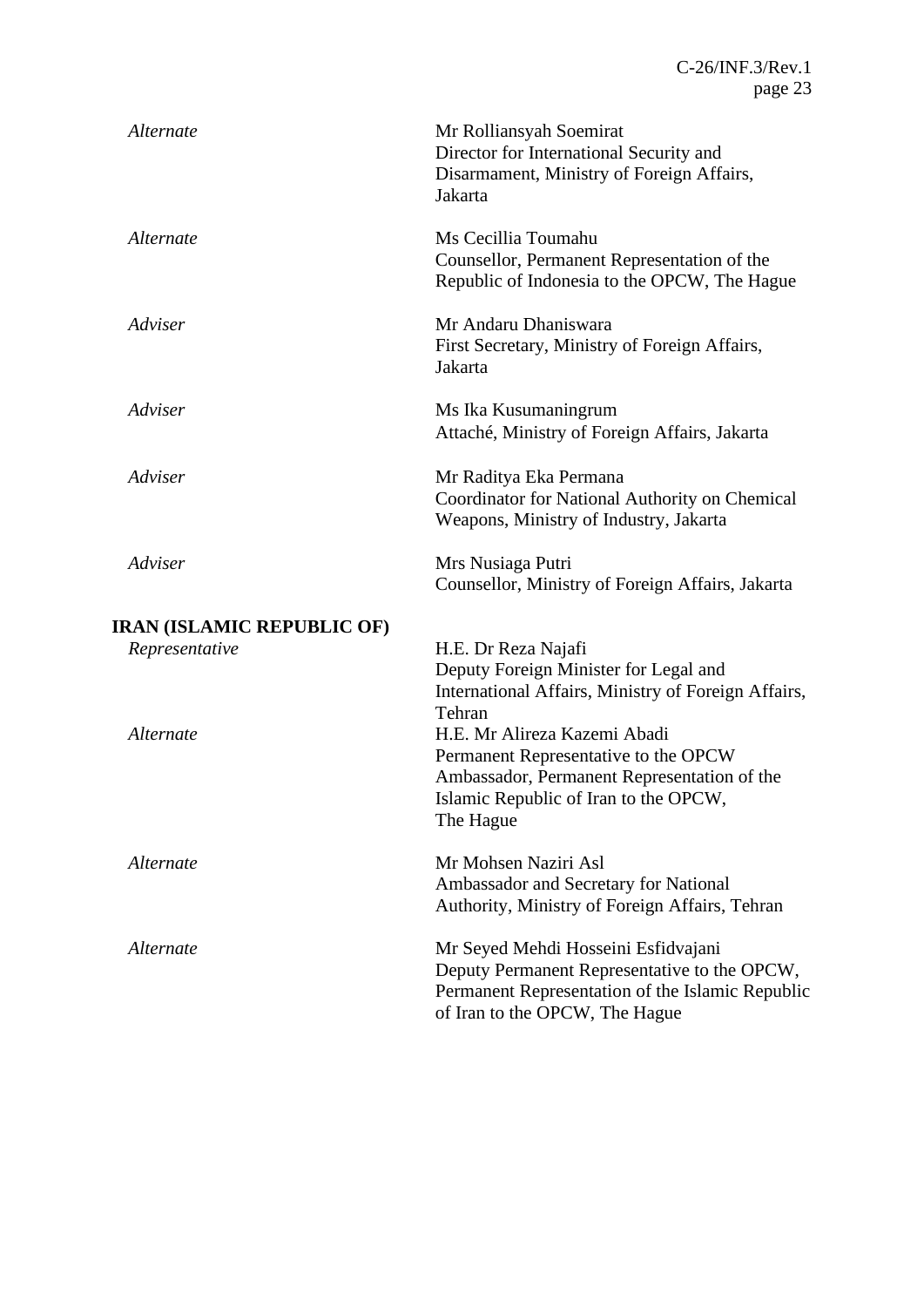| Alternate                     | Mr Mohsen Araghi<br>Minister, Permanent Representation of the Islamic<br>Republic of Iran to the OPCW, The Hague                                          |
|-------------------------------|-----------------------------------------------------------------------------------------------------------------------------------------------------------|
| Alternate                     | Mr Mojtaba Azizi Basati<br>Second Secretary, Permanent Representation of<br>the Islamic Republic of Iran to the OPCW,<br>The Hague                        |
| Alternate                     | Mr Mohammad Hossein Afrooz<br>Technical Advisor, National Authority of the<br>Islamic Republic of Iran, Tehran                                            |
| Alternate                     | Mr Hamed Alinejad<br>Attaché, National Authority for Chemical<br>Weapons Convention, Ministry of Foreign<br>Affairs, Tehran                               |
| Alternate                     | Mr Seyed Hossein Mostafavi<br><b>Expert, National Authority for Chemical</b><br>Weapons Convention, Ministry of Foreign<br>Affairs, Tehran                |
|                               |                                                                                                                                                           |
| <b>IRAQ</b><br>Representative | H.E. Dr Hisham Al-Alawi<br>Permanent Representative to the OPCW<br>Ambassador, Permanent Representation of the<br>Republic of Iraq to the OPCW, The Hague |
| Alternate                     | Mrs Abeer Salim Khaleefah<br>Deputy Permanent Representative, Permanent<br>Representation of the Republic of Iraq to the<br>OPCW, The Hague               |
| Alternate                     | Mr Hamzah Habeeb Al-Sadr<br>Second Secretary, Permanent Representation of<br>the Republic of Iraq to the OPCW, The Hague                                  |
| <b>IRELAND</b>                |                                                                                                                                                           |
| Representative                | H.E. Mr Brendan Rogers<br>Ambassador, Permanent Representation of<br>Ireland to the OPCW, The Hague                                                       |
| Alternate                     | Mr Frank Groome<br>Deputy Permanent Representative to the OPCW,<br>Permanent Representation of Ireland to the<br>OPCW, The Hague                          |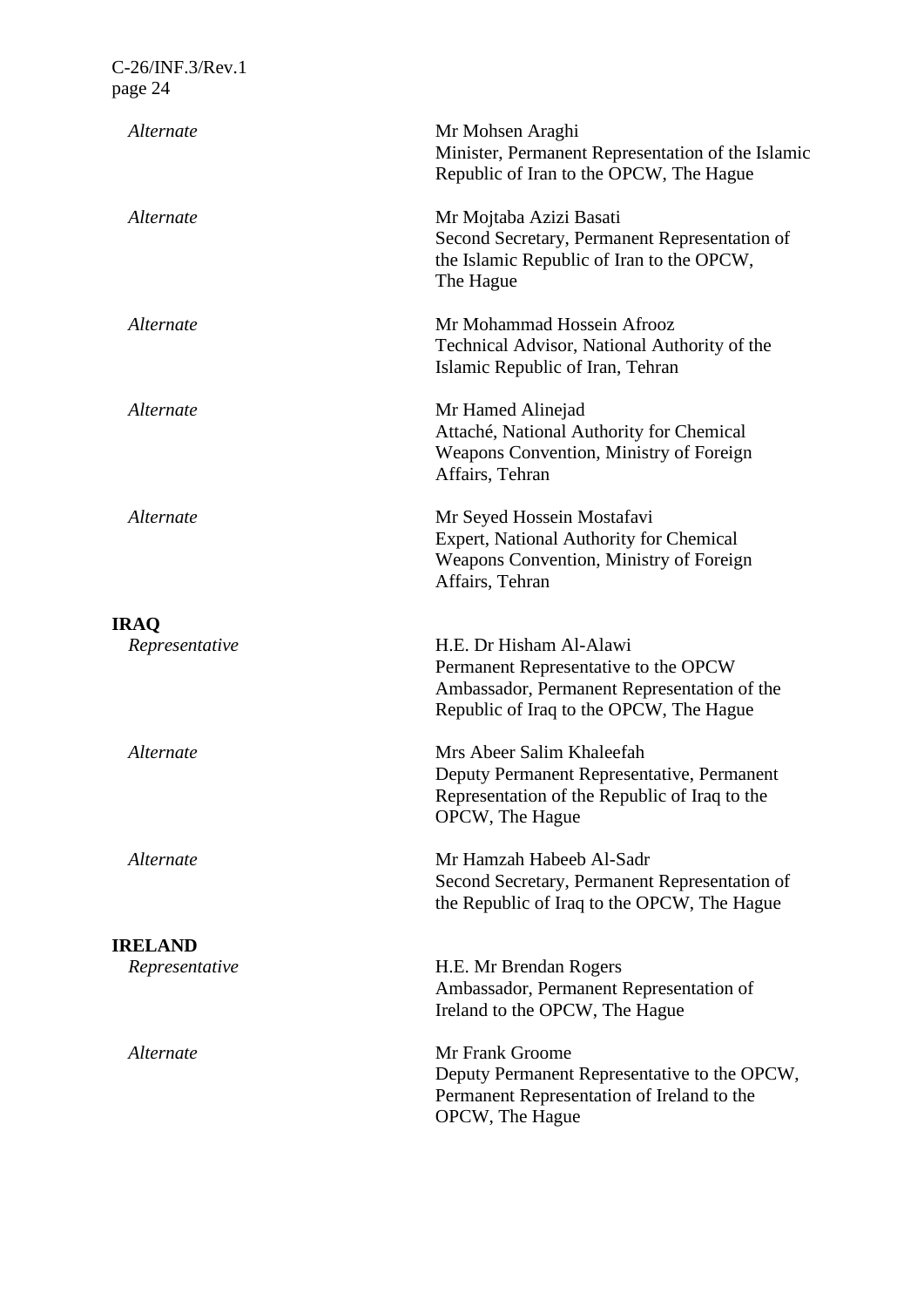| Alternate      | Mr Ciaran Potter<br>Second Secretary, Permanent Representation of<br>Ireland to the OPCW, The Hague                                                       |
|----------------|-----------------------------------------------------------------------------------------------------------------------------------------------------------|
| Adviser        | Mr Caoimhe O'Hagan<br>International Liaison Officer, Permanent<br>Representation of Ireland to the OPCW,<br>The Hague                                     |
| <b>ITALY</b>   |                                                                                                                                                           |
| Representative | H.E. Mr Giorgio Novello<br>Permanent Representative to the OPCW<br>Ambassador, Permanent Representation of the<br>Italian Republic to the OPCW, The Hague |
| Alternate      | Mrs Veronica Ferrucci<br>First Counsellor, Permanent Representation of the<br>Italian Republic to the OPCW, The Hague                                     |
| Alternate      | Mr Luigi Esposito<br>Alternate, Permanent Representation of the Italian<br>Republic to the OPCW, The Hague                                                |
| <b>JAMAICA</b> |                                                                                                                                                           |
| Representative | Ms Shae-Alicia Lewis<br>Minister Counsellor, Permanent Representation of<br>Jamaica to the OPCW, Brussels                                                 |
| Alternate      | Mrs Natalie Irwin-Carby<br>Crown Counsel/Attorney-at-law, Ministry of<br>Health and Wellness, Kingston                                                    |
| <b>JAPAN</b>   |                                                                                                                                                           |
| Representative | H.E. Mr Hidehisa Horinouchi<br>Permanent Representative the OPCW<br>Ambassador, Permanent Representation of Japan<br>to the OPCW, The Hague               |
| Alternate      | Mr Hideomi Tambo<br>Director, Biological and Chemical Weapons<br>Conventions Division, Ministry of Foreign<br>Affairs, Tokyo                              |
| Alternate      | Mr Kenichi Koide<br>Deputy Director, Biological & Chemical Weapon<br>Conventions Division, Ministry of Foreign<br>Affairs, Tokyo                          |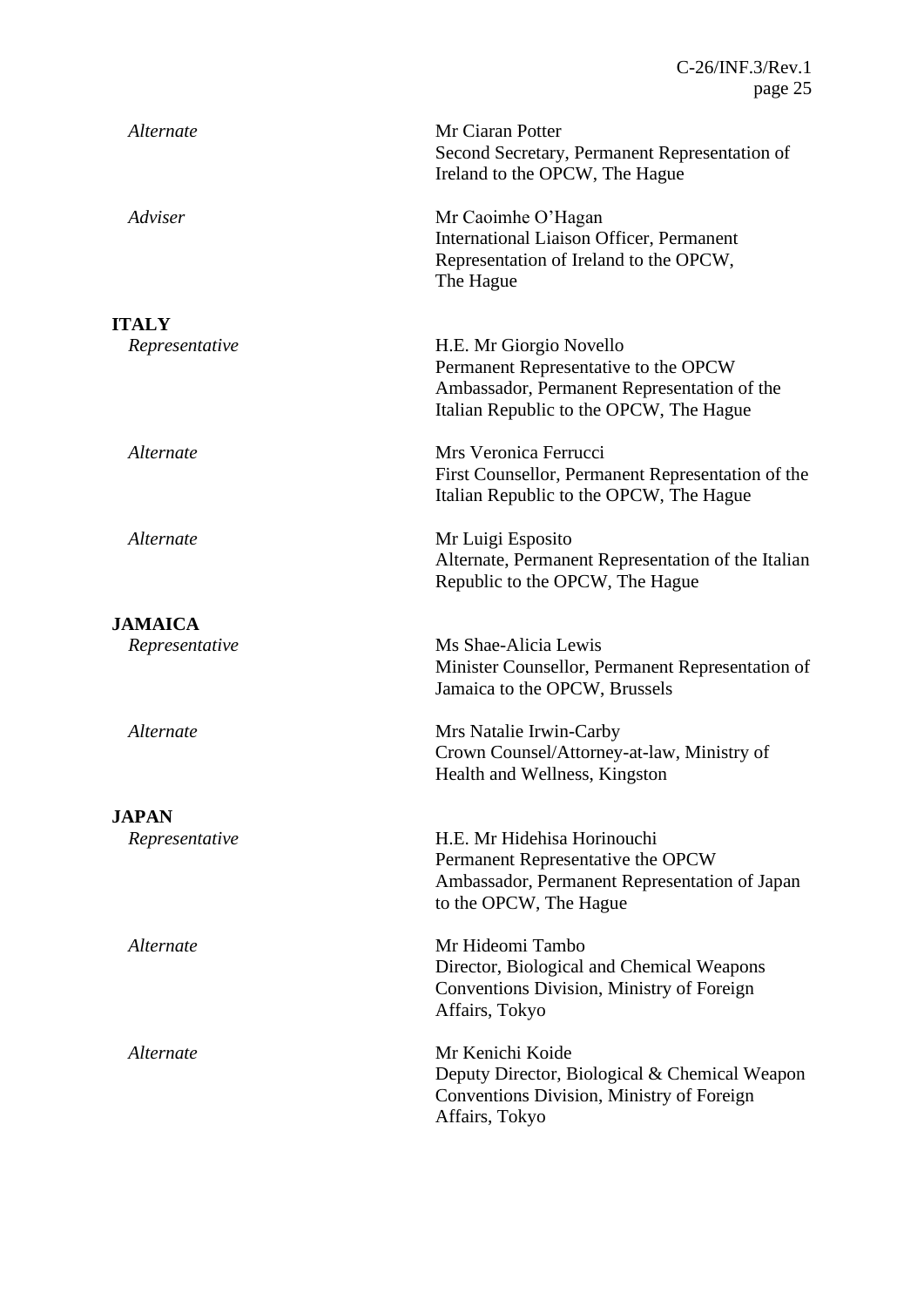| Alternate         | Mr Masaaki Uno<br>Deputy Director, Ministry of Economy, Trade,<br>and Industry, Tokyo                                                                         |
|-------------------|---------------------------------------------------------------------------------------------------------------------------------------------------------------|
| Alternate         | Mr Mitsuru Myochin<br>Minister, Permanent Representation of Japan to<br>the OPCW, The Hague                                                                   |
| Alternate         | Mr Toshiyuki Aso<br>First Secretary and Defense Attaché, Permanent<br>Representation of Japan to the OPCW, The Hague                                          |
| Alternate         | Ms Yoko Sakurai<br>Second Secretary, Permanent Representation of<br>Japan to the OPCW, The Hague                                                              |
| Alternate         | Mr Akiyuki Tsutsui<br>Official, Ministry of Foreign Affairs, Tokyo                                                                                            |
| Adviser           | Ms Toko Okazaki<br>Researcher, Permanent Representation of Japan to<br>the OPCW, The Hague                                                                    |
| <b>JORDAN</b>     |                                                                                                                                                               |
| Representative    | H.E. Mr Daifallah Alfayez<br>Ambassador, Permanent Representation of the<br>Hashemite Kingdom of Jordan to the OPCW,<br>The Hague                             |
| Alternate         | Mrs Dana Souber<br>First Secretary, Permanent Representation of the<br>Hashemite Kingdom of Jordan to the OPCW,<br>The Hague                                  |
| Alternate         | Mr Ahmad Al-Dmour<br>Second Secretary, Permanent Representation of<br>the Hashemite Kingdom of Jordan to the OPCW,<br>The Hague                               |
| <b>KAZAKHSTAN</b> |                                                                                                                                                               |
| Representative    | Mr Askar Zhumagaliyev<br>Permanent Representative to the OPCW<br>Ambassador, Permanent Representation of the<br>Republic of Kazakhstan to the OPCW, The Hague |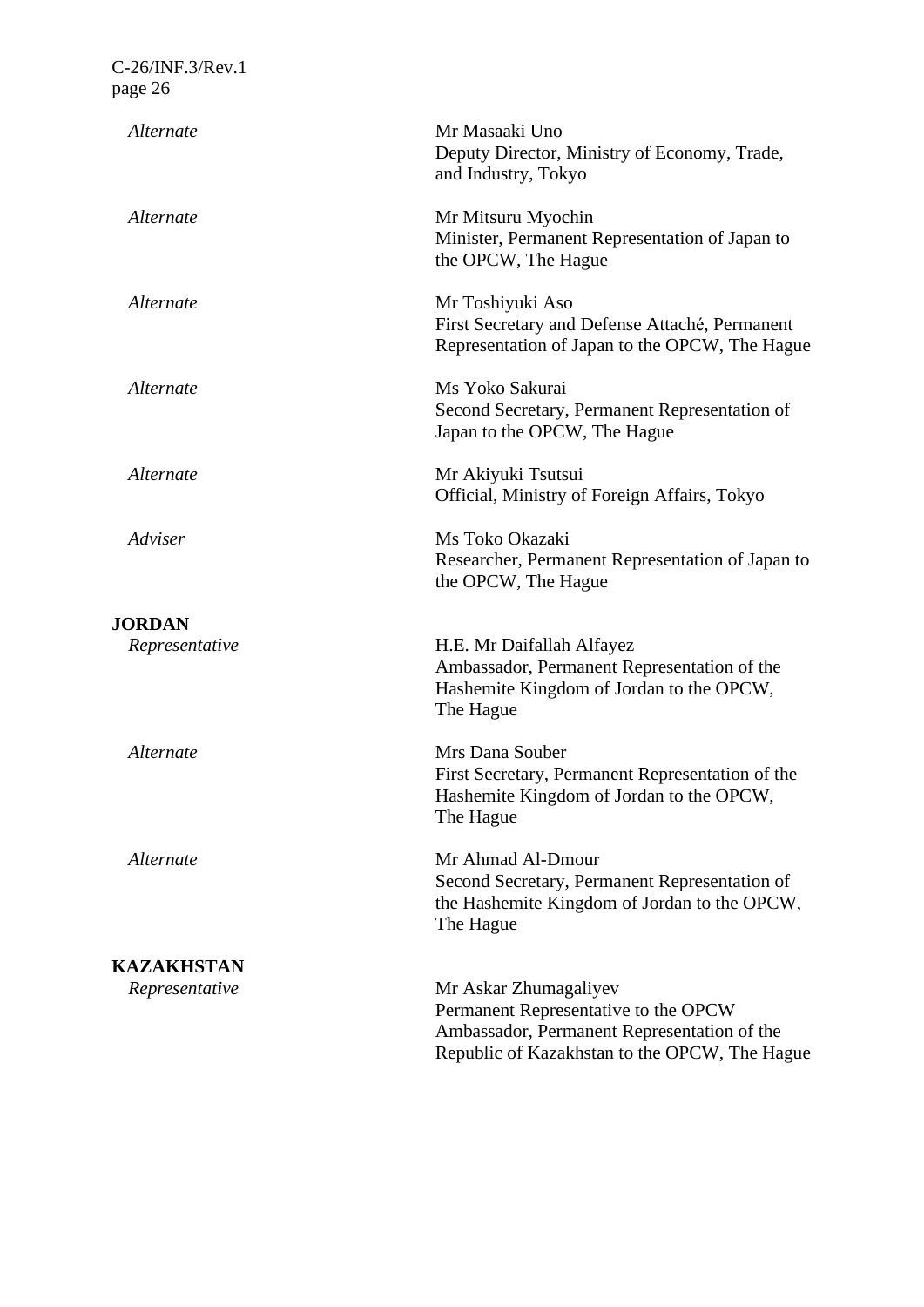| Alternate      | Mr Anuar Tanalinov<br>Deputy Head of the Department of International<br>Security, Ministry of Foreign Affairs of the<br>Republic of Kazakhstan to the OPCW,<br>Nur-Sultan |
|----------------|---------------------------------------------------------------------------------------------------------------------------------------------------------------------------|
| Adviser        | Mr Askar Baimukhambetov<br>Second Secretary, Permanent Representation of<br>the Republic of Kazakhstan to the OPCW,<br>The Hague                                          |
| Adviser        | Mr Zhandos Issayev<br>First Secretary, Department of International<br>Security, Ministry of Foreign Affairs of the<br>Republic of Kazakhstan, Nur-Sultan                  |
| Adviser        | Mr Arnur Gabdullin<br>Counsellor, Embassy of Kazakhstan, Nur-Sultan                                                                                                       |
| <b>KENYA</b>   |                                                                                                                                                                           |
| Representative | H.E. Mr Lawrence Ntoye Lenayapa<br>Permanent Representative to the OPCW<br>Ambassador, Permanent Representation of the<br>Republic of Kenya to the OPCW, The Hague        |
| Alternate      | Ms Judith Sijeny<br>Deputy Head of Mission, Embassy of the<br>Republic of Kenya to the Kingdom of the<br>Netherlands, The Hague                                           |
| Alternate      | Mr Ali Gakweli<br>Government Chemist, Government Chemist<br>Department, Nairobi                                                                                           |
| Adviser        | Ms Khadija Haji<br>Counsellor, Permanent Representation of the<br>Republic of Kenya to the Kingdom of the<br>Netherlands, The Hague                                       |
| Adviser        | Mr Kevin Munene<br>Foreign Service Officer, Ministry of Foreign<br>Affairs, Nairobi                                                                                       |
| Adviser        | Ms Beatrice Wanjuhi Mwaura<br>Counsellor, Permanent Representation of the<br>Republic of Kenya to the OPCW, The Hague                                                     |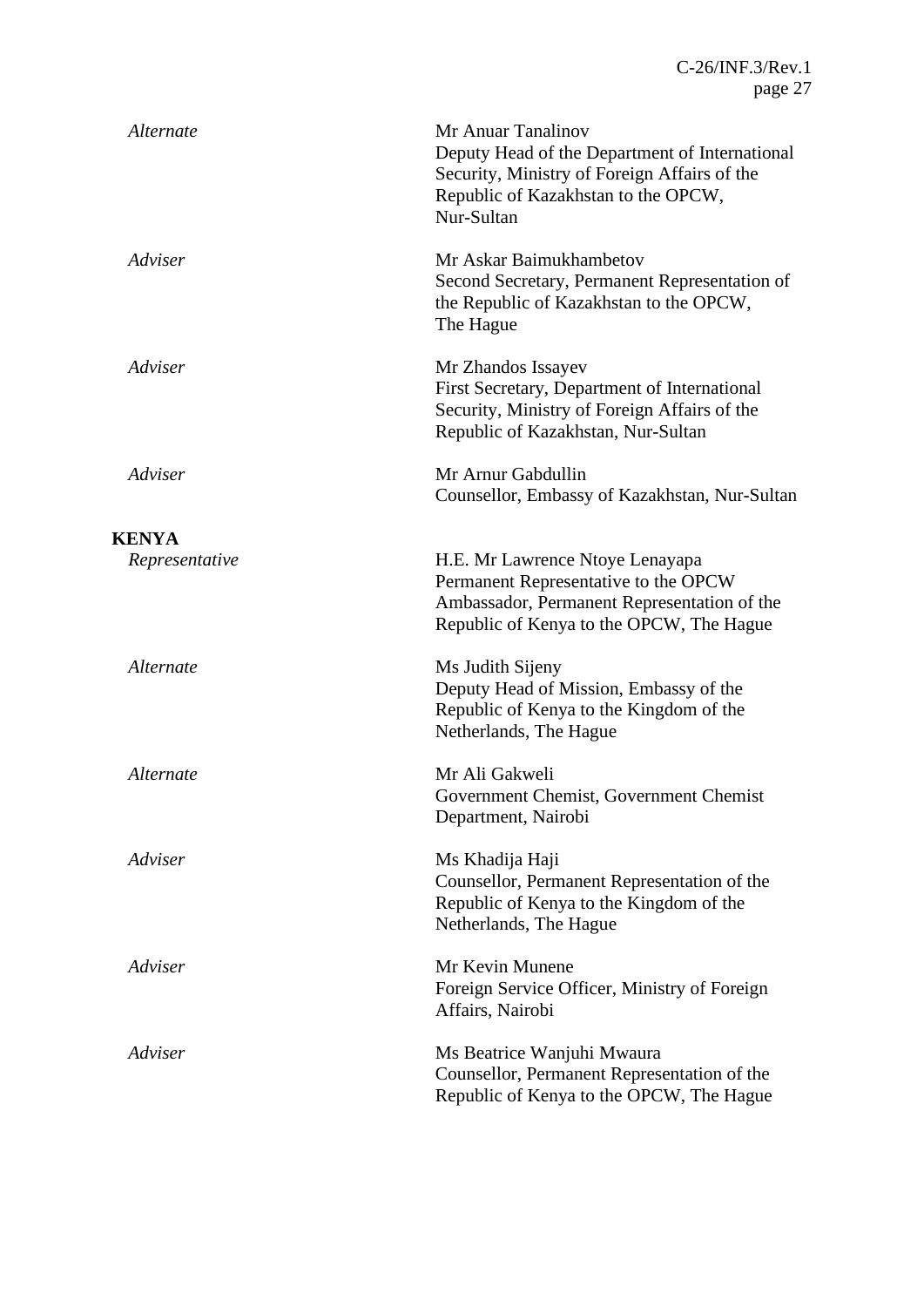| C-26/INF.3/Rev.1<br>page 28                               |                                                                                                                                                                                        |
|-----------------------------------------------------------|----------------------------------------------------------------------------------------------------------------------------------------------------------------------------------------|
| Adviser                                                   | Ms Josephine Opili<br>Second Secretary, Embassy of the Republic of<br>Kenya to the Kingdom of the Netherlands,<br>The Hague                                                            |
| <b>KUWAIT</b>                                             |                                                                                                                                                                                        |
| Representative                                            | H.E. Mr Abdul Rahman Hamood Al-Otaibi<br>Permanent Representative to the OPCW<br>Ambassador, Permanent Representation of the<br>State of Kuwait, The Hague                             |
| Alternate                                                 | Ms Hela Algharabally<br>Diplomatic Attaché, Permanent Representation of<br>the State of Kuwait, The Hague                                                                              |
| Alternate                                                 | Mr Jaber Alsabah<br>Diplomatic Attaché, Permanent Representation of<br>the State of Kuwait, The Hague                                                                                  |
| Alternate                                                 | Mr Anas Marafi<br>Counsellor, Permanent Representation of the<br>State of Kuwait, The Hague                                                                                            |
| <b>KYRGYZSTAN</b>                                         |                                                                                                                                                                                        |
| Representative                                            | H.E. Mr Muktar Djumaliev<br>Permanent Representative to the OPCW<br>Ambassador, Permanent Representation of the<br>Kyrgyz Republic to the OPCW, Brussels                               |
| Alternate                                                 | Mr Chyngyz Maniiasov<br>First Secretary, Permanent Representation of the<br>Kyrgyz Republic to the OPCW, Brussels                                                                      |
| <b>LAO PEOPLE'S DEMOCRATIC REPUBLIC</b><br>Representative | H.E. Mr Phoukhong Sisoulath<br>Permanent Representative to the OPCW<br>Ambassador, Permanent Representation of the<br>Lao People's Democratic Republic to the OPCW,<br><b>Brussels</b> |
| Alternate                                                 | Ms Souksavanh Vichittavong<br>Deputy Permanent Representative to the OPCW,<br>Permanent Representation of the Lao People's<br>Democratic Republic to the OPCW, Brussels                |
| Adviser                                                   | Ms Sililat Siengsounthone<br>Third Secretary, Permanent Representation of the<br>Lao People's Democratic Republic to the OPCW,<br><b>Brussels</b>                                      |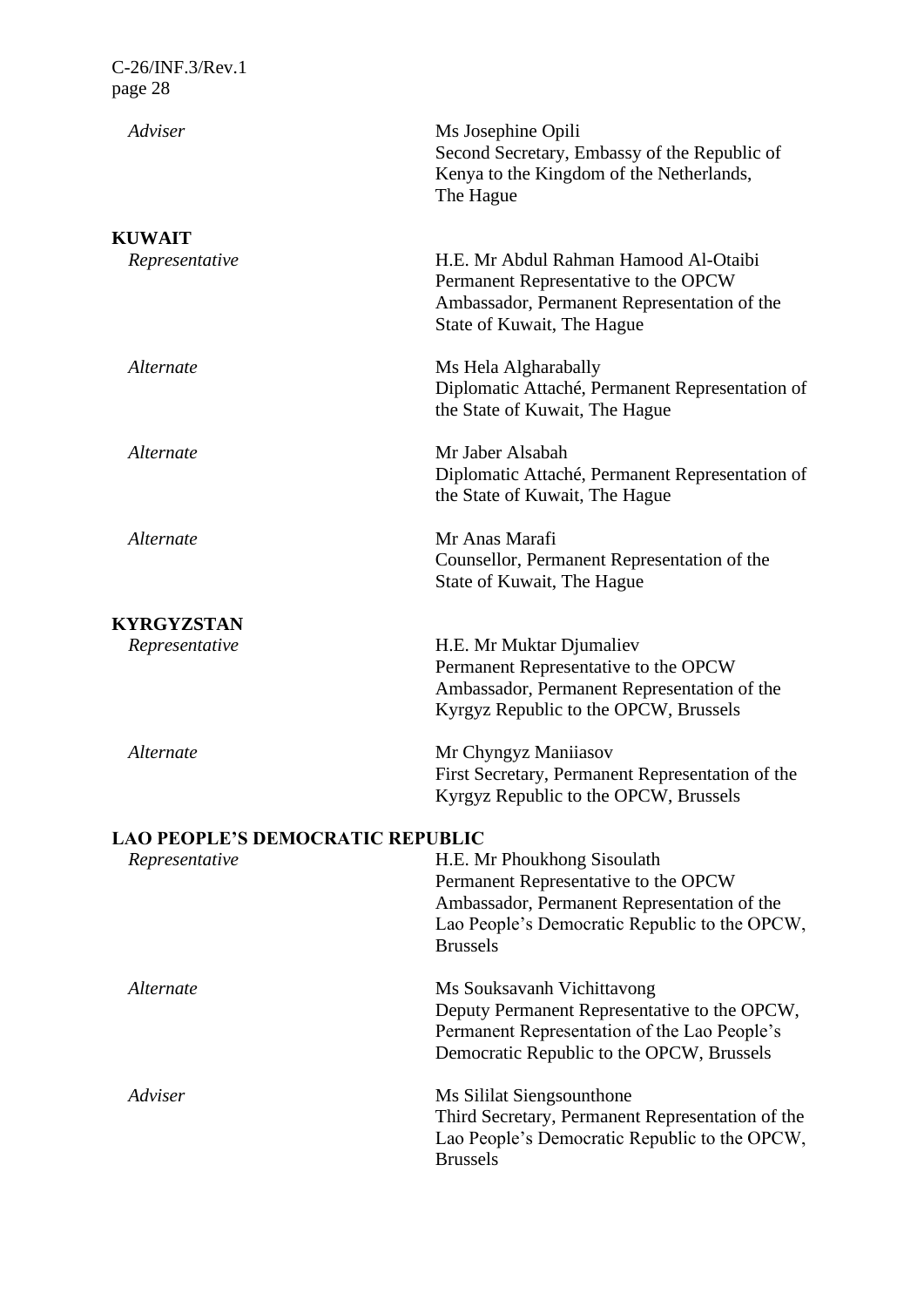| <b>LATVIA</b>        |                                                                                                                                                                               |
|----------------------|-------------------------------------------------------------------------------------------------------------------------------------------------------------------------------|
| Representative       | H.E. Ms Aiga Liepiņa<br>Permanent Representative to the OPCW<br>Ambassador, Permanent Representation of the<br>Republic of Latvia to the OPCW, The Hague                      |
| Alternate            | Mr Edgars Trumkalns<br>Deputy Permanent Representative to the OPCW<br>Deputy Head of Mission, Permanent<br>Representation of the Republic of Latvia to the<br>OPCW, The Hague |
| Adviser              | Mr Eduards Dzenitis<br>Third Secretary, Permanent Representation of the<br>Republic of Latvia to the OPCW, The Hague                                                          |
| <b>LEBANON</b>       |                                                                                                                                                                               |
| Representative       | H.E. Mr Abdel Sattar Issa<br>Permanent Representative to the OPCW<br>Ambassador, Permanent Representation of the<br>Lebanese Republic to the OPCW, The Hague                  |
| Alternate            | Ms Julie Tannous<br>Diplomatic Secretary, Permanent Representation<br>of the Lebanese Republic to the OPCW,<br>The Hague                                                      |
| <b>LIBERIA</b>       |                                                                                                                                                                               |
| Representative       | H.E. Dr Isaac Wehyee Nyenabo II<br>Permanent Representative to the OPCW<br>Ambassador, Permanent Representation of the<br>Republic of Liberia to the OPCW, Brussels           |
| Alternate            | Mr Johnnie Fallah<br>Minister Counsellor, Permanent Representation of<br>the Republic of Liberia to the OPCW, Brussels                                                        |
| <b>LIECHTENSTEIN</b> |                                                                                                                                                                               |
| Representative       | Ms Irina Ibrahim<br>Attaché, Permanent Representation of the Swiss<br>Confederation to the OPCW, The Hague                                                                    |
| Alternate            | Mr Andreas Foser<br>Diplomatic Officer, Office for Foreign Affairs,<br>Vaduz                                                                                                  |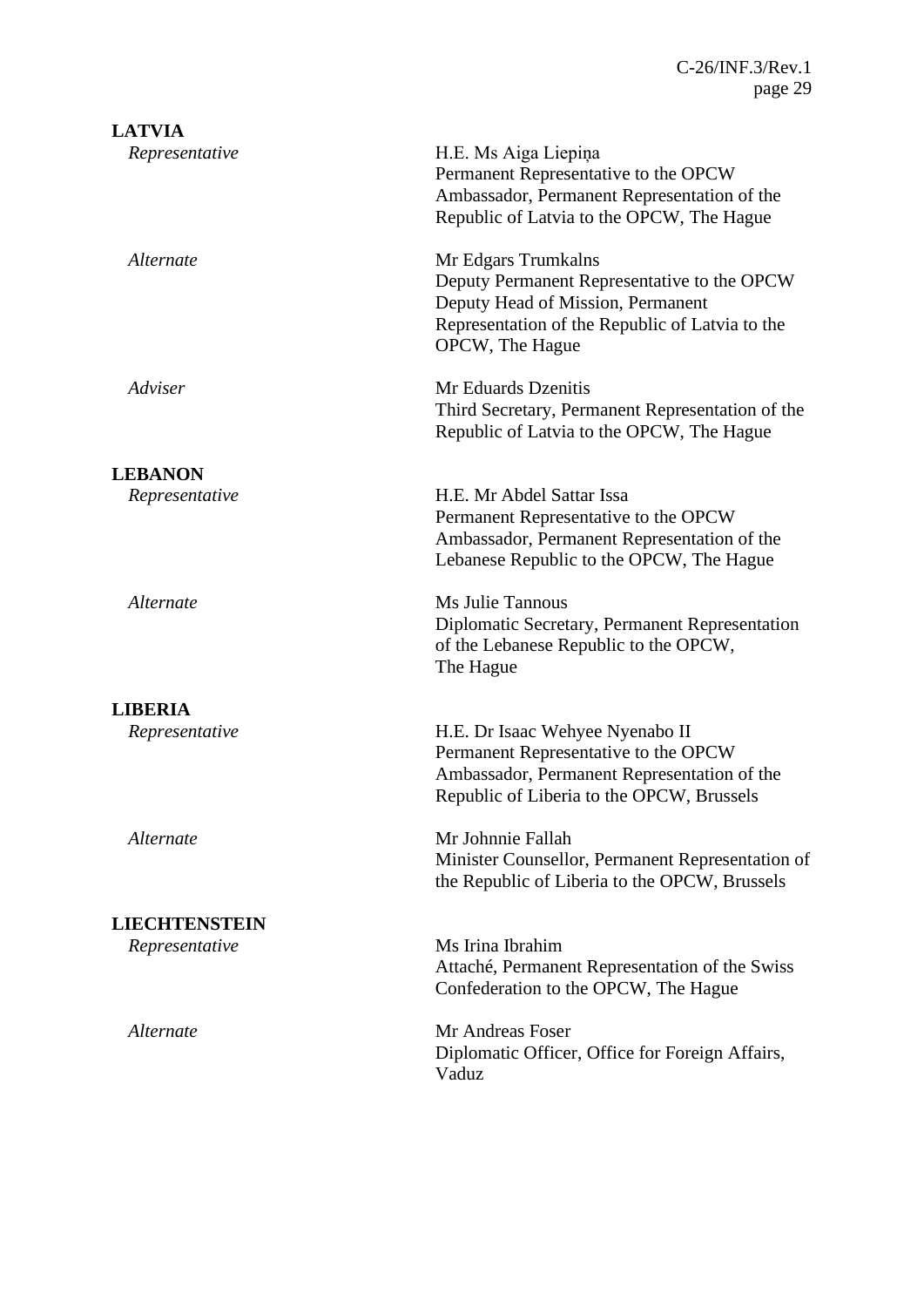**LITHUANIA** *Representative* H.E. Mr Vidmantas Purlys Permanent Representative to the OPCW Ambassador, Permanent Representation of the Republic of Lithuania to the OPCW, The Hague *Alternate* Ms Giedrė Geleževičienė Deputy Head of Mission, Permanent Representation of the Republic of Lithuania to the OPCW, The Hague **LUXEMBOURG** *Representative* H.E. Mr Jean-Marc Hoscheit Permanent Representative to the OPCW Ambassador, Permanent Representation of the Grand Duchy of Luxembourg to the OPCW, The Hague *Alternate* Mr François Berg Deputy Permanent Representative to the OPCW, Permanent Representation of the Grand Duchy of Luxembourg to the OPCW, The Hague *Adviser* Mr Steve Hoscheit Attaché, Department for Political Affairs, Non-Proliferation and Disarmament, Ministry of Foreign and European Affairs, Luxembourg *Adviser* Charel Nesser Chargé de mission Ministry of Foreign and European Affairs, Luxembourg **MADAGASCAR** *Representative* H.E. Mr Jean Omer Beriziky Ambassador, Embassy of the Republic of Madagascar to the Kingdom of Belgium, Brussels *Alternate* Mr Eric Ratsimbazafy First Counsellor, Permanent Representation of the Republic of Madagascar to the OPCW, Brussels *Alternate* Mrs Aimée Narcisca Chan Yoleng Doctor at the Garnison of Toamasina, Ministry of Defense, Toamasina *Alternate* Mr Misa Avotra Ralijaona Chief of International Relations Service, Ministry of National Defense, Antananarivo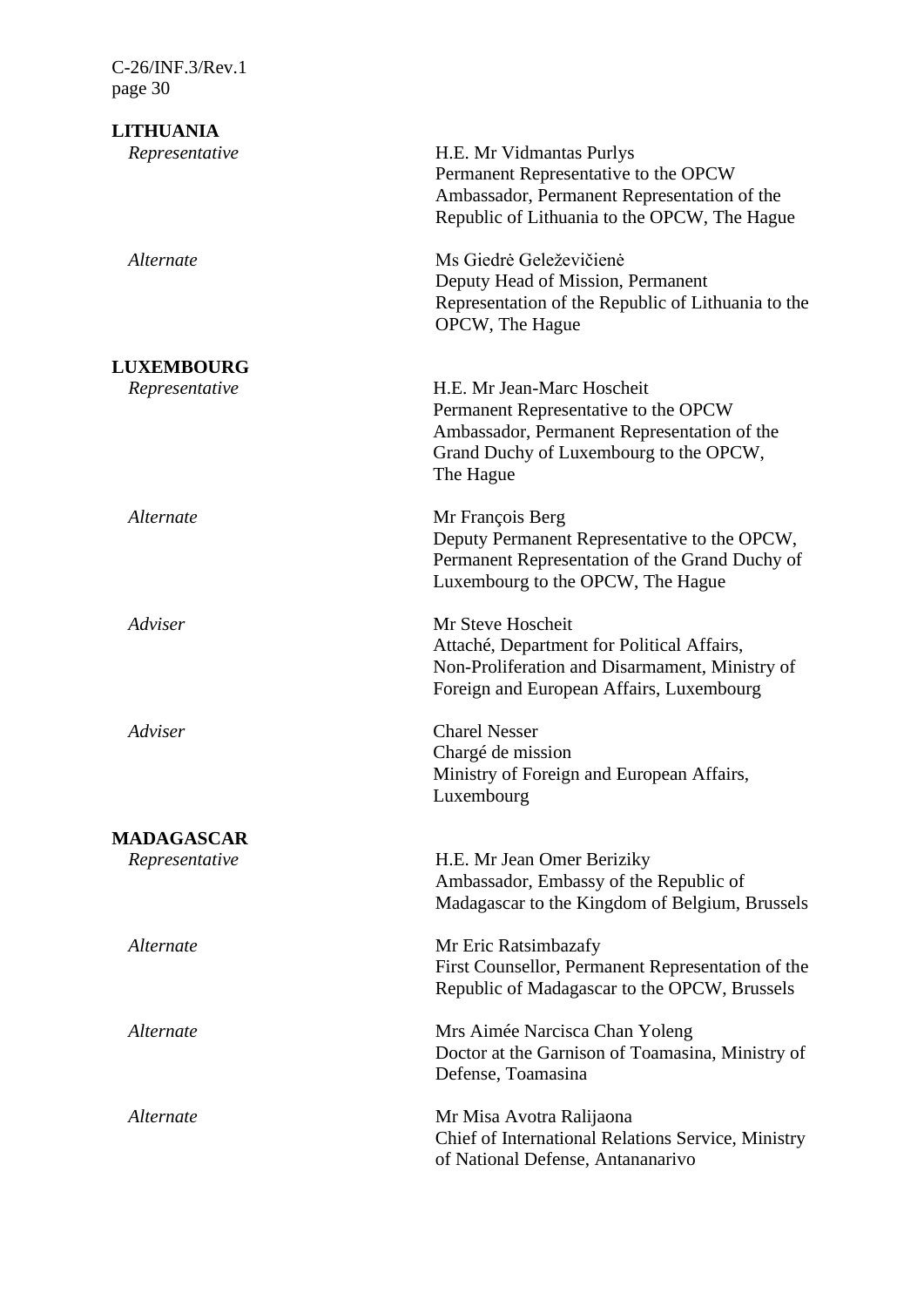| Alternate       | Mrs Eliane Rasoazanamary<br>Research Officer in the International Relations<br>Department Ministry of National Defense<br>Madagascar, Antananarivo                             |
|-----------------|--------------------------------------------------------------------------------------------------------------------------------------------------------------------------------|
| Alternate       | Mr Mahery Razafimandimby<br>Counsellor, Permanent Representation of the<br>Republic of Madagascar to the OPCW, Brussels                                                        |
| Alternate       | Mr Donat Celestin Saindrotanjona<br>Head of Contracts and Assistance Division at the<br><b>International Relation Service Ministry of</b><br>Defense, Madagascar, Antananarivo |
| <b>MALAWI</b>   |                                                                                                                                                                                |
| Representative  | Mr Ronald Kuchipanga<br>Legal Officer- Under the Directorate of Legal<br>services Malawi Defence Force, Malawi<br>Lilongwe                                                     |
| Alternate       | Mr Abels Mkandawire<br>Acting Director of Europe Directorate,<br>Ministry of Foreign Affairs of the Republic of<br>Malawi, Lilongwe                                            |
| <b>MALAYSIA</b> |                                                                                                                                                                                |
| Representative  | H.E. Mrs Nadzirah Osman<br>Permanent Representative to the OPCW<br>Ambassador, Permanent Representation of<br>Malaysia to the OPCW, The Hague                                  |
| Alternate       | Mr Mohd Norhisyam Mohd Yusof<br>Deputy Permanent Representative of Malaysia to<br>the OPCW, The Hague                                                                          |
| Alternate       | Ms F.H. Shifa Kusumaningrum<br>First Secretary, Permanent Representation of<br>Malaysia to the OPCW, The Hague                                                                 |
| <b>MALI</b>     |                                                                                                                                                                                |
| Representative  | H.E. Mr Mamadou Mandjou Berthe<br>Ambassador, Embassy of the Republic of Mali to<br>the Kingdom of Belgium, Brussels                                                           |
| Adviser         | Ms Traore Aïssata Gaye<br>Counsellor, Permanent Representation of the<br>Republic of Mali to the OPCW, Brussels                                                                |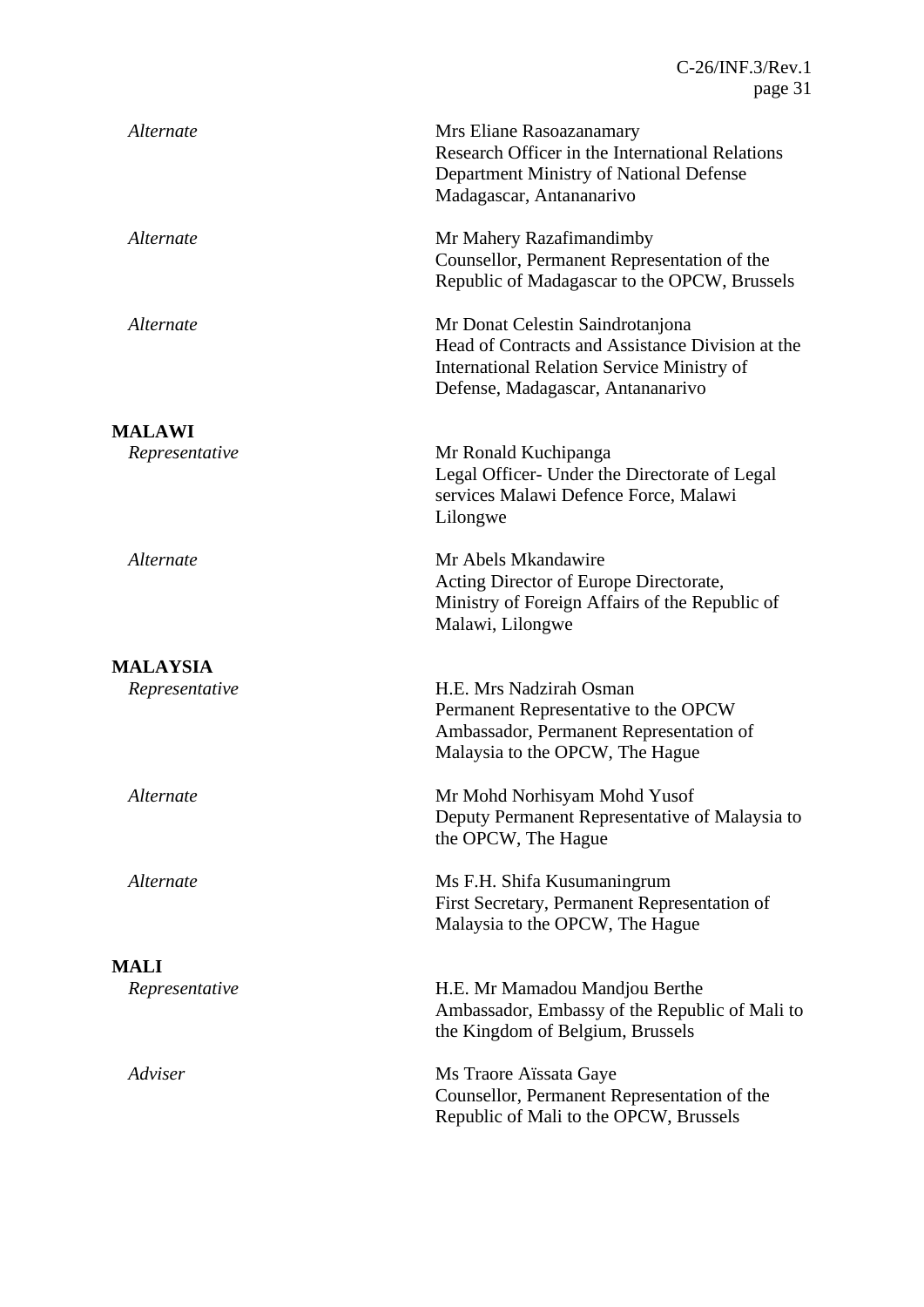**MALTA**

**MARSHALL ISLANDS**

**MAURITANIA**

**MAURITIUS**

**MEXICO**

*Representative* H.E. Dr Mark Anthony Pace Permanent Representative to the OPCW Ambassador, Permanent Representation of the Republic of Malta to the OPCW, The Hague

*Alternate* Mr Robert Micallef Deputy Ambassador, Permanent Representation of the Republic of Malta to the OPCW, The Hague

*Alternate* Ms Tracy Taylor

*Representative* H.E. Mr Abdellahi Bah Nagi Kebd Permanent Representative to the OPCW Ambassador, Permanent Representation of the Islamic Republic of Mauritania to the OPCW, Brussels

*Alternate* Mr Hamdi Gallah Second Counsellor, Permanent Representation of the Islamic Republic of Mauritania to the OPCW, Brussels

*Representative* H.E. Mr Sutiawan Gunessee Ambassador, Embassy of the Republic of Mauritius to the Kingdom of Belgium, Brussels

*Representative* H.E. Mr José Antonio Zabalgoitia Trejo Permanent Representative to the OPCW Ambassador, Permanent Representation of the United Mexican States to the OPCW, The Hague

*Adviser* Mr Everardo Corona Aguilar Deputy Permanent Representative to the OPCW, Permanent Representation of the United Mexican States to the OPCW, The Hague

*Adviser* Ms María Cristina González González Second Secretary, Permanent Representation of the United Mexican States to the OPCW, The Hague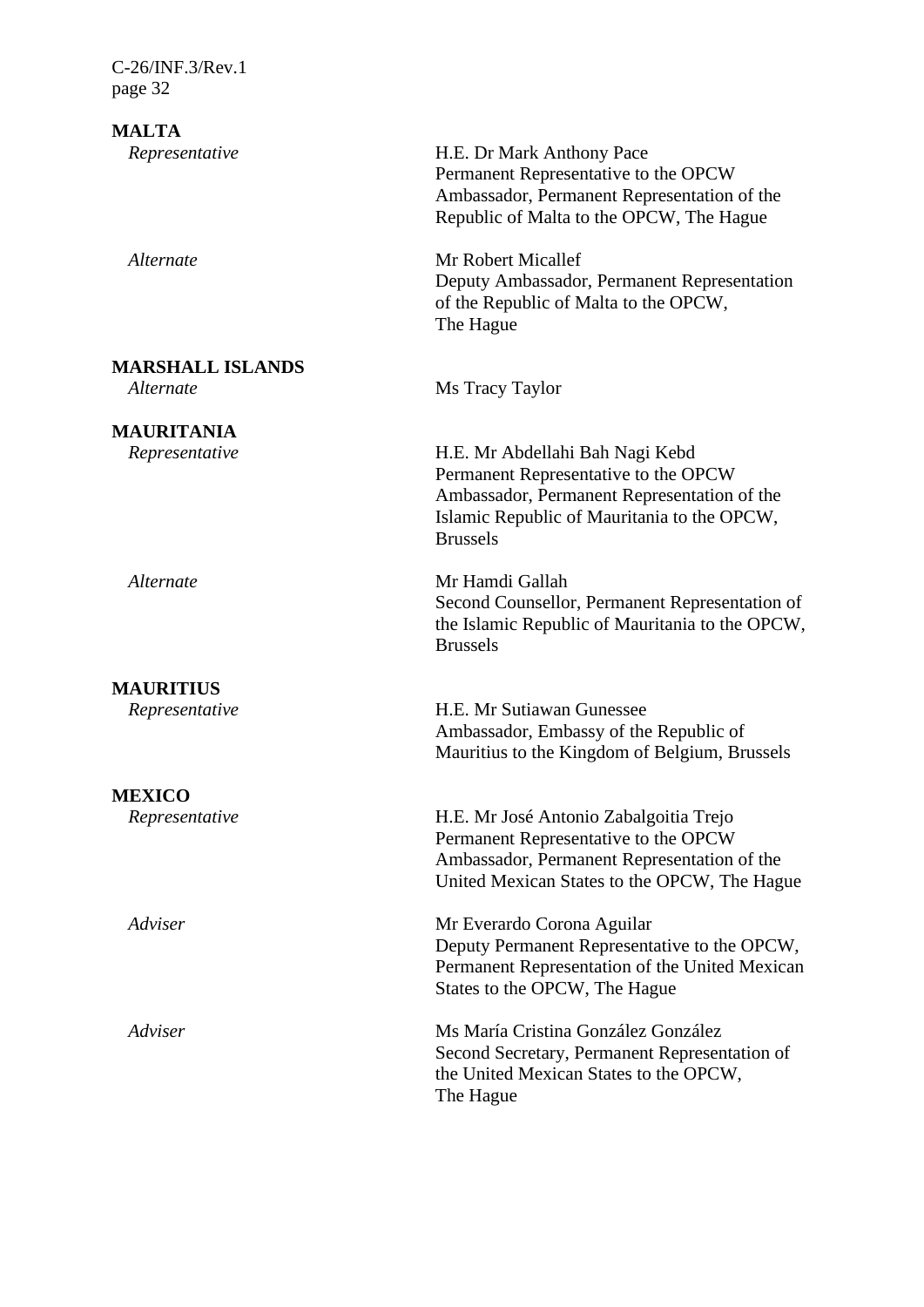| <b>MONACO</b>     |                                                                                                                                                                       |
|-------------------|-----------------------------------------------------------------------------------------------------------------------------------------------------------------------|
| Representative    | H.E. Mrs Isabelle Berro-Amadeï<br>Permanent Representative to the OPCW<br>Ambassador, Permanent Representation of the<br>Principality of Monaco to the OPCW, Brussels |
| Adviser           | Mr Louis Curau<br>Senior Official, Permanent Representation of the<br>Principality of Monaco to the OPCW, Brussels                                                    |
| Adviser           | Mr Johannes de Millo Terrazzani<br>Counsellor, Permanent Representation of the<br>Principality of Monaco to the OPCW, Brussels                                        |
| <b>MONGOLIA</b>   |                                                                                                                                                                       |
| Representative    | Mr Radnaabazar Altangerel<br>Chargé d'Affaires a.i., Permanent Representation<br>of Mongolia to the OPCW, Brussels                                                    |
| Alternate         | Col Batchuluun Mishka<br>Defence Attaché, Permanent Representation of<br>Mongolia to the OPCW, Brussels                                                               |
| <b>MONTENEGRO</b> |                                                                                                                                                                       |
| Representative    | Mr Ivan Tomić<br>Second Secretary, Permanent Representation of<br>Montenegro to the OPCW, Brussels                                                                    |
| <b>MOROCCO</b>    |                                                                                                                                                                       |
| Representative    | H.E. Mr Abdelouahab Bellouki<br>Permanent Representative to the OPCW<br>Ambassador, Permanent Representation of the<br>Kingdom of Morocco to the OPCW, The Hague      |
| Alternate         | Mr Rachid Seghrouchni<br>Deputy Head of Mission<br>Minister Plenipotentiary, Permanent<br>Representation of the Kingdom of Morocco to the<br>OPCW, The Hague          |
| Adviser           | Mr Irchad Benqadi<br>Advisor, Permanent Representation of the<br>Kingdom of Morocco to the OPCW, The Hague                                                            |
| Adviser           | Mr Sidi Mustapha El Alami Fellousse<br>Head of Division, African Cooperation and<br>Moroccans Abroad, Ministry of Foreign Affairs,<br>Rabat                           |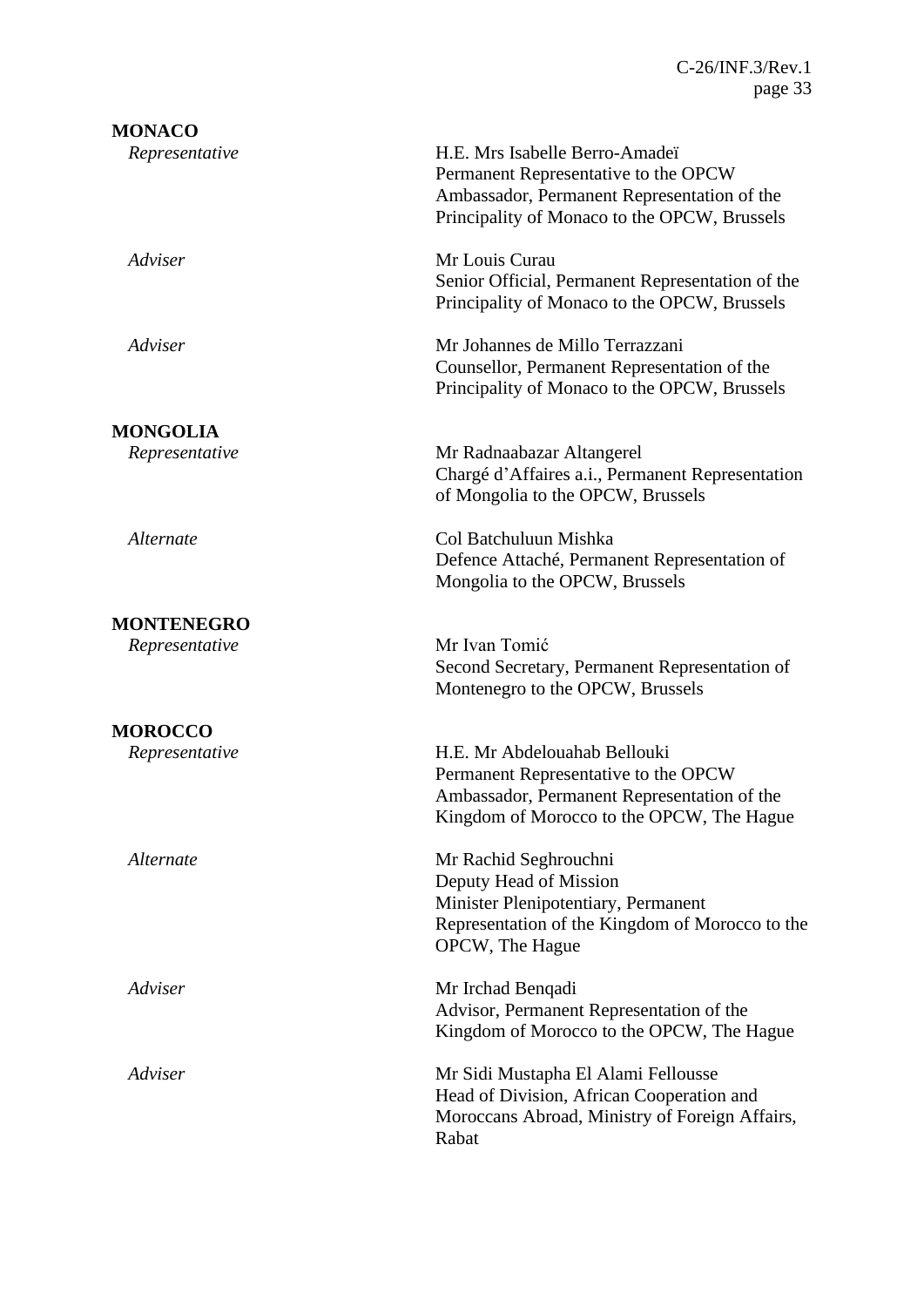| Adviser            | Mr Mehdi Chiadmi<br>Counsellor, Ministry of Foreign Affairs, Rabat                                                                                                             |
|--------------------|--------------------------------------------------------------------------------------------------------------------------------------------------------------------------------|
| Adviser            | Mr Ayoub El Amraoui<br><b>CBRN</b> Defense and Rescue Operations Division<br>Royal Armed Forces, Rabat                                                                         |
| Adviser            | Mrs Sara Ouldmeskour<br>Head of Environment and Risk Prevention<br>Service Ministry of Energy Transition and<br>Sustainable Development, Temara                                |
| Adviser            | Mr Hakim Sayah<br>Representative of the National Defense<br>Administration, Rabat                                                                                              |
| <b>MOZAMBIQUE</b>  |                                                                                                                                                                                |
| Representative     | H.E. Mrs Berta Celestino Cossa<br>Permanent Representative to the OPCW<br>Ambassador, Permanent Representation of the<br>Republic of Mozambique to the OPCW, Brussels          |
| Alternate          | Mr Armando David Chissaque<br>Counsellor, Permanent Representation of the<br>Republic of Mozambique to the OPCW, Brussels                                                      |
| <b>NAMIBIA</b>     |                                                                                                                                                                                |
| Representative     | Mr Tjirume Gavert<br>First Secretary, Permanent Representation of the<br>Republic of Namibia to the OPCW, Brussels                                                             |
| <b>NEPAL</b>       |                                                                                                                                                                                |
| Representative     | H.E. Gahendra Rajbhandari<br>Permanent Representation of the Federal<br>Democratic Republic of Nepal to the OPCW,<br><b>Brussels</b>                                           |
| Alternate          | Mr Suresh Adhikari<br>Deputy Chief of Mission / Minister Counsellor<br>Permanent Representation of the Federal<br>Democratic Republic of Nepal to the OPCW,<br><b>Brussels</b> |
| <b>NETHERLANDS</b> |                                                                                                                                                                                |
| Representative     | H.E. Mr Henk Cor Van der Kwast<br>Permanent Representative to the OPCW<br>Ambassador, Permanent Representation of the<br>Kingdom of the Netherlands to the OPCW,<br>The Hague  |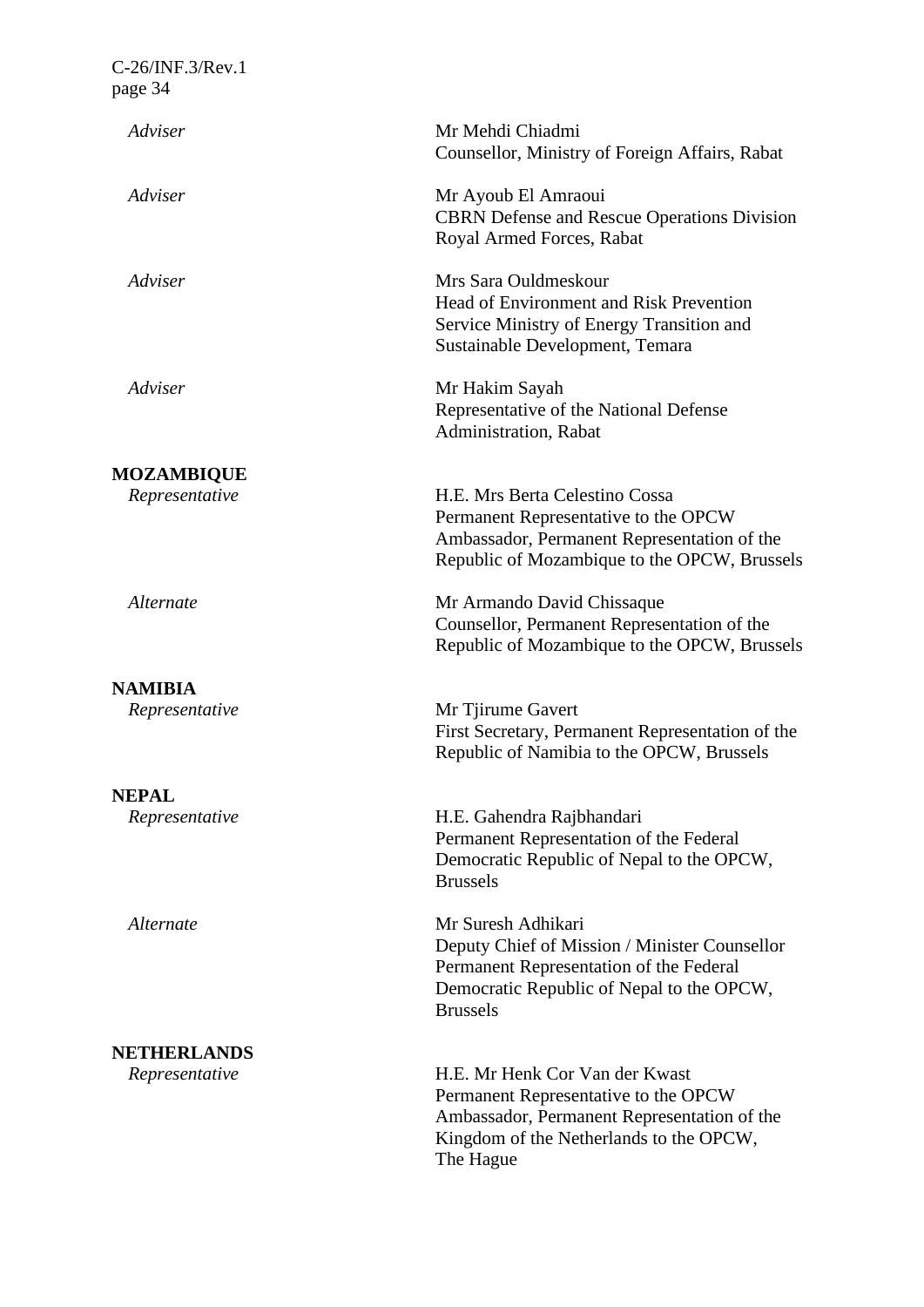| Alternate          | Mr Paul van Rhijn<br>Deputy Permanent Representative to the OPCW,<br>Permanent Representation of the Kingdom of the<br>Netherlands to the OPCW, The Hague               |
|--------------------|-------------------------------------------------------------------------------------------------------------------------------------------------------------------------|
| <b>NEW ZEALAND</b> |                                                                                                                                                                         |
| Representative     | H.E. Ms Lyndal Walker<br>Permanent Representative to the OPCW<br>Ambassador, Permanent Representation of New<br>Zealand to the OPCW, The Hague                          |
| Alternate          | Mr Vincent Delaere<br>Policy Adviser, Permanent Representation of<br>New Zealand to the OPCW, The Hague                                                                 |
| Alternate          | Mrs Hannah Frost<br>Deputy Head of Mission<br>Permanent Representation of New Zealand to the<br>OPCW, The Hague                                                         |
| <b>NICARAGUA</b>   |                                                                                                                                                                         |
| Representative     | H.E. Mr Carlos J. Argüello Gómez<br>Permanent Representative to the OPCW<br>Ambassador, Permanent Representation of the<br>Republic of Nicaragua to the OPCW, The Hague |
| Adviser            | H.E. Mr Oscar Guevara<br>Vice-Minister, Ministry of Defence, Managua                                                                                                    |
| Adviser            | Mrs Aminta Diaz<br>Legal Advisor, Ministry of Defense, Managua                                                                                                          |
| <b>NIGERIA</b>     |                                                                                                                                                                         |
| Representative     | H.E. Mrs Eniola Ajayi<br>Permanent Representative<br>Ambassador, Permanent Representation of the<br>Federal Republic of Nigeria to the OPCW,<br>The Hague               |
| Alternate          | Mr Oluremi Oliyide<br>Minister Plenipotentiary/Ambassador, Permanent<br>Representation of the Federal Republic of Nigeria<br>to the OPCW, The Hague                     |
| Alternate          | Mr Olumuyaiwa Aiyedun<br>First Secretary, Permanent Representation of the<br>Federal Republic of Nigeria to the OPCW,<br>The Hague                                      |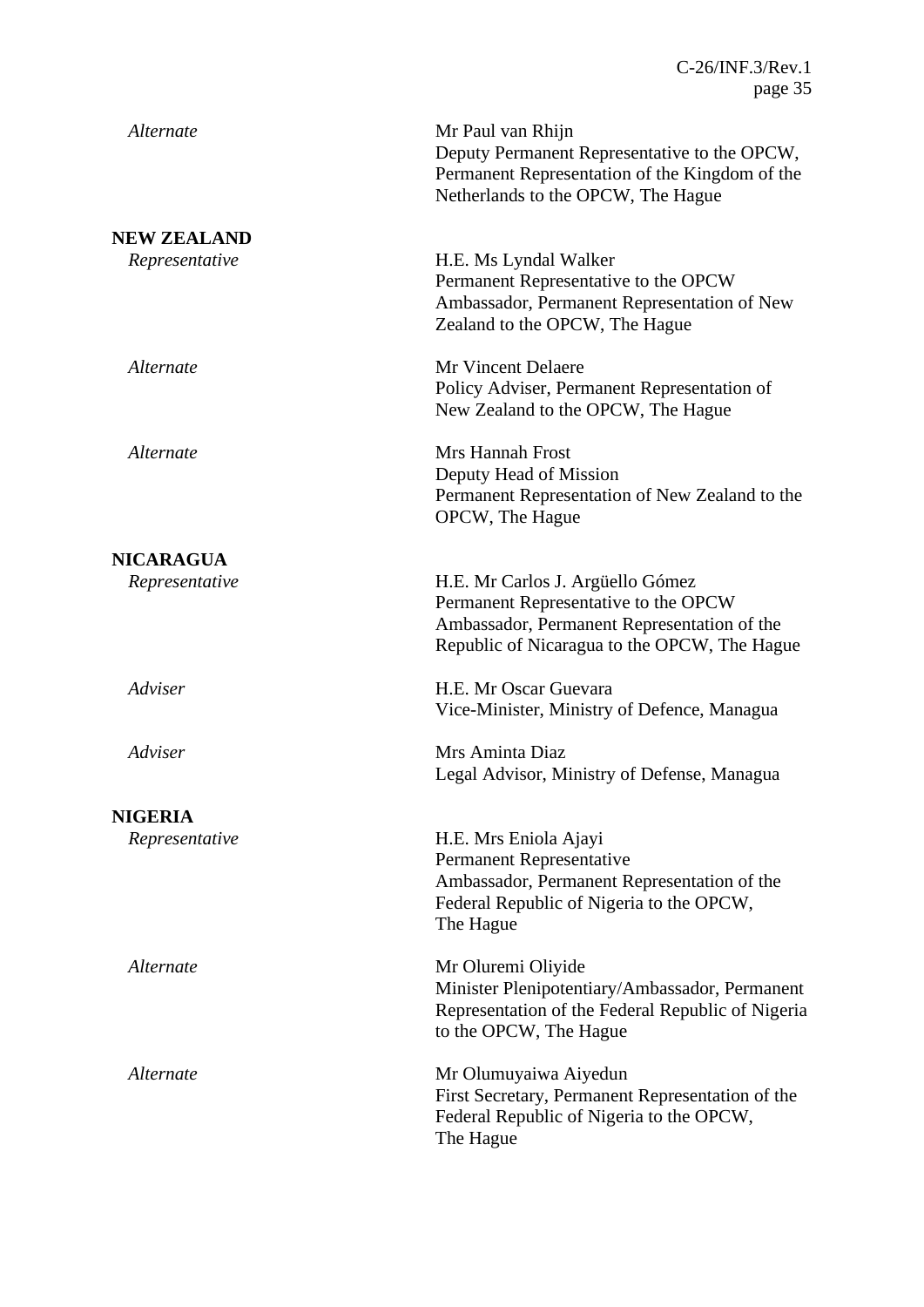| NORTH MACEDONIA |                                                                                                                                                                                   |
|-----------------|-----------------------------------------------------------------------------------------------------------------------------------------------------------------------------------|
| Representative  | H.E. Ms Beti Jacheva<br>Permanent Representative to the OPCW<br>Ambassador, Permanent Representation of the<br>Republic of North Macedonia to the OPCW,<br>The Hague              |
| Alternate       | Ms Katerina Shterjoska<br>Minister Counsellor, Permanent Representation of<br>the Republic of North Macedonia to the OPCW,<br>The Hague                                           |
| <b>NORWAY</b>   |                                                                                                                                                                                   |
| Representative  | H.E. Mr Bård Ivar Svendsen<br>Permanent Representative to the OPCW<br>Ambassador, Permanent Representation of the<br>Kingdom of Norway to the OPCW, The Hague                     |
| Alternate       | Mr Inge Hausken Thygesen<br>Minister Counsellor, Permanent Representation of<br>the Kingdom of Norway to the OPCW,<br>The Hague                                                   |
| Alternate       | Ms Elin Marie Hellum<br>Director, Ministry of Foreign Affairs, Oslo                                                                                                               |
| Alternate       | Mr Bent Bakken<br>Senior Adviser, Ministry of Foreign Affairs, Oslo                                                                                                               |
| Adviser         | Mr Leif Haldor Bjerkeseth<br>Principal Scientist, Norwegian Defence Research<br>Establishment, Kjeller                                                                            |
| Adviser         | Ms Helene Lindgren Skarpeid<br>Adviser, Embassy of Norway, The Hague                                                                                                              |
| <b>OMAN</b>     |                                                                                                                                                                                   |
| Representative  | H.E. Dr Abdullah bin Salim bin Hamad Al Harthi<br>Permanent Representative to the OPCW<br>Ambassador, Permanent Representation of the<br>Sultanate of Oman to the OPCW, The Hague |
| Alternate       | Mr Adnan Amur Ahmed Al Shanfari<br>Deputy Permanent Representation of the<br>Sultanate of Oman to the OPCW, The Hague                                                             |
| Adviser         | Ms Ruqaiya Salim Al Kahali<br>Second Secretary, Permanent Representation of<br>the Sultanate of Oman to the OPCW, The Hague                                                       |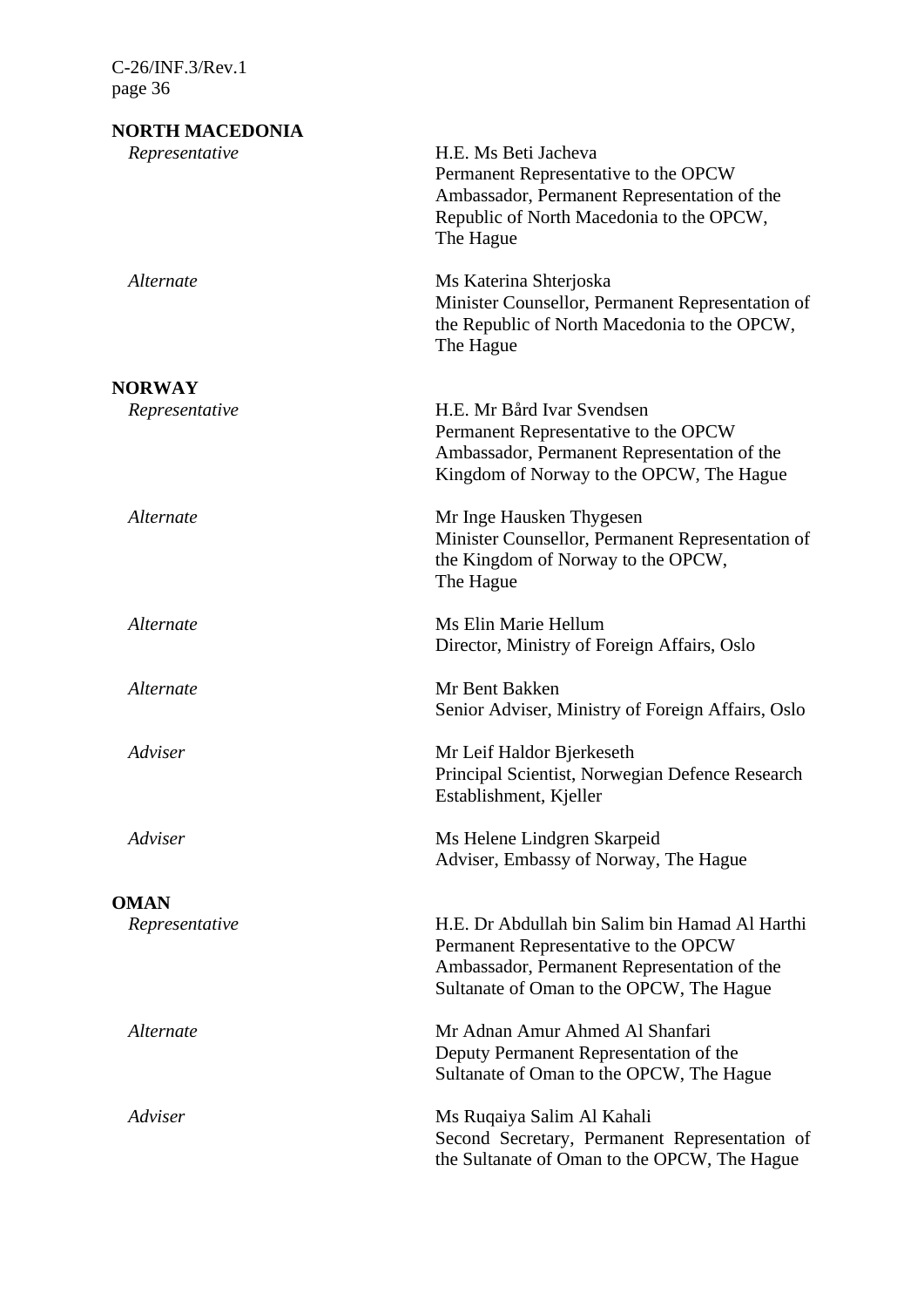| Adviser                           | Mr Sulaiman Alshukaili<br>Environmental Technician, Environment<br>Authority, Muscat                                                                                            |
|-----------------------------------|---------------------------------------------------------------------------------------------------------------------------------------------------------------------------------|
| <b>PAKISTAN</b><br>Representative | H.E. Mr Suljuk Mustansar Tarar<br>Permanent Representative to the OPCW<br>Ambassador, Permanent Representation of the<br>Islamic Republic of Pakistan to the OPCW,<br>The Hague |
| Alternate                         | Mr Muhammed Wasif<br>First Secretary/ HOC, Permanent Representation<br>of the Islamic Republic of Pakistan to the OPCW,<br>The Hague                                            |
| Adviser                           | Mr Muhammad Adeel<br>Career Diplomat<br>Ministry of Foreign Affairs, Islamabad                                                                                                  |
| Adviser                           | Mr Hamid Farooq<br>Director, Ministry of Defence, Rawalpindi                                                                                                                    |
| Adviser                           | Mrs Samina Imran<br>Principal Scientist, Pakistan Atomic Energy<br>Commission, Islamabad                                                                                        |
| Adviser                           | Mr Muhammad Waseem Qutab<br>Director, Ministry of Defence, Rawalpindi                                                                                                           |
| Adviser                           | Mrs Fatima Hamdia Tanweer<br>First Secretary, Permanent Representation of the<br>Islamic Republic of Pakistan to the OPCW,<br>The Hague Embassy of Pakistan, The Hague          |
| Adviser                           | Mr Noman Siraj<br>Director (CWC/NA), CWC National Authority,<br>Ministry of Foreign Affairs, Islamabad                                                                          |
| Adviser                           | Mr Ayaz Mehmood<br>Deputy Director (CWC), CWC National<br>Authority, Ministry of Foreign Affairs, Islamabad                                                                     |
| Adviser                           | Mr Shahab Uddin<br>Director, Defense Science and Technology<br>Organization (DESTO), Islamabad                                                                                  |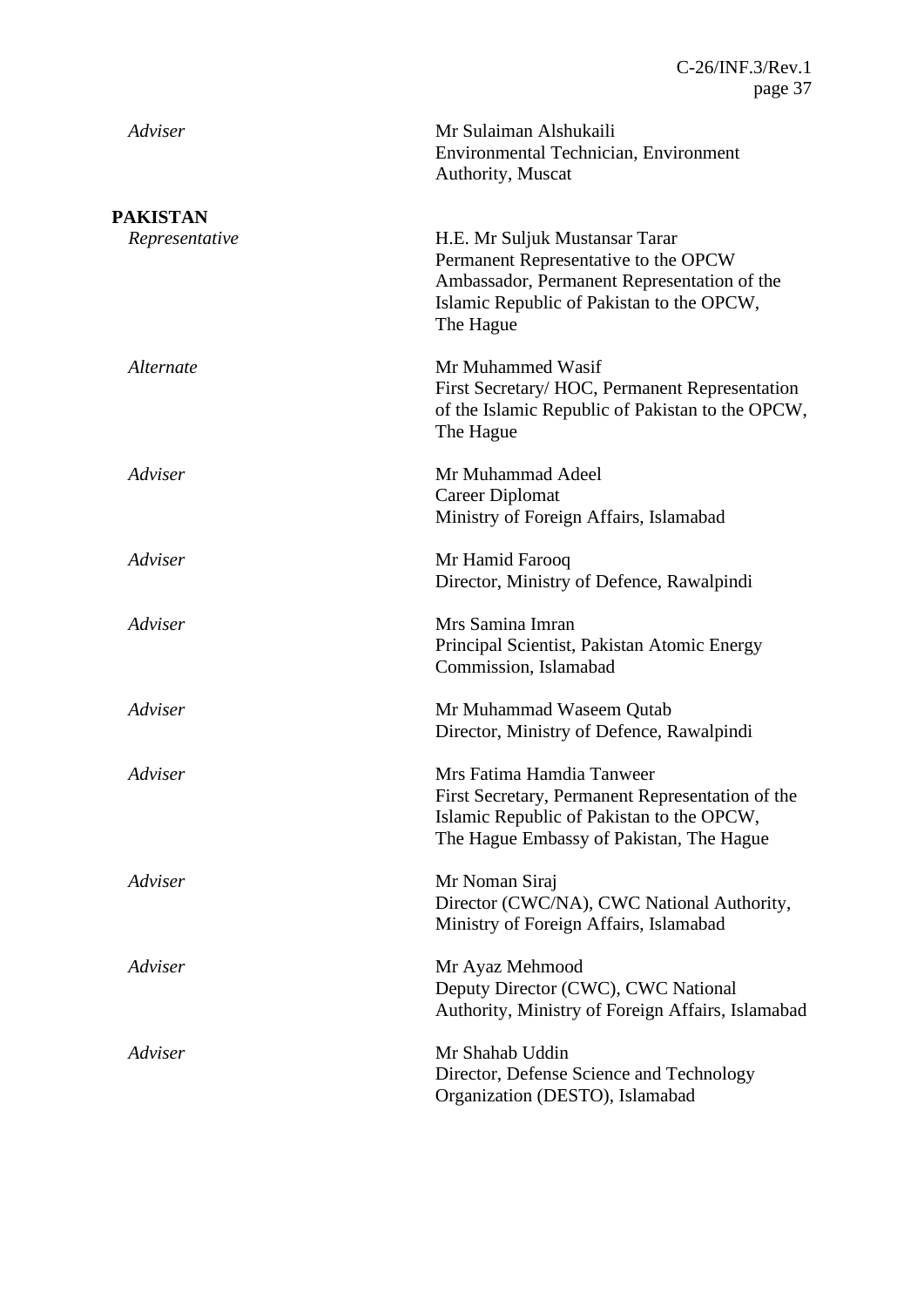| $C-26/INF.3/Rev.1$<br>page 38  |                                                                                                                                                                         |
|--------------------------------|-------------------------------------------------------------------------------------------------------------------------------------------------------------------------|
| <b>PALAU</b><br>Representative | H.E. Mr Gustav Aitaro<br>Minister of State, Ministry of State, Palau                                                                                                    |
| Alternate                      | Mr Shane Siegel                                                                                                                                                         |
| <b>PANAMA</b>                  |                                                                                                                                                                         |
| Representative                 | H.E. Mrs Elizabeth Ward Neiman<br>Permanent Representative to the OPCW<br>Ambassador, Permanent Representation of the<br>Republic of Panama to the OPCW, The Hague      |
| Alternate                      | Mr Renato Famiglietti<br>Second Secretary, Permanent Representation of<br>the Republic of Panama to the OPCW, The Hague                                                 |
| Adviser                        | Mr Milciades Castillo González<br>Economic Counsellor, Permanent Representation<br>of the Republic of Panama to the OPCW,<br>The Hague                                  |
| <b>PARAGUAY</b>                |                                                                                                                                                                         |
| Representative                 | H.E. Mr Rigoberto Gauto Vielman<br>Permanent Representative to the OPCW<br>Ambassador, Permanent Representation of the<br>Republic of Paraguay to the OPCW, Brussels    |
| Alternate                      | Mr Federico Bartolozzi<br>Minister, Permanent Representation of the<br>Republic of Paraguay to the OPCW, Brussels                                                       |
| Alternate                      | Mrs Sylke Narváez<br>First Secretary, Permanent Representation of the<br>Republic of Paraguay to the OPCW, Brussels                                                     |
| <b>PERU</b>                    |                                                                                                                                                                         |
| Representative                 | H.E. Ms Marisol Flavia Agüero Colunga<br>Permanent Representative to the OPCW<br>Ambassador, Permanent Representation of the<br>Republic of Peru to the OPCW, The Hague |
| Alternate                      | Mr César Max Larraín Tafur<br>Deputy Permanent Representative to the OPCW,<br>Permanent Representation of the Republic of Peru<br>to the OPCW, The Hague                |
| Alternate                      | Mrs Francis Natalie Chávez Aco<br>Second Secretary, Permanent Representation of<br>the Republic of Peru to the OPCW, The Hague                                          |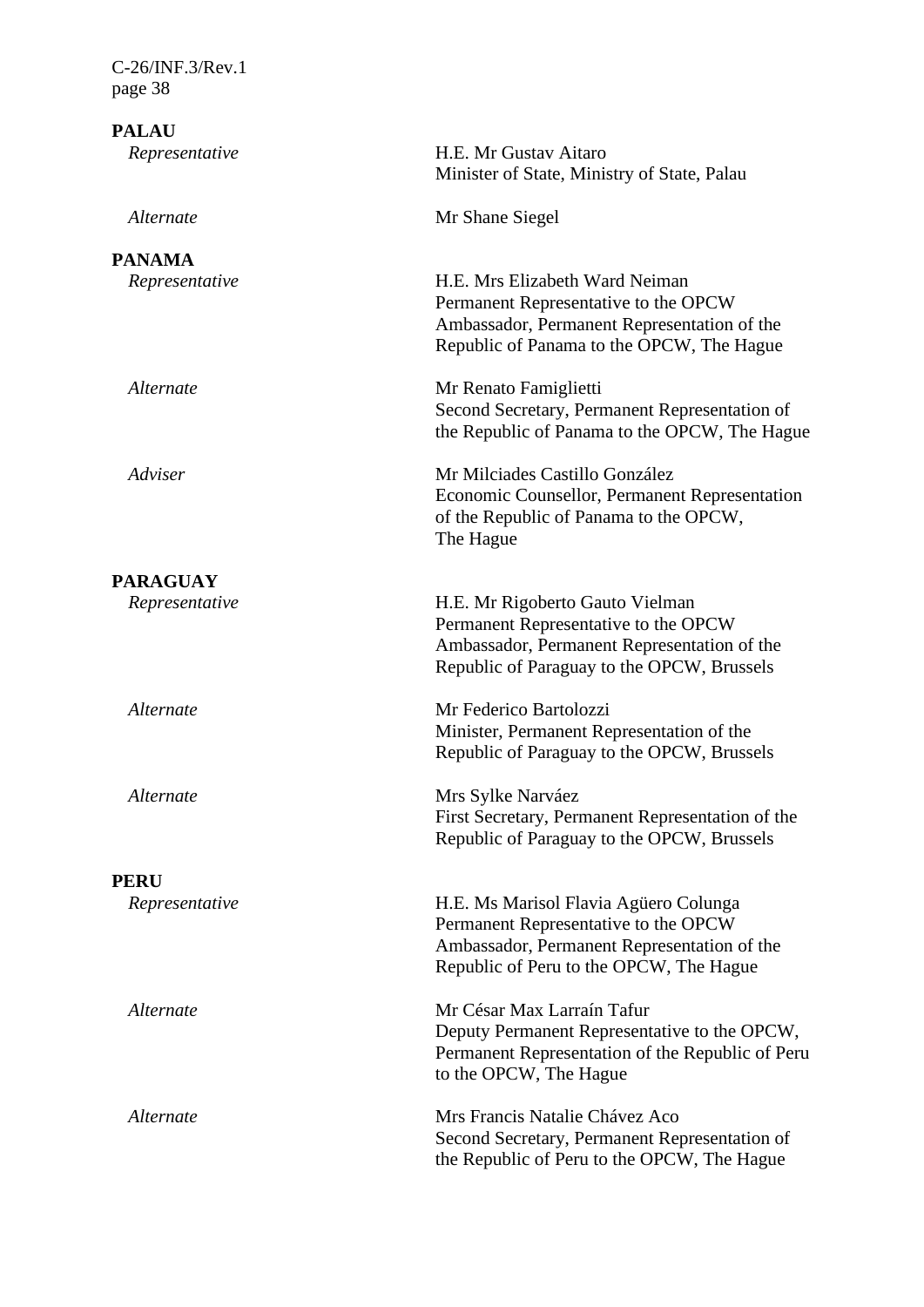| Alternate          | Mr Galo Alberto Garcés Avalos<br>Second Secretary, Permanent Representation of<br>the Republic of Peru to the OPCW, The Hague                                                      |
|--------------------|------------------------------------------------------------------------------------------------------------------------------------------------------------------------------------|
| <b>PHILIPPINES</b> |                                                                                                                                                                                    |
| Representative     | H.E. Mr Jose Eduardo E. Malaya III<br>Permanent Representative to the OPCW<br>Ambassador, Permanent Representation of the<br>Republic of the Philippines to the OPCW,<br>The Hague |
| Alternate          | Ms Ma. Theresa M. Alders<br>Deputy Permanent Representative,<br>First Secretary, Permanent Representation of the<br>Republic of the Philippines to the OPCW,<br>The Hague          |
| Alternate          | Mr Jarie Osias<br>First Secretary and Consul, Permanent<br>Representation of the Republic of the Philippines<br>to the OPCW, The Hague                                             |
| Alternate          | Ms Princess Sharon Rose S. Satin<br>Attaché, Embassy of the Republic of the<br>Philippines to the Kingdom of the Netherlands,<br>The Hague                                         |
| Adviser            | Ms Greztelle Gayle Gloria<br>Presidential Staff Officer, PNA-CWC/ATC-PMC,<br>Manila                                                                                                |
| Adviser            | Mr Louie Aldrin Intalan<br>Presidential Staff Officer, Anti-Terrorism Council<br>Program Management Center, Manila                                                                 |
| <b>POLAND</b>      |                                                                                                                                                                                    |
| Representative     | H.E. Mr Marcin Czepelak<br>Permanent Representative to the OPCW<br>Ambassador, Permanent Representation of the<br>Republic of Poland to the OPCW, The Hague                        |
| Alternate          | Mr Jerzy Gierasimiuk Deputy Permanent<br>Representative to the OPCW, Permanent<br>Representation of the Republic of Poland to the<br>OPCW, The Hague                               |
| Alternate          | Mr Mariusz Stus<br>First Counsellor, Ministry of Foreign Affairs,<br><b>Security Policy Department, Warsaw</b>                                                                     |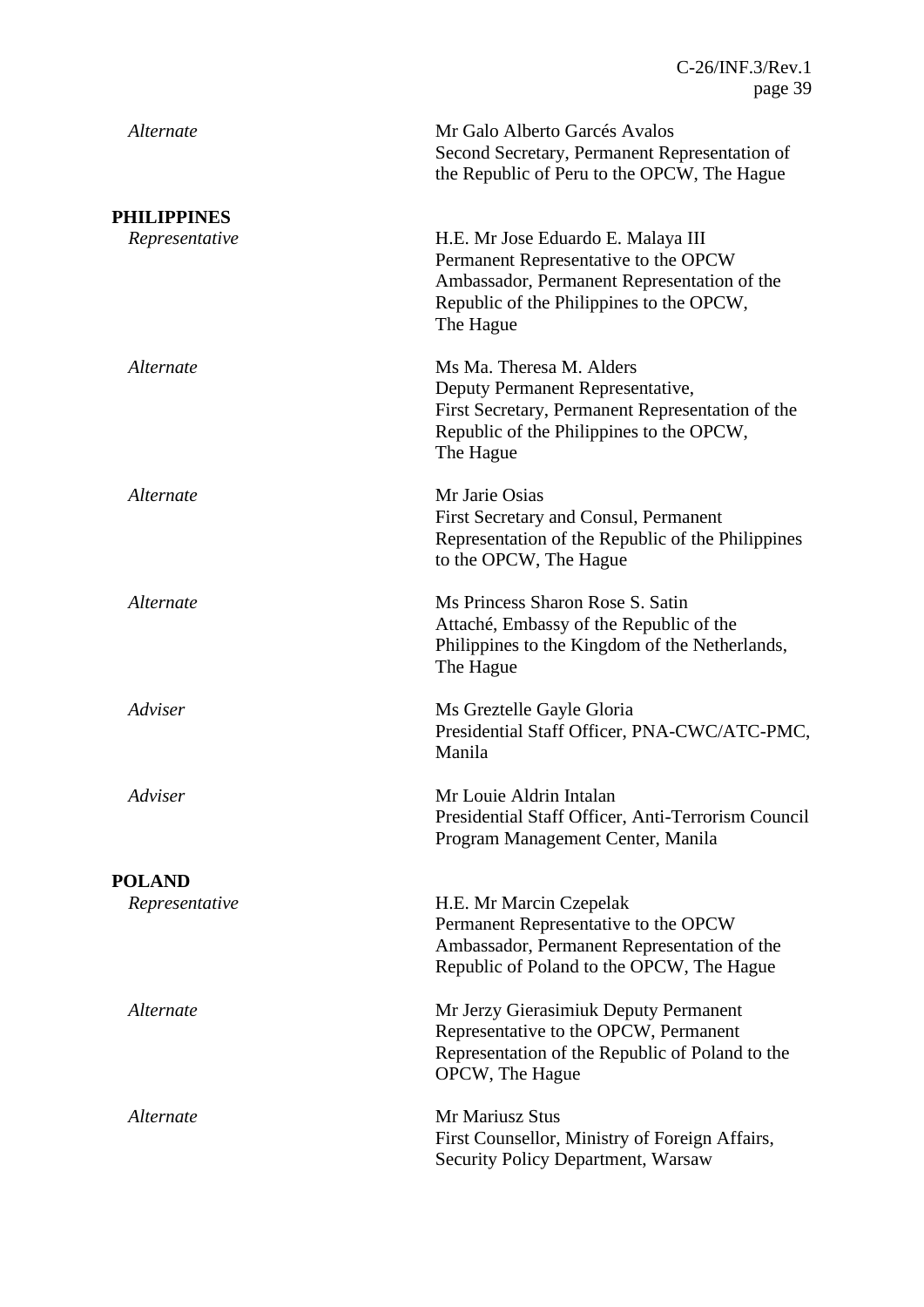| <b>PORTUGAL</b> |                                                                                                                                                            |
|-----------------|------------------------------------------------------------------------------------------------------------------------------------------------------------|
| Representative  | H.E. Mrs Rosa Batoréu<br>Permanent Representative to the OPCW<br>Ambassador, Permanent Representation of the<br>Portuguese Republic to the OPCW, The Hague |
| Alternate       | Mr Henrique Azevedo<br>Deputy Head of Mission, Permanent<br>Representation of the Portuguese Republic to the<br>OPCW, The Hague                            |
| Alternate       | Mr Daniel Valente Baptista<br><b>Technical Counsellor, Permanent Representation</b><br>of the Portuguese Republic to the OPCW,<br>The Hague                |
| <b>QATAR</b>    |                                                                                                                                                            |
| Representative  | H.E. Mr Nasser Allenqawi<br>Ambassador-Designate, Permanent<br>Representation of the State of Qatar to the<br>OPCW, The Hague                              |
| Alternate       | Mr Rashid Sultan Al-Neimi<br>Chairman, National Committee on Prohibition of<br>Weapons, Doha                                                               |
| Alternate       | Ms Anoud Al Mohammadi<br>Second Secretary, Permanent Representation of<br>the State of Qatar to the OPCW, The Hague                                        |
| Alternate       | Mr Hassan Ahmad Alhammadi<br>Second Secretary, Embassy of the State of Qatar,<br>The Hague                                                                 |
| Alternate       | Mr Tuana Jemil<br><b>International Organizations Affairs, Permanent</b><br>Representation of the State of Qatar to the<br>OPCW, The Hague                  |
| Adviser         | Mrs Hanadi Alshafai<br>Counsellor, Embassy of the State of Qatar,<br>The Hague                                                                             |
| Adviser         | Mr Salwan Abbood<br>Expert, The National Committee for the<br>Prohibition of Weapons (NCPW), Doha                                                          |
| Adviser         | Mr Mirza Abdul Wahab<br>Office Manager, National Committee for the<br>Prohibition of Weapons, Doha                                                         |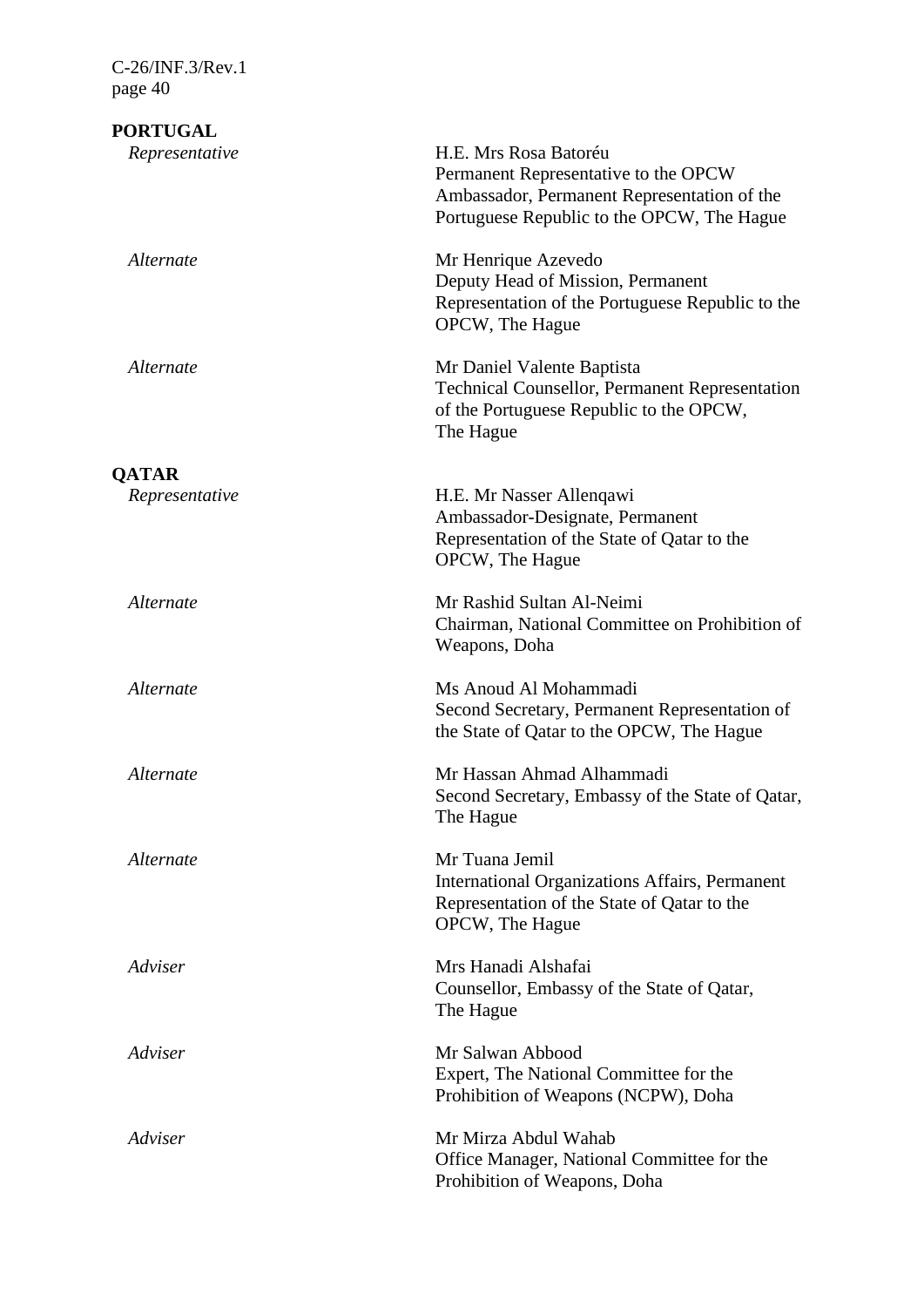| Adviser                    | Mr Mohammed Al-Sulaiti<br>Expert Assistant, National Committee for the<br>Prohibition of Weapons, Doha                                                     |
|----------------------------|------------------------------------------------------------------------------------------------------------------------------------------------------------|
| <b>REPUBLIC OF KOREA</b>   |                                                                                                                                                            |
| Representative             | H.E. Mr Yeondoo Jeong<br>Permanent Representative to the OPCW<br>Ambassador, Permanent Representation of the<br>Republic of Korea to the OPCW, The Hague   |
| Alternate                  | Mr Yung-suh Park<br>Minister, Permanent Representation of the<br>Republic of Korea to the OPCW, The Hague                                                  |
| Alternate                  | Mr Namki Kim<br>First Secretary, Permanent Representation of the<br>Republic of Korea to the OPCW, The Hague                                               |
| Alternate                  | Ms Sujin Park<br>Second Secretary, Ministry of Foreign Affairs,<br>Seoul                                                                                   |
| Alternate                  | Ms Soo Ah Hwang<br>Researcher, Permanent Representation of the<br>Republic of Korea to the OPCW, The Hague                                                 |
| <b>REPUBLIC OF MOLDOVA</b> |                                                                                                                                                            |
| Representative             | H.E. Ms Tatiana Pârvu<br>Permanent Representative to the OPCW<br>Ambassador, Permanent Representation of the<br>Republic of Moldova to the OPCW, The Hague |
| Alternate                  | Mr Corneliu Bobeica<br>Counsellor, Permanent Representation of the<br>Republic of Moldova to the OPCW, The Hague                                           |
| Adviser                    | Ms Daniela Dumitras<br>Senior Advisor, Ministry of Economy and<br>Infrastructure, Chișinău                                                                 |
| <b>ROMANIA</b>             |                                                                                                                                                            |
| Representative             | H.E. Mr Lucian Fătu<br>Permanent Representative to the OPCW<br>Ambassador, Permanent Representation of<br>Romania to the OPCW, The Hague                   |
| Alternate                  | Mrs Teodora Hrib<br>Deputy Permanent Representative to the OPCW,<br>Permanent Representation of Romania to the<br>OPCW, The Hague                          |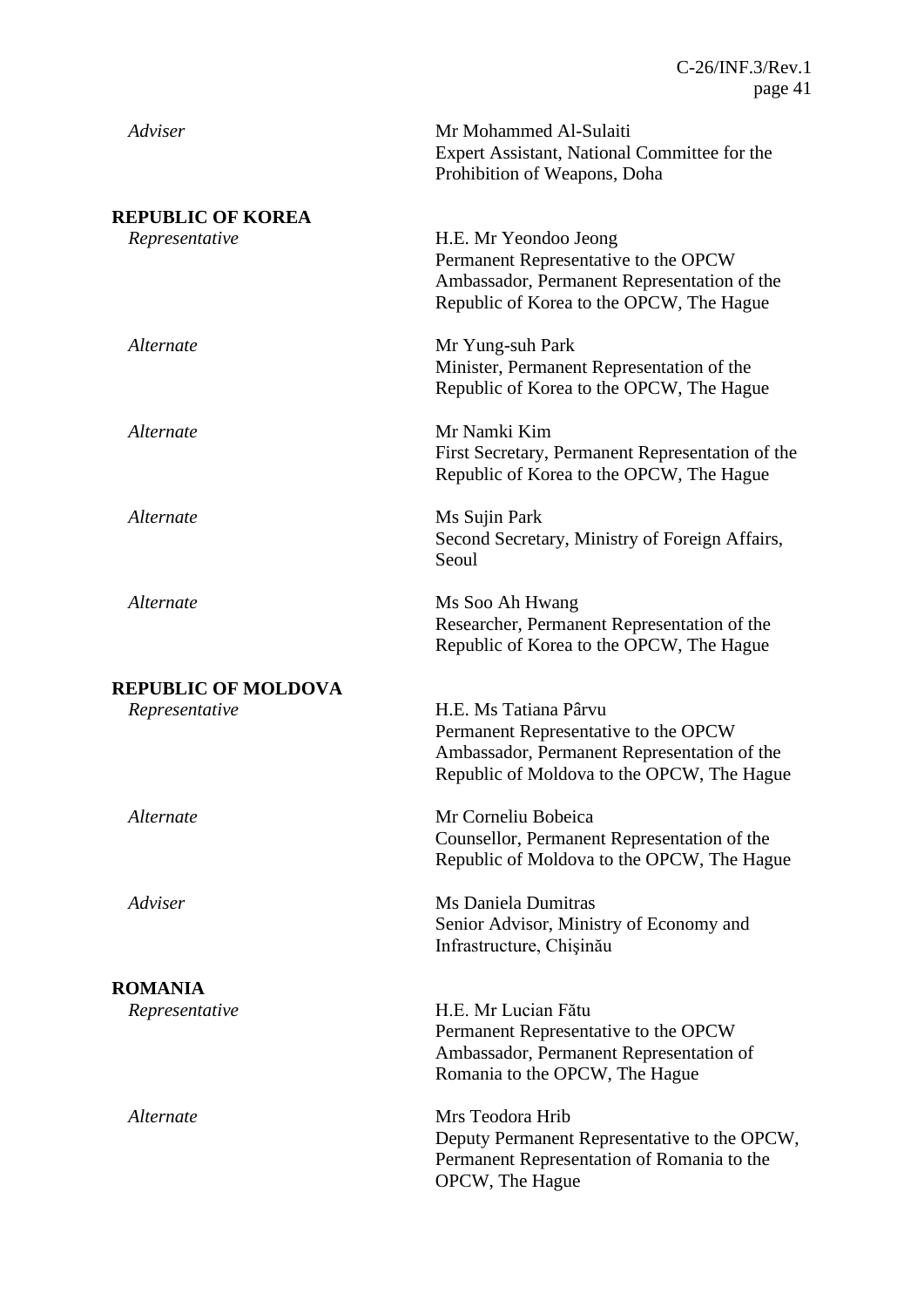# **RUSSIAN FEDERATION** *Representative* H.E. Mr Oleg Ryazantsev Deputy Minister, Ministry of Industry and Trade, Moscow *Alternate* H.E. Mr Alexander Shulgin Permanent Representative to the OPCW Ambassador, Permanent Representation of the Russian Federation to the OPCW, The Hague *Alternate* Mr Victor Kholstov Head of the Center for Analytical Studies on Conventions on the Prohibition of Chemical and Biological Weapons, Ministry of Industry and Trade, Moscow *Alternate* Mr Vladislav Antonyuk Deputy Head of the Department of Non-Proliferation and Arms Control, Ministry of Foreign Affairs, Moscow *Alternate* Mr Azar Dzhioev Deputy Permanent Representative to the OPCW, Permanent Representation of the Russian Federation to the OPCW, The Hague *Alternate* Mr Denis Lozinskiy Counsellor, Ministry of Foreign Affairs, Moscow *Alternate* Mr Anton Minaev Counsellor, Ministry of Industry and Trade, Moscow *Adviser* Mr Oleg Bessonov Head of Division of the Department of Chemical and Technological Complex and Bioengineering Technologies, Ministry of Industry and Trade, Moscow *Adviser* Mr Ivan Lykov First Secretary, Permanent Representation of the Russian Federation to the OPCW, The Hague *Adviser* Ms Victoria Goncharova Second Secretary, Permanent Representation of the Russian Federation to the OPCW, The Hague *Adviser* Ms Anna Kogteva Second Secretary, Permanent Representation of the Russian Federation to the OPCW, The Hague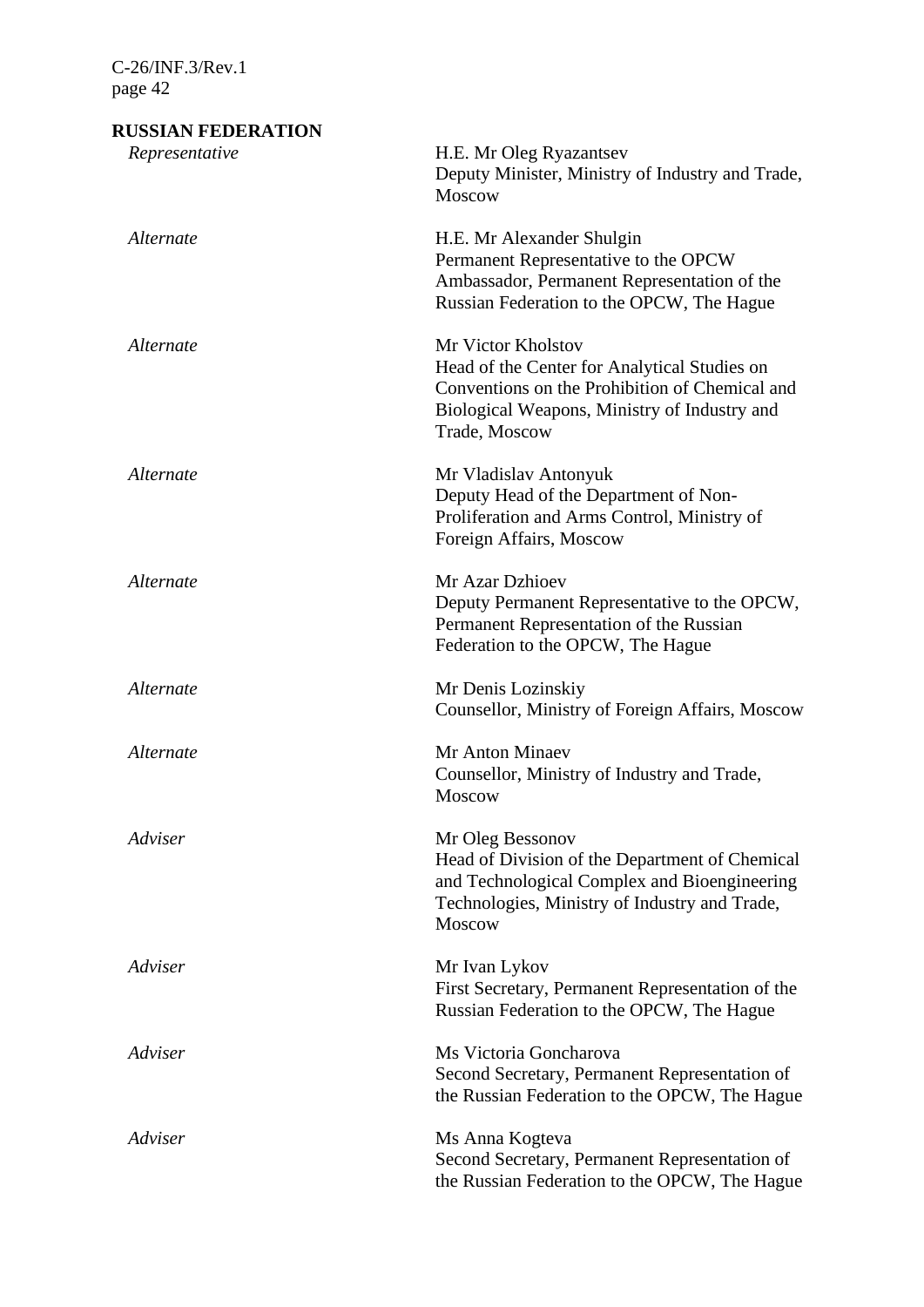| Adviser                      | Mr Stanislav Mokritskiy<br>Third Secretary, Permanent Representation of the<br>Russian Federation to the OPCW, The Hague                                                     |
|------------------------------|------------------------------------------------------------------------------------------------------------------------------------------------------------------------------|
| Adviser                      | Mr Vladimir Bogoveev<br>Adviser to the Minister, Ministry of Industry and<br>Trade, Moscow                                                                                   |
| <b>RWANDA</b>                |                                                                                                                                                                              |
| Representative               | H.E. Mr Olivier Jean Patrick Nduhungirehe<br>Permanent Representative to the OPCW<br>Ambassador, Permanent Representation of the<br>Rwandese Republic to the OPCW, The Hague |
| Adviser                      | Mr Jean Hugues Mukama<br>First Secretary, Embassy of the Rwandese<br>Republic to the Kingdom of the Netherlands,<br>The Hague                                                |
| <b>SAINT KITTS AND NEVIS</b> |                                                                                                                                                                              |
| Representative               | Mr Michael Penny<br>Foreign Service Officer, Government of<br>Saint Kitts and Nevis, Ministry of Foreign<br>Affairs, Basseterre                                              |
| <b>SAINT LUCIA</b>           |                                                                                                                                                                              |
| Representative               | Mr Cletus Alexander<br>Crop Protection Officer, Registrar Pesticide and<br>Toxic Chemicals Control Board, Department of<br><b>Agriculture, Castries</b>                      |
| <b>SAN MARINO</b>            |                                                                                                                                                                              |
| Representative               | H.E. Mr Eros Gasperoni<br>Permanent Representative to the OPCW<br>Ambassador, Permanent Representation of the<br>Republic of San Marino to the OPCW,<br>San Marino           |
| Alternate                    | Mrs Giulia Suzzi Valli First Secretary,<br>Department of Foreign Affairs of the Republic of<br>San Marino, San Marino                                                        |
| <b>SAUDI ARABIA</b>          |                                                                                                                                                                              |
| Representative               | H.E. Mr Ziad M.D. Al Atiyah<br>Permanent Representative to the OPCW<br>Ambassador, Permanent Representation of the<br>Kingdom of Saudi Arabia to the OPCW,<br>The Hague      |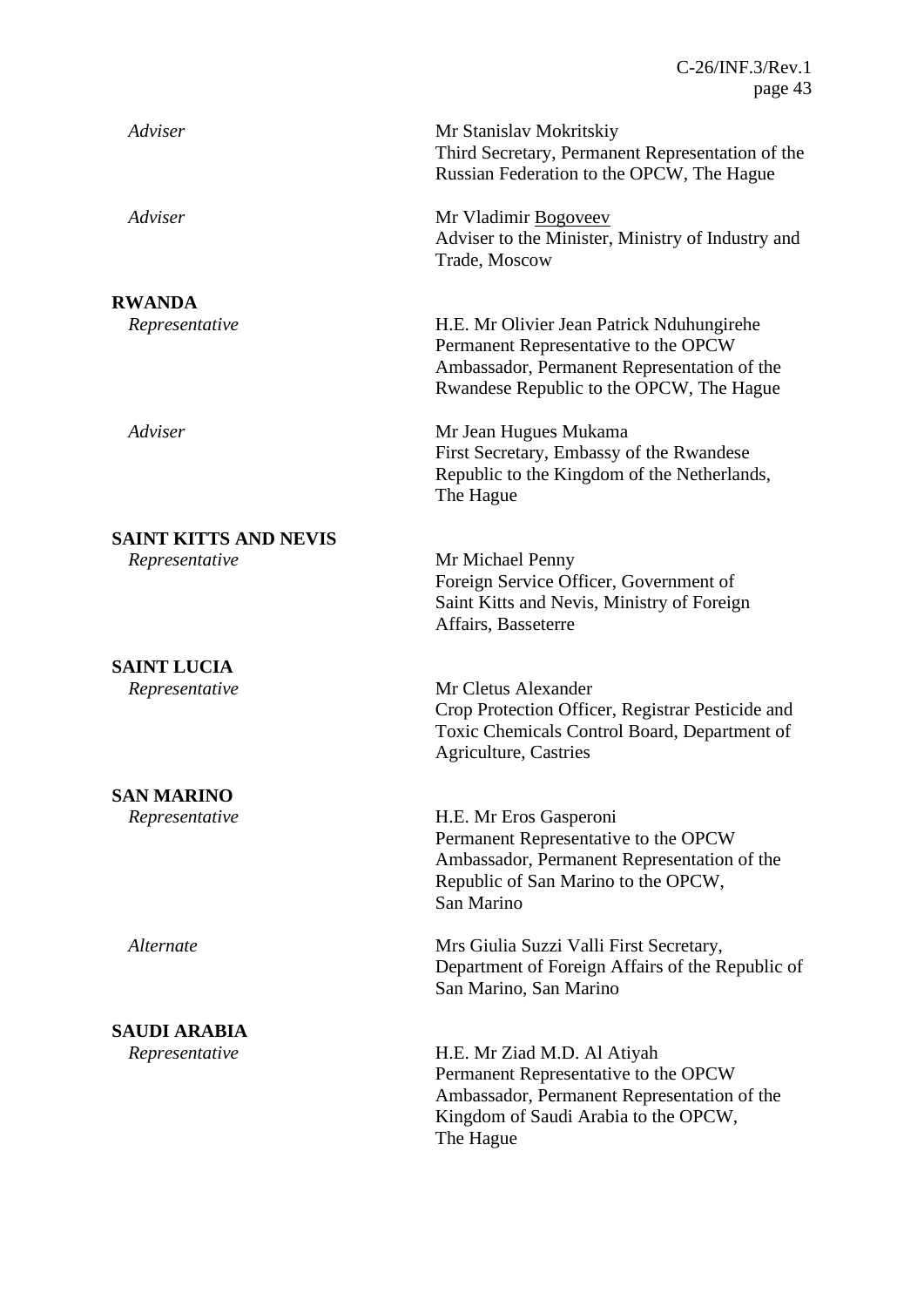| Alternate | Mr Nasser Alghanoom<br>Minister Plenipotentiary, Permanent<br>Representation of the Kingdom of Saudi Arabia<br>to the OPCW, The Hague                  |
|-----------|--------------------------------------------------------------------------------------------------------------------------------------------------------|
| Alternate | Mr Meshal Alblawi<br>Head of Political and Economic Affairs, Embassy<br>of the Kingdom of Saudi Arabia to the Kingdom<br>of the Netherlands, The Hague |
| Alternate | Mr Mohammed Albarakah<br>Minister Plenipotentiary, National Authority for<br>the Implementation of Chemical Weapons<br>Convention, Riyadh              |
| Alternate | Mr Maan Alhafiz<br>General Secretary, National Authority for the<br><b>Implementation of Chemical Weapons</b><br>Convention, Riyadh                    |
| Adviser   | Mr Umran Aldhaim<br>Manager of Civil Explosives / General<br>Department of Arms and Explosives, Ministry of<br>Interior, Riyadh                        |
| Adviser   | Mr Hashim Alfayez<br>Legal Researcher, Riyadh                                                                                                          |
| Adviser   | Mr Abdulaziz Almotairi<br>Legal Consultant, Ministry of Interior, Riyadh                                                                               |
| Adviser   | Mr Bader Alnafjan<br>Chemical Engineer, Ministry of Defense, Riyadh                                                                                    |
| Adviser   | Mr Salem Alqahtani<br>Director of Risk Analysis, Ministry of Interior,<br>Riyadh                                                                       |
| Adviser   | Mr Jabbar Alqahtani<br>Senior Specialist - Emergency and Disaster<br>Management, Ministry of Health, Riyadh                                            |
| Adviser   | Mr Fayez AlQaladi<br>Engineering Section Head, SANAC and BWC,<br>Riyadh                                                                                |
| Adviser   | Mr Ali Meftah<br>Chemical Engineer, Ministry of Defense, Riyadh                                                                                        |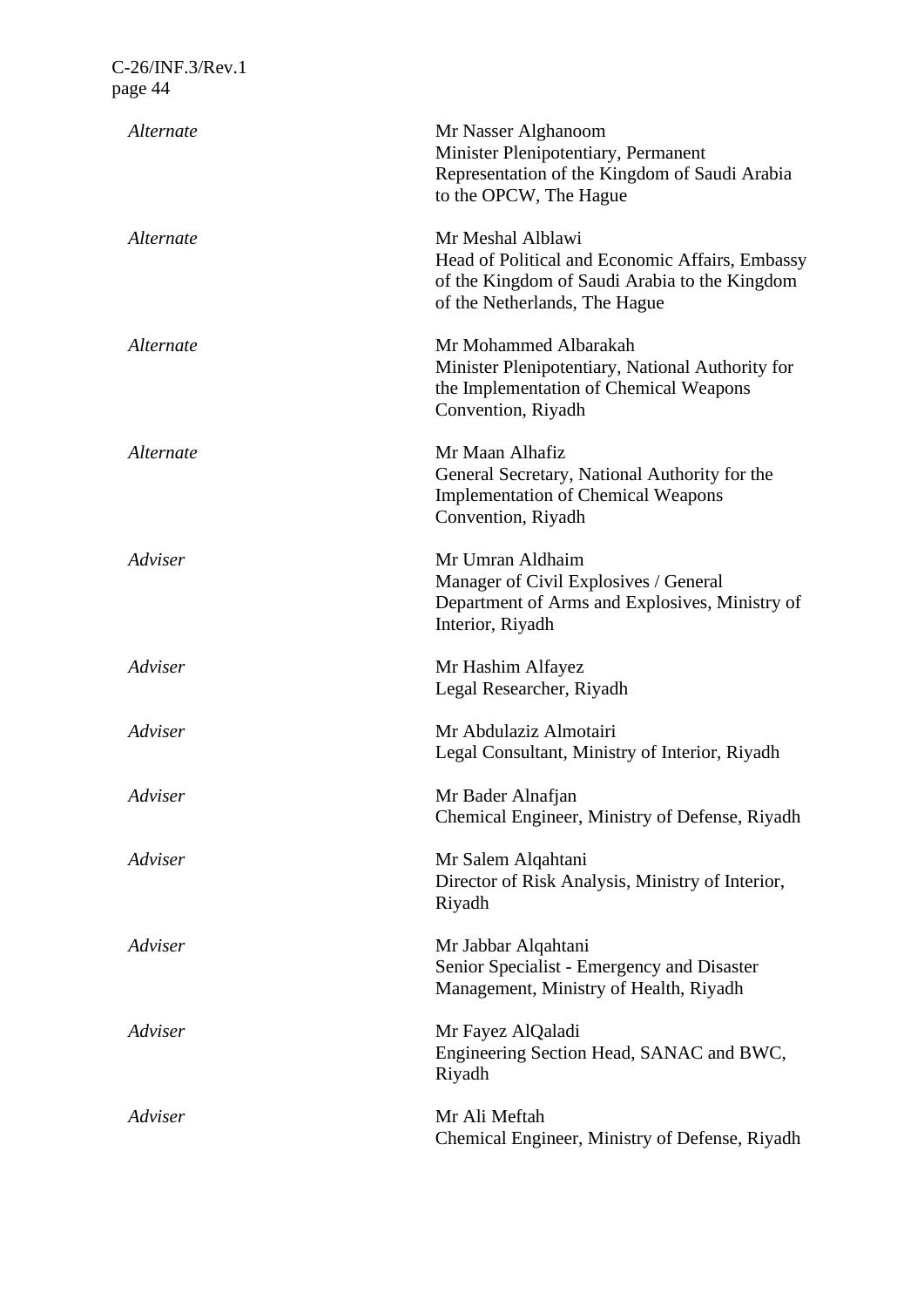| Adviser          | Mr Rayan Nahari<br>Chemical Engineer, National Authority for the<br>Implementation of the Chemical and Biological<br><b>Weapons Conventions, Riyadh</b>                                                             |
|------------------|---------------------------------------------------------------------------------------------------------------------------------------------------------------------------------------------------------------------|
| Adviser          | Mr Mohammed Rasheed<br>Engineer, Ministry of Defense, Riyadh                                                                                                                                                        |
| <b>SENEGAL</b>   |                                                                                                                                                                                                                     |
| Representative   | H.E. Mr Momar Gueye<br>Permanent Representative to the OPCW<br>Ambassador, Permanent Representation of the<br>Republic of Senegal to the OPCW, The Hague                                                            |
| Alternate        | Mr Mohamet Ladiane<br>First Counsellor, Permanent Representation of the<br>Republic of Senegal to the OPCW, The Hague                                                                                               |
| Adviser          | Mr Samba Dialigué Balde<br>Chancellor of Foreign Affairs, Direction des<br>Organisations Internationales et de la<br>Mondialisation du Ministère des Affaires<br>étrangères et des Sénégalais de l'Extérieur, Dakar |
| Adviser          | Mr Henry Pierre Sarr<br>First Secretary, Embassy of the Republic of<br>Senegal, The Hague                                                                                                                           |
| <b>SERBIA</b>    |                                                                                                                                                                                                                     |
| Representative   | H.E. Ms Ksenija Milenković<br>Permanent Representative to the OPCW<br>Ambassador, Permanent Representation of the<br>Republic of Serbia to the OPCW, The Hague                                                      |
| Alternate        | Ms Marija Stajić-Radivojša<br>Deputy Permanent Representative to the OPCW,<br>Permanent Representation of the Republic of<br>Serbia to the OPCW, The Hague                                                          |
| <b>SINGAPORE</b> |                                                                                                                                                                                                                     |
| Representative   | H.E. Mr Lim Hong Huai<br>Permanent Representative to the OPCW<br>Ambassador, Permanent Representation of the<br>Republic of Singapore to the OPCW, Brussels                                                         |
| Alternate        | Ms Natasha Maria Rodrigues<br>First Secretary, Permanent Representation of the<br>Republic of Singapore to the OPCW, Brussels                                                                                       |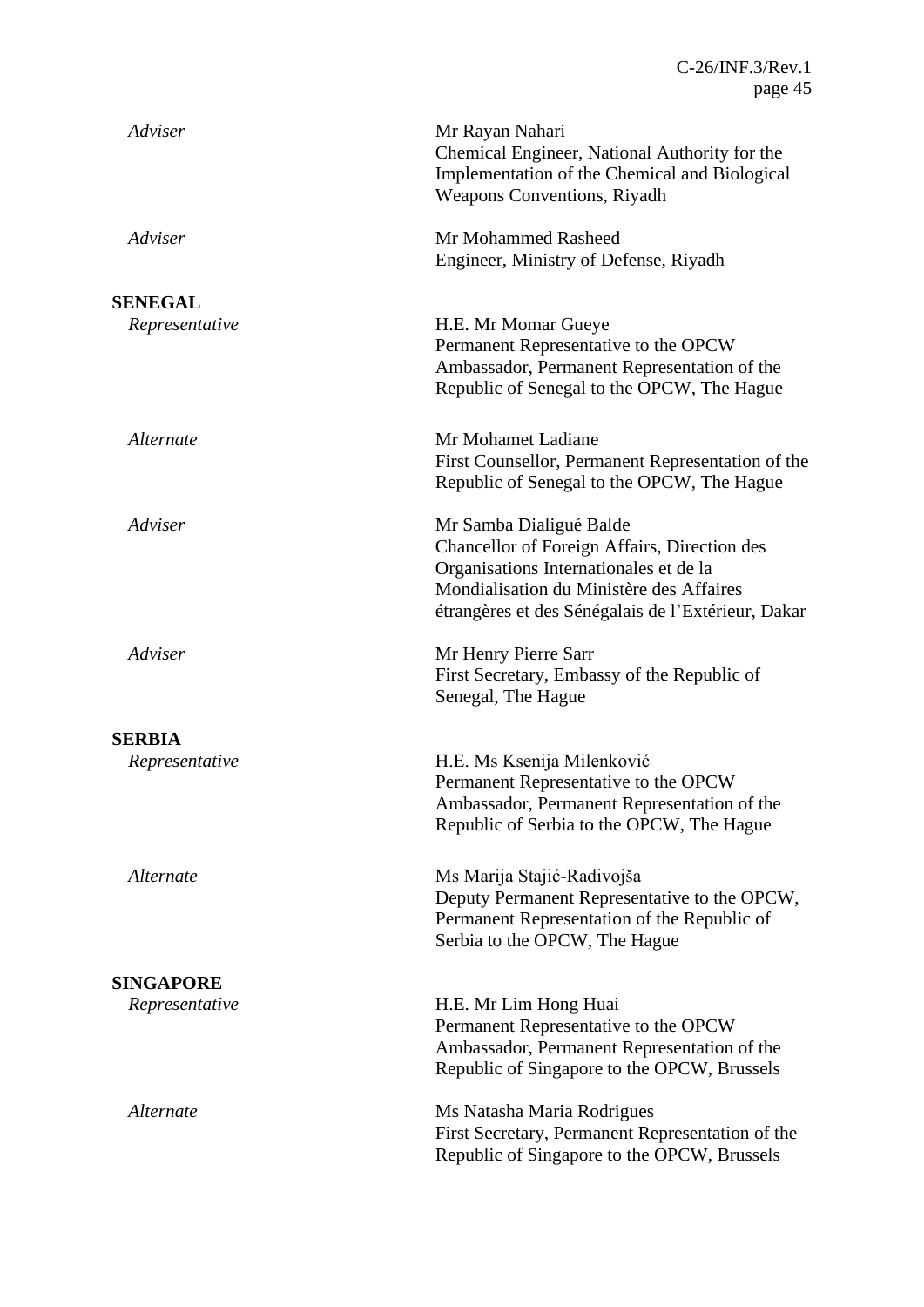| Alternate       | Ms Yasmin Ali<br>Deputy Director, Ministry of Foreign Affairs,<br>Singapore                                                                                                                  |
|-----------------|----------------------------------------------------------------------------------------------------------------------------------------------------------------------------------------------|
| Alternate       | Ms Amanda Poon<br>Desk Officer - Counter-Proliferation,<br>International Security and Nuclear Issues -<br>International Organisations Directorate, Ministry<br>of Foreign Affairs, Singapore |
| <b>SLOVAKIA</b> |                                                                                                                                                                                              |
| Representative  | H.E. Mr Juraj Macháč<br>Permanent Representative to the OPCW<br>Ambassador, Permanent Representation of the<br>Slovak Republic to the OPCW, The Hague                                        |
| Alternate       | Mr Jozef Kušlita<br>Deputy Permanent Representative to the OPCW,<br>Permanent Representation of the Slovak Republic<br>to the OPCW, The Hague                                                |
| Alternate       | Mr Martin Nastisin<br>State Counsellor, Permanent Representation of<br>the Slovak Republic to the OPCW, The Hague                                                                            |
| Adviser         | Mr Peter Mikula<br>Adviser, Embassy of the Slovak Republic,<br>The Hague                                                                                                                     |
| Adviser         | Ms Natália Silenská<br>Adviser, Embassy of the Slovak Republic,<br>The Hague                                                                                                                 |
| Adviser         | Ms Eva Villacis<br>First Secretary, Embassy of the Slovak Republic,<br>The Hague                                                                                                             |
| <b>SLOVENIA</b> |                                                                                                                                                                                              |
| Representative  | H.E. Ms Sanja Štiglic<br>Permanent Representative to the OPCW<br>Ambassador, Permanent Representation of the<br>Republic of Slovenia to the OPCW, The Hague                                  |
| Alternate       | Mrs Urška Čas<br>Minister Counsellor, Deputy Permanent<br>Representative to the OPCW, Permanent<br>Representation of the Republic of Slovenia to the<br>OPCW, The Hague                      |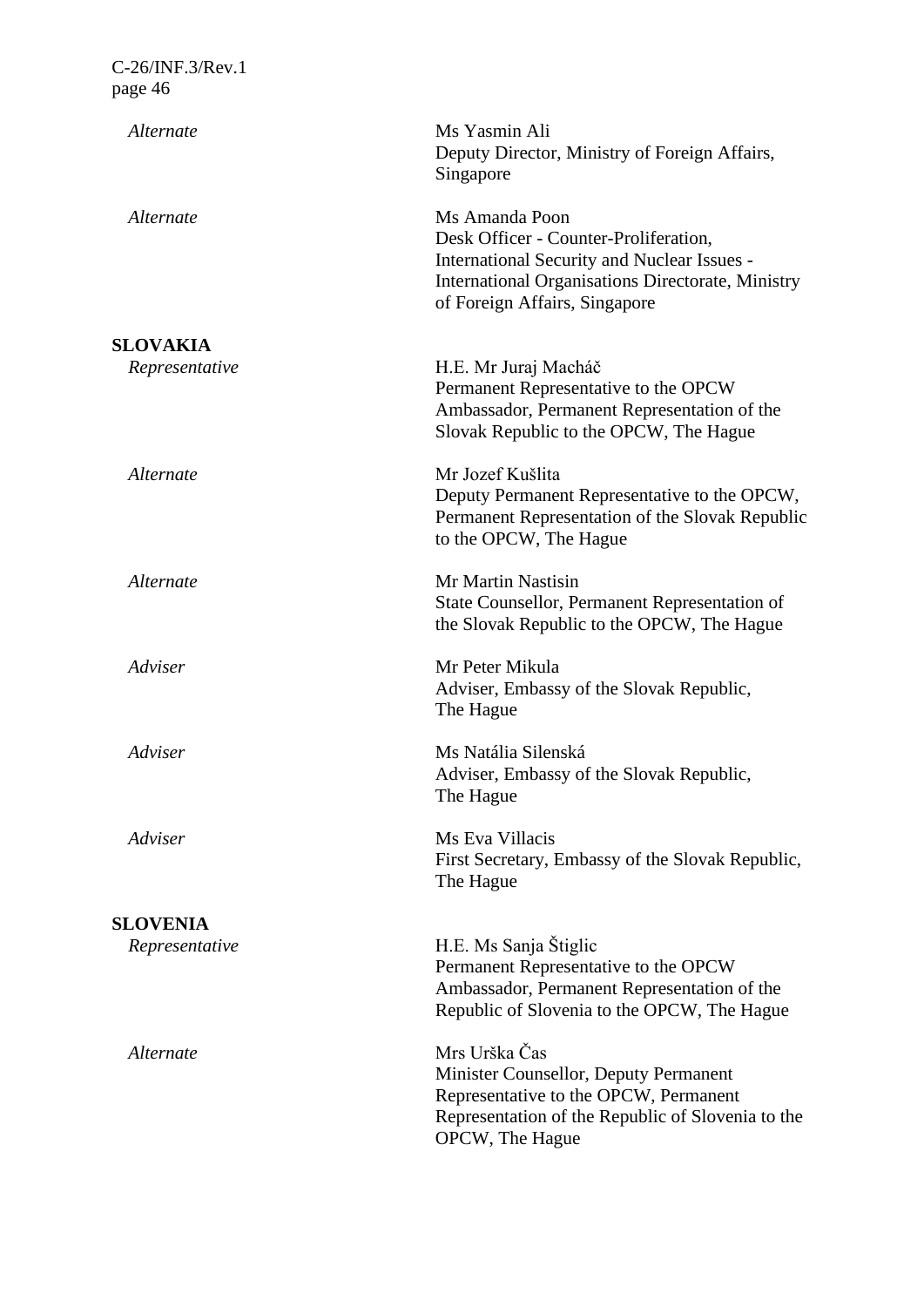| Alternate           | Mr Marko Štucin<br>First Counsellor, Permanent Representation of the<br>Republic of Slovenia to the OPCW, The Hague                                                                                      |
|---------------------|----------------------------------------------------------------------------------------------------------------------------------------------------------------------------------------------------------|
| Adviser             | H.E. Mr Mika-Markus Leinonen<br>EU Liaison Officer to The Hague, European<br>Union, The Hague                                                                                                            |
| Adviser             | Mr Tadej Furlan<br>Minister Plenipotentiary, Ministry of Foreign<br>Affairs of the Republic of Slovenia, Ljubljana                                                                                       |
| <b>SOUTH AFRICA</b> |                                                                                                                                                                                                          |
| Representative      | H.E. Mr Vusimuzi Philemon Madonsela<br>Permanent Representative to the OPCW<br>Ambassador, Permanent Representation of the<br>Republic of South Africa to the OPCW,<br>The Hague                         |
| Alternate           | Ms Mmaphuti Athalia Boipelo Motsi<br>Multilateral Counsellor, Permanent<br>Representation of the Republic of South Africa to<br>the OPCW, The Hague                                                      |
| Adviser             | Ms Angela Patricia Kingsley<br>Assistant Director, Biological and Chemical Arms<br>Control, DIRCO, Pretoria                                                                                              |
| Adviser             | Ms Mmaselaelo Olitha Lebelo<br><b>Bilateral Counsellor, Permanent Representation</b><br>of the Republic of South Africa to the OPCW,<br>The Hague                                                        |
| Adviser             | Mr Matome Mookodi<br>Director Non-Proliferation, Department of Trade,<br>Industry and Competition, Pretoria                                                                                              |
| Adviser             | Ms Spokazi Manakele<br>Assistant Director, Department of Trade, Industry<br>and Competition, Pretoria                                                                                                    |
| Adviser             | Ms Melanie Reddiar<br>Chief Director Non-Proliferation, South African<br>Council for the Non-Proliferation of Weapons of<br>Mass Destruction, Department of Trade, Industry<br>and Competition, Pretoria |
| Adviser             | Ms Lebogang Phihlela<br>Deputy Director Non-Proliferation, Department<br>of Trade, Industry and Competition, Pretoria                                                                                    |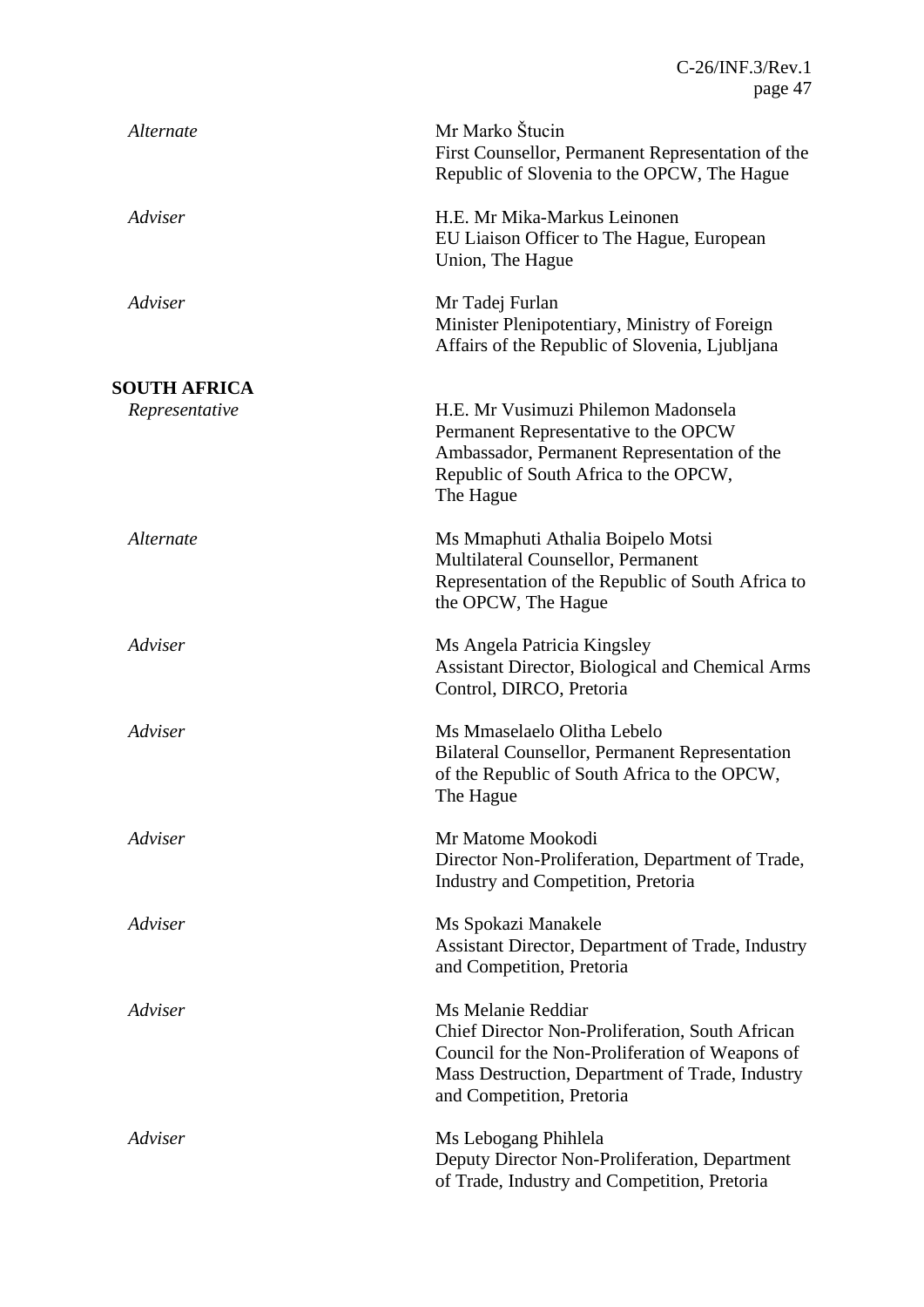# **SPAIN**

| эгапу                     |                                                                                                                                                                      |
|---------------------------|----------------------------------------------------------------------------------------------------------------------------------------------------------------------|
| Representative            | H.E. Ms María Jesús Alonso Jiménez<br>Permanent Representative to the OPCW<br>Ambassador, Permanent Representation of the<br>Kingdom of Spain to the OPCW, The Hague |
| Alternate                 | Mr José María de la Torre y Montoro<br>Deputy Permanent Representative to the OPCW,<br>Permanent Representation of the Kingdom of<br>Spain to the OPCW, The Hague    |
| Adviser                   | Ms Muriel Doudeijns<br>Assistant, Permanent Representation of the<br>Kingdom of Spain to the OPCW, The Hague                                                         |
| <b>SRI LANKA</b>          |                                                                                                                                                                      |
| Representative            | H.E. Mrs Aruni Ranaraja<br>Ambassador, Embassy of the Democratic<br>Socialist Republic of Sri Lanka to the Kingdom<br>of the Netherlands, The Hague                  |
| Adviser                   | Ms Sasireha Shanmugam<br>Second Secretary, Embassy of Sri Lanka,<br>The Hague                                                                                        |
| <b>STATE OF PALESTINE</b> |                                                                                                                                                                      |
| Representative            | H.E. Mrs Rawan Sulaiman<br>Permanent Representative to the OPCW<br>Ambassador, Permanent Representation of the<br>State of Palestine to the OPCW, The Hague          |
| Alternate                 | Mr Najeh Al Dahdouh<br>Ambassador Assistant for Multilateral Affairs,<br>Permanent Representation of the State of<br>Palestine to the OPCW, The Hague                |
| <b>SUDAN</b>              |                                                                                                                                                                      |
| Representative            | Mr Abbas Yassin Omer Bakhit<br>Minister Plenipotentiary, Permanent<br>Representation of the Republic of the Sudan to<br>the OPCW, The Hague                          |
| <b>SWEDEN</b>             |                                                                                                                                                                      |
|                           |                                                                                                                                                                      |

Permanent Representative to the OPCW

Ambassador, Permanent Representation of the Kingdom of Sweden to the OPCW, The Hague

*Representative* H.E. Mr Johannes Oljelund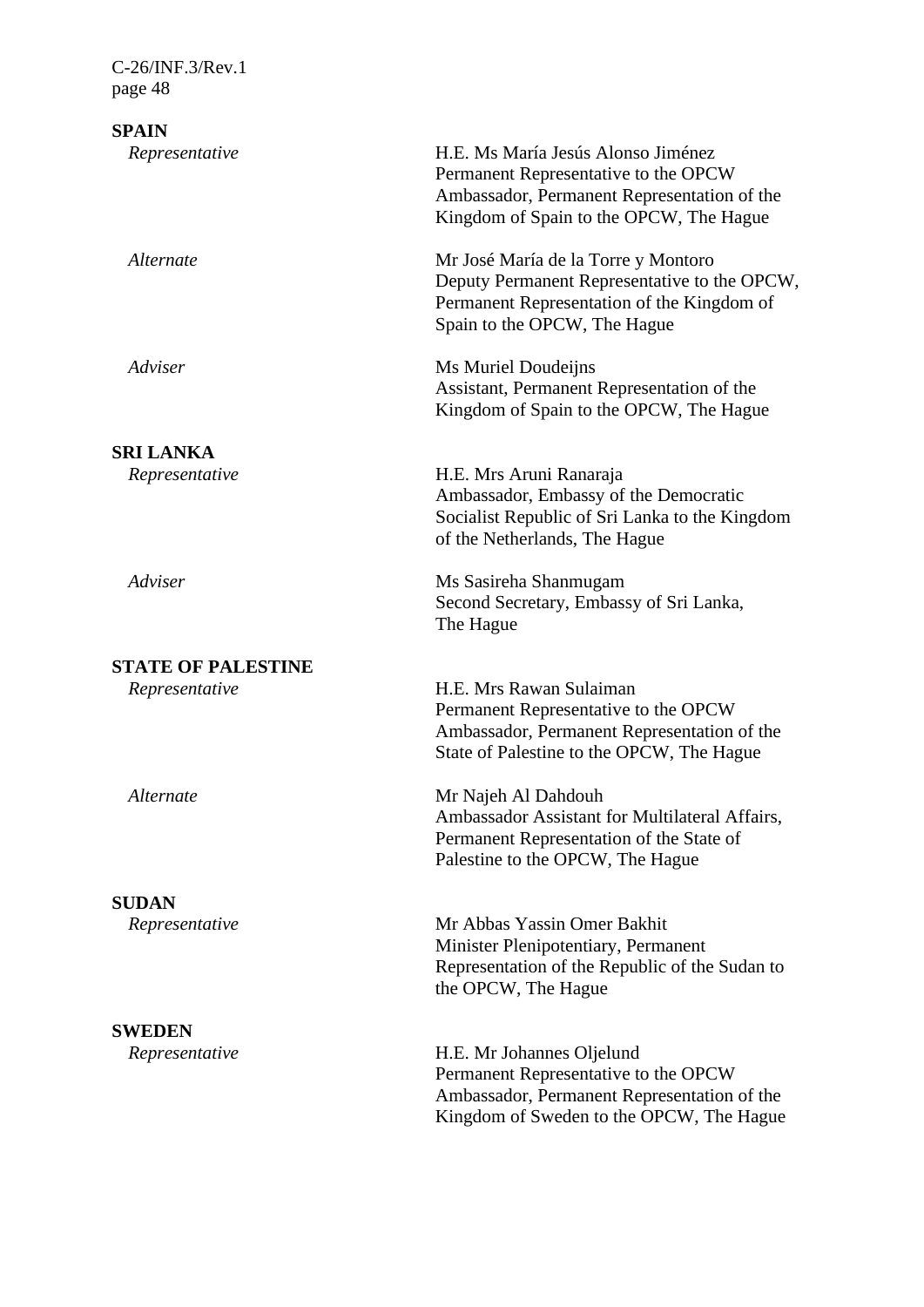| Alternate          | Ms Camilla Lindstrom<br>Deputy Director, Ministry of Foreign Affairs,<br>Stockholm                                                                                   |
|--------------------|----------------------------------------------------------------------------------------------------------------------------------------------------------------------|
| Adviser            | Mr Johan Björklund<br>Expert, National Authority, Solna                                                                                                              |
| Adviser            | Mrs Dominika Brott<br>First Secretary, Embassy of Sweden, The Hague                                                                                                  |
| Adviser            | Mr Rikard Norlin<br>Scientific Adviser, Swedish Defence Research<br>Agency, Umeå                                                                                     |
| Adviser            | Ms Susanne Börjegren<br>Researcher, Swedish Defence Research Agency,<br>Umeå                                                                                         |
| <b>SWITZERLAND</b> |                                                                                                                                                                      |
| Representative     | H.E. Mr Heinz Walker-Nederkoorn<br>Permanent Representative to the OPCW<br>Ambassador, Permanent Representation of the<br>Swiss Confederation to the OPCW, The Hague |
| Alternate          | Mr Matteo Fachinotti<br>Deputy Permanent Representative to the OPCW,<br>Permanent Representation of the Swiss<br>Confederation to the OPCW, The Hague                |
| Alternate          | Mr Sergio Bonin<br>Political Affairs Officer, Federal Department of<br>Foreign Affairs, Bern                                                                         |
| Alternate          | Dr Beat Schmidt<br>Senior Expert, CBRN Arms Control, Spiez<br>Laboratory, Spiez                                                                                      |
| Alternate          | Ms Michelle Laug<br>Expert, Export Control Policy Dual-Use, Federal<br>Department of Economic Affairs, Education and<br>Research, Bern                               |
| Alternate          | Ms Dana Komárek<br>Deputy Head, Arms Control and Disarmament<br>Policy, Federal Department of Defence, Bern                                                          |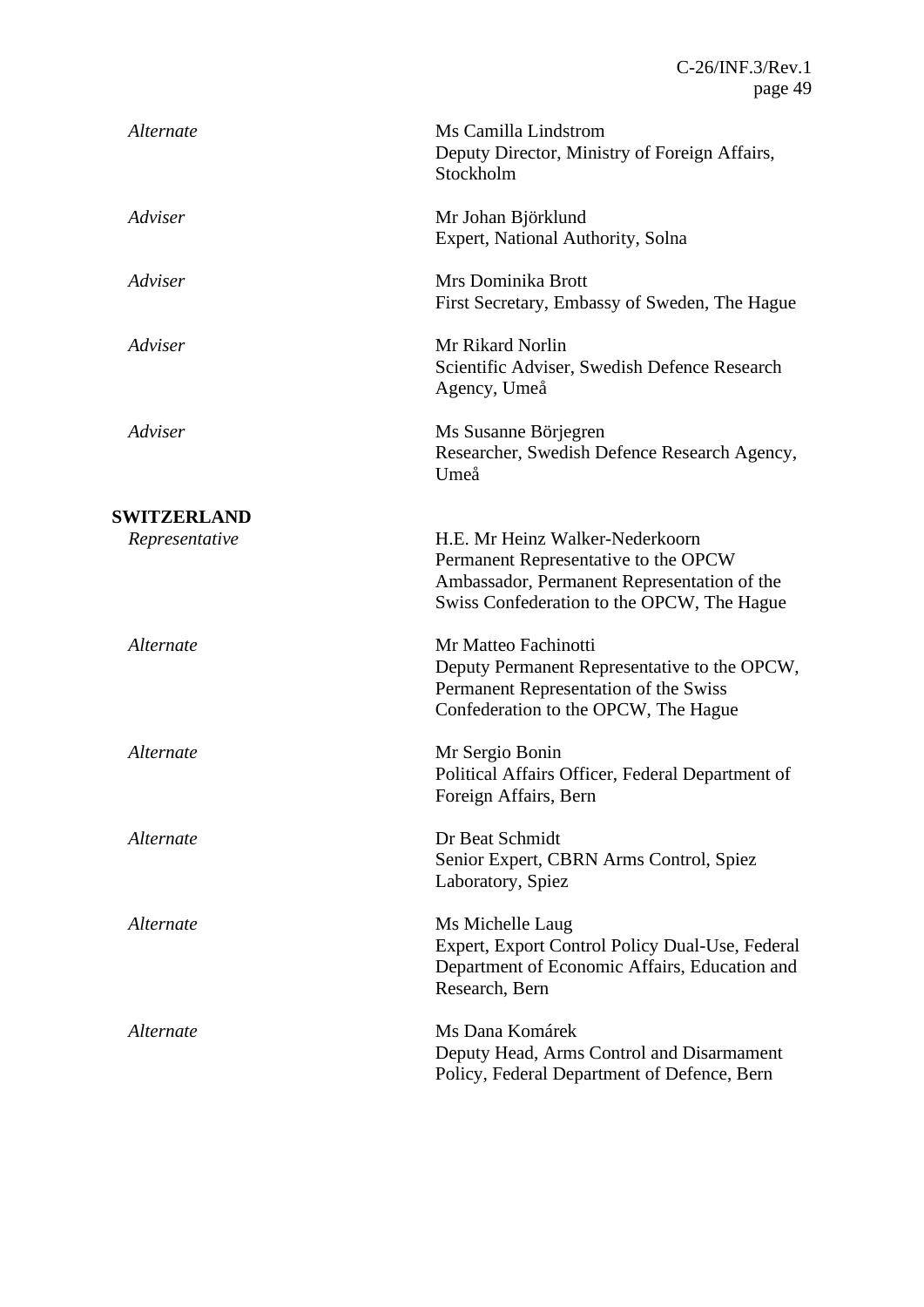# **SYRIAN ARAB REPUBLIC** *Representative* H.E. Mr Faysal Mekdad Minister of Foreign Affairs and Expatriates, Ministry of Foreign Affairs and Expatriates, Damascus *Alternate* H.E. Mr Milad Atieh Ambassador, Permanent Representative, Permanent Representation of the Syrian Arab Republic to the OPCW, The Hague *Adviser* Mr Loai Al Oja Deputy Permanent Representative, Permanent Representation of the Syrian Arab Republic to the OPCW, The Hague *Adviser* Mr Basem Alhannoun Administrative Attaché, Permanent Representation of the Syrian Arab Republic to the OPCW, The Hague *Adviser* Ms Nour Mekdad Liaison, Permanent Representation of the Syrian Arab Republic to the OPCW, The Hague *Adviser* Mr Maj. Gen. MHD Hassan Al Sharef National Authority of the Syrian Arab Republic, Damascus *Adviser* Mr Abdullah Hallak Chef de Cabinet, Ministry of Foreign Affairs and Expatriates, Damascus **TAJIKISTAN** *Representative* Mr Davlat Siddikov Third Secretary, Permanent Representation of the Republic of Tajikistan to the OPCW, Brussels **THAILAND** *Representative* H.E. Mr Chatri Archjananun Permanent Representative to the OPCW Ambassador, Permanent Representation of the Kingdom of Thailand to the OPCW, The Hague *Alternate* Ms Chonvipat Changtrakul Minister Counsellor, Permanent Representation of the Kingdom of Thailand to the OPCW, The Hague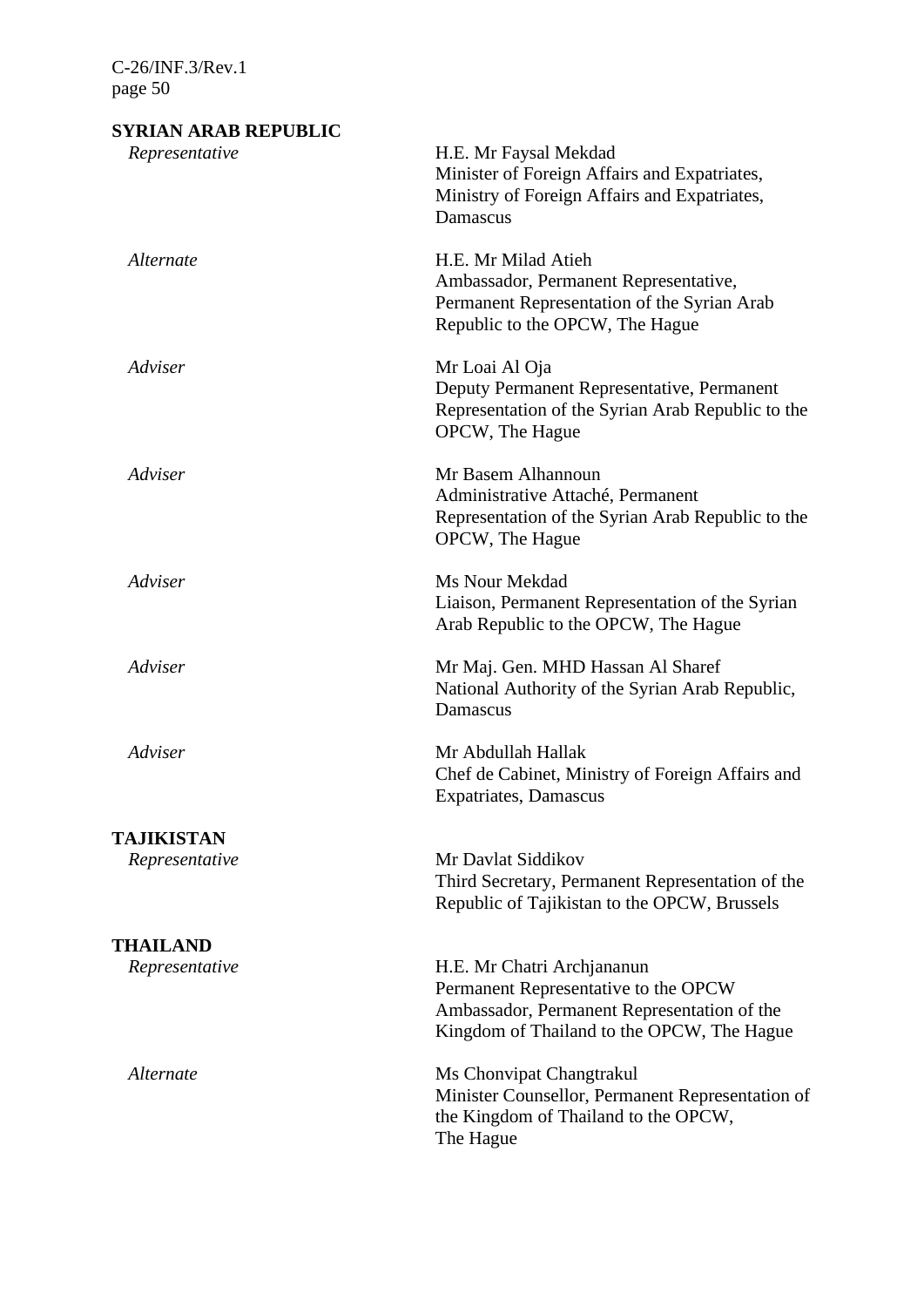| Alternate                       | Ms Jittima Laohapojanart<br>Scientist, Senior Professional Level, Department<br>of Industrial Works, Ministry of Industry,<br><b>Bangkok</b>            |
|---------------------------------|---------------------------------------------------------------------------------------------------------------------------------------------------------|
| Alternate                       | Ms Suparat Jampathong<br>Scientist, Practitioner Level, Department of<br>Industrial Works, Ministry of Industry of<br>Thailand, Bangkok                 |
| Alternate                       | Ms Anisong Soralump<br>Counsellor, Permanent Representation of the<br>Kingdom of Thailand to the OPCW, The Hague                                        |
|                                 |                                                                                                                                                         |
| <b>TOGO</b><br>Representative   | Mr Kommabou Fandjinou<br>Chargé d'Affaires, Embassy of Togo, Brussels                                                                                   |
| Alternate                       | Mr Malemda Kamele<br>First Counsellor, Permanent Representation of the<br>Togolese Republic to the OPCW, Brussels                                       |
| <b>TRINIDAD AND TOBAGO</b>      |                                                                                                                                                         |
| Representative                  | Mrs Claire Exeter<br>Second Secretary, Permanent Representation of<br>the Republic of Trinidad and Tobago to the<br>OPCW, Brussels                      |
| <b>TUNISIA</b>                  |                                                                                                                                                         |
| Representative                  | H.E. Mr Slim Ghariani<br>Ambassador, Permanent Representation of the<br>Republic of Tunisia to the OPCW, The Hague                                      |
| Alternate                       | Ms Nabila Rezgui<br>Counsellor of Foreign Affairs, Permanent<br>Representation of the Republic of Tunisia to the<br>OPCW, The Hague                     |
|                                 |                                                                                                                                                         |
| <b>TURKEY</b><br>Representative | H.E. Mr Şaban Dişli<br>Permanent Representative to the OPCW<br>Ambassador, Permanent Representation of the<br>Republic of Turkey to the OPCW, The Hague |
| Alternate                       | Ms Pinar Gülün Kayseri<br>Minister Counsellor, Permanent Representation of<br>the Republic of Turkey to the OPCW, The Hague                             |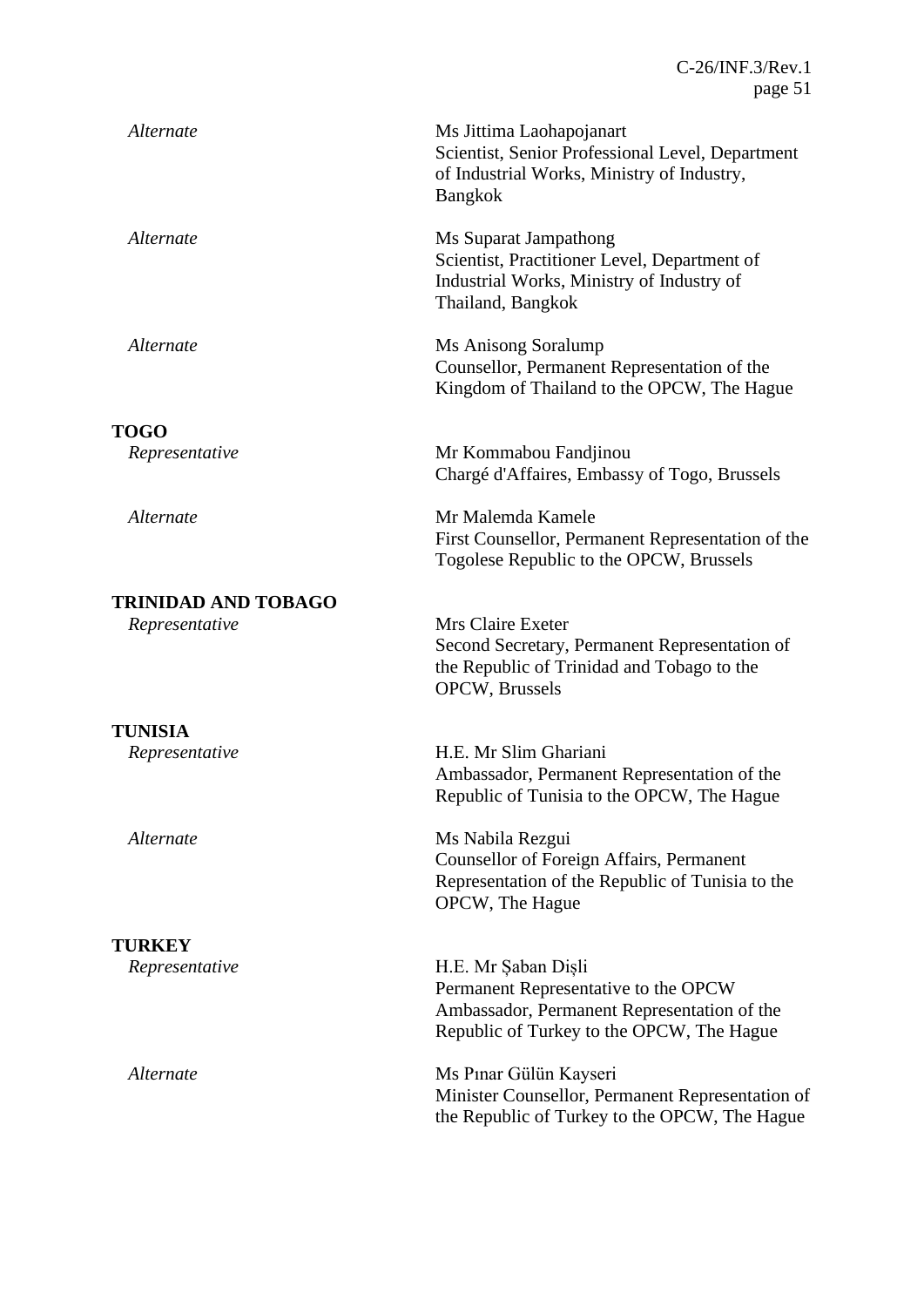| Alternate                                            | Mr Murat Soğangöz<br>Counsellor, Permanent Representation of the                                                                                                                                  |
|------------------------------------------------------|---------------------------------------------------------------------------------------------------------------------------------------------------------------------------------------------------|
|                                                      | Republic of Turkey to the OPCW, The Hague                                                                                                                                                         |
| TURKMENISTAN                                         |                                                                                                                                                                                                   |
| Representative                                       | H.E. Mr Tchary Atayev<br>Ambassador, Permanent Representative to the<br>OPCW, Mission of Turkmenistan to the OPCW,<br><b>Brussels</b>                                                             |
| Alternate                                            | Mr Yagshymyrat Kakajanov<br>Counsellor, Mission of Turkmenistan to the<br>OPCW, Brussels                                                                                                          |
| <b>UGANDA</b>                                        |                                                                                                                                                                                                   |
| Representative                                       | H.E. Ms Mirjam Blaak Sow<br>Permanent Representative to the OPCW<br>Ambassador, Permanent Representation of the<br>Republic of Uganda to the OPCW, Brussels                                       |
| Alternate                                            | Mr Denis Manana<br>Minister Plenipotentiary, Embassy of the<br>Republic of Uganda, Brussels                                                                                                       |
| <b>UKRAINE</b>                                       |                                                                                                                                                                                                   |
| Representative                                       | Ms Kateryna Bilna<br>Head of the Secretariat of the National Authority<br>on the Implementation of Chemical Weapons,<br>The Hague                                                                 |
| Alternate                                            | Mr Liubomyr Burba<br>First Secretary, Permanent Representation of<br>Ukraine to the OPCW, The Hague                                                                                               |
| <b>UNITED ARAB EMIRATES</b>                          |                                                                                                                                                                                                   |
| Representative                                       | H.E. Dr Hissa Abdulla Alotaiba<br>Permanent Representative to the OPCW<br>Ambassador, Permanent Representation of the<br>United Arab Emirates to the OPCW, The Hague                              |
| Alternate                                            | Mr Mohamed Salim Alowais<br>Head of the International Organizations Section,<br>Embassy of the United Arab Emirates, The Hague                                                                    |
| UNITED KINGDOM OF GREAT BRITAIN AND NORTHERN IRELAND |                                                                                                                                                                                                   |
| Representative                                       | H.E. Ms Joanna Roper CMG<br>Permanent Representative to the OPCW<br>Ambassador, Permanent Representation of the<br>United Kingdom of Great Britain and Northern<br>Ireland to the OPCW, The Hague |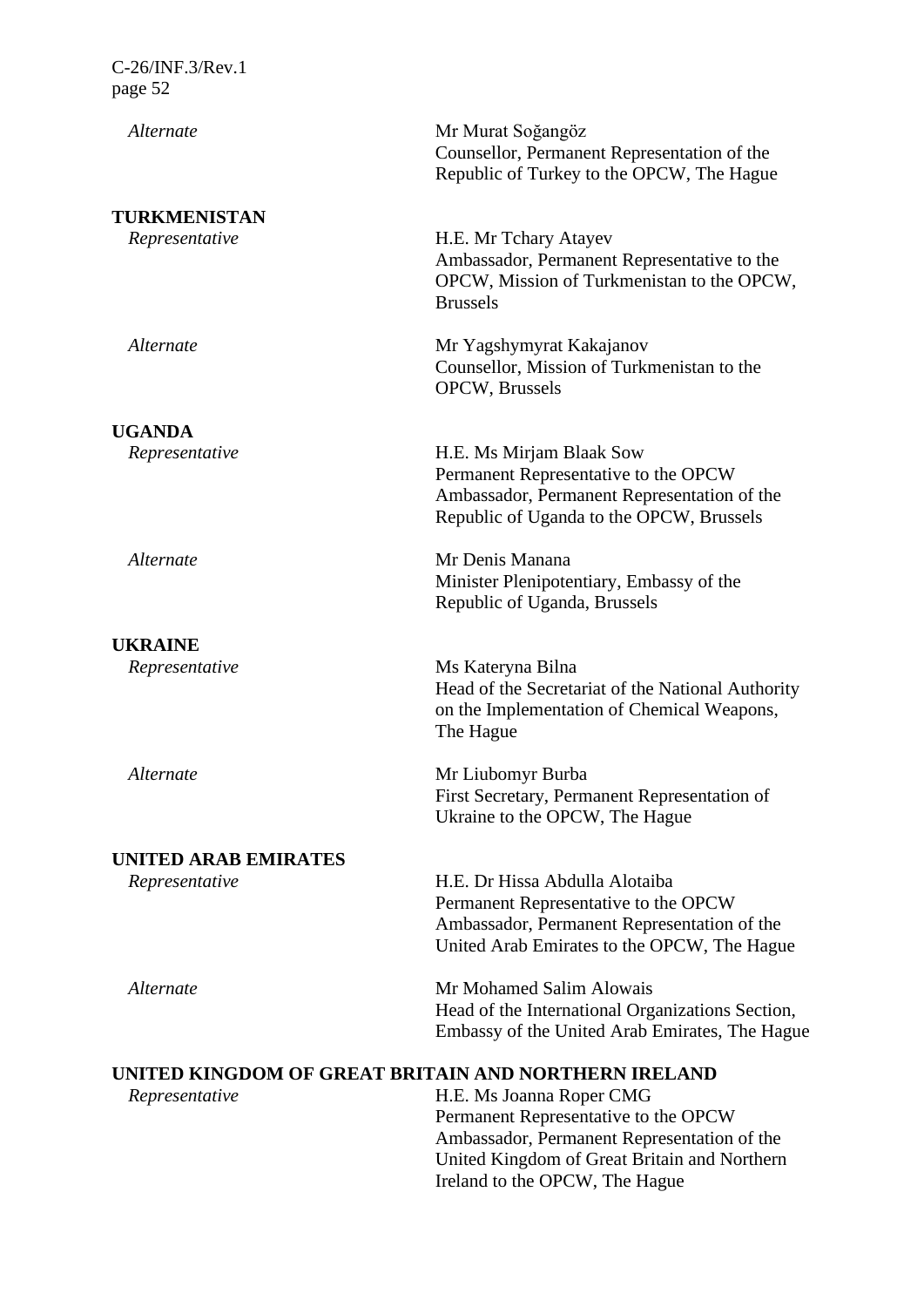| Alternate                                     | Ms Nicola Stewart<br>Deputy Permanent Representative to the OPCW,<br>Permanent Representation of the United Kingdom<br>of Great Britain and Northern Ireland to the<br>OPCW, The Hague |
|-----------------------------------------------|----------------------------------------------------------------------------------------------------------------------------------------------------------------------------------------|
| Alternate                                     | Mr Thomas Whitehead<br>Policy Adviser, Permanent Representation of the<br>United Kingdom of Great Britain and Northern<br>Ireland to the OPCW, The Hague                               |
| Alternate                                     | Mr Robin Mendham<br>Programme and Policy Manager, Permanent<br>Representation of the United Kingdom of Great<br>Britain and Northern Ireland to the OPCW,<br>The Hague                 |
| Alternate                                     | Mr Jack Marsh<br>Delegate, Permanent Representation of the United<br>Kingdom of Great Britain and Northern Ireland to<br>the OPCW, The Hague                                           |
| Alternate                                     | Mr Rory Maddick<br>Support Officer, Permanent Representation of the<br>United Kingdom of Great Britain and Northern<br>Ireland to the OPCW, The Hague                                  |
|                                               |                                                                                                                                                                                        |
| UNITED REPUBLIC OF TANZANIA<br>Representative | Mr Benedict Msuya<br>First Secretary, Permanent Representation of the<br>United Republic of Tanzania to the OPCW,<br>The Hague                                                         |
| Alternate                                     | Mr Noel Kipuyo<br>Counsellor, Embassy of the United Republic of<br>Tanzania, The Hague                                                                                                 |
| Adviser                                       | Ms Safi K. Kondo<br>Legal Adviser, Permanent Representation of the<br>United Republic of Tanzania to the OPCW,<br>The Hague                                                            |
| UNITED STATES OF AMERICA                      |                                                                                                                                                                                        |
| Representative                                | H.E. Mr Joseph Manso<br>Permanent Representative to the OPCW<br>Ambassador, Permanent Representation of the<br>United States of America to the OPCW,<br>Wassenaar                      |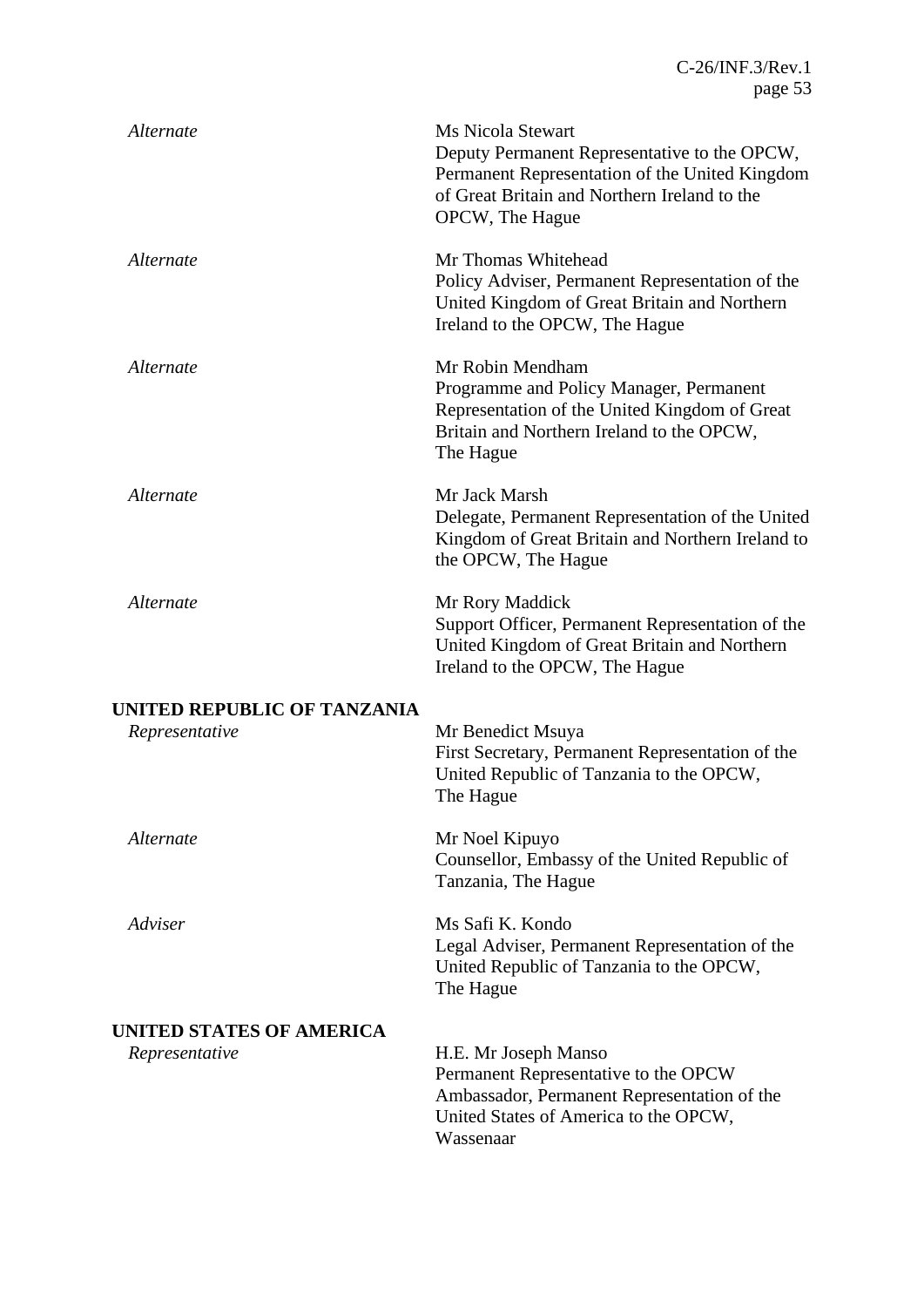| Alternate | Mr James Aguirre<br>Deputy Permanent Representative, Permanent<br>Representation of the United States of America to<br>the OPCW, Wassenaar      |
|-----------|-------------------------------------------------------------------------------------------------------------------------------------------------|
| Alternate | Ms Bonnie Jenkins<br>Under Secretary, U.S. Department of State,<br>Washington D.C.                                                              |
| Alternate | Ms Mela Carroll<br>Policy Adviser, Permanent Representation of the<br>United States of America to the OPCW,<br>Wassenaar                        |
| Alternate | Mr Shawn Michael Davis<br>Policy Adviser, Permanent Representation of the<br>United States of America to the OPCW,<br>Wassenaar                 |
| Alternate | Mr Nathaniel Haft<br>Policy Adviser, Permanent Representation of the<br>United States of America to the OPCW,<br>Wassenaar                      |
| Alternate | Mr Thaddeus Ryba<br>Department of Defence Representative,<br>Permanent Representation of the United States of<br>America to the OPCW, Wassenaar |
| Adviser   | Ms Rebecca Eggert<br>Delegate, Permanent Representation of the United<br>States of America to the OPCW, Wassenaar                               |
| Adviser   | Ms Lanita Kasiska<br>Delegate, Permanent Representation of the United<br>States of America to the OPCW, Wassenaar                               |
| Adviser   | Mr Samuel McDonald<br>Attorney-Adviser, United States Department of<br>State, Washington D.C.                                                   |
| Adviser   | Ms Sarah Rodjom<br>Deputy Director, Department of State,<br>Washington D.C.                                                                     |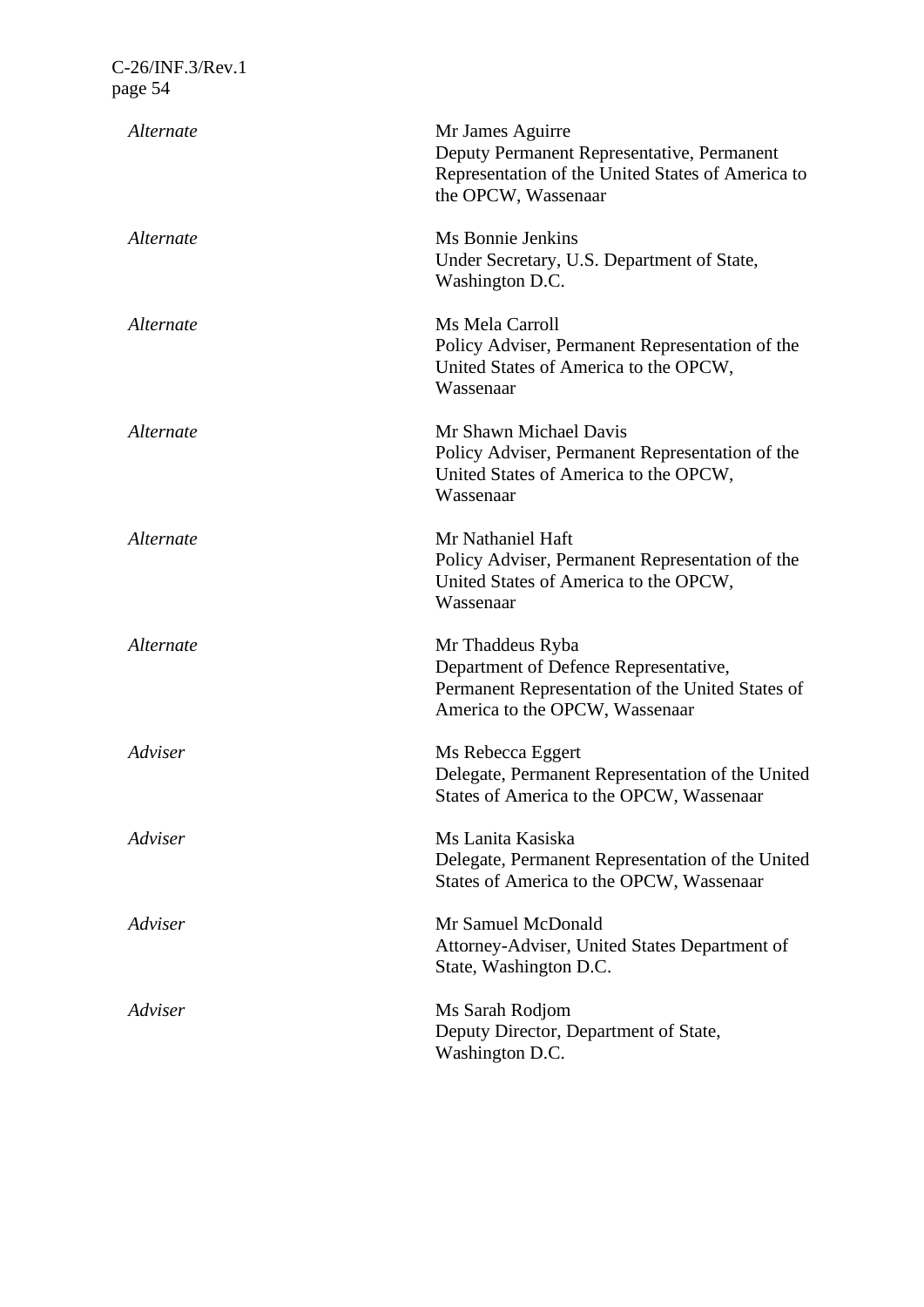| <b>URUGUAY</b>                            |                                                                                                                                                                                              |
|-------------------------------------------|----------------------------------------------------------------------------------------------------------------------------------------------------------------------------------------------|
| Representative                            | H.E. Mrs Laura Dupuy Lasserre<br>Permanent Representative to the OPCW<br>Ambassador, Permanent Representation of the<br>Eastern Republic of Uruguay to the OPCW,<br>The Hague                |
| Alternate                                 | Ms Anahí Aguirre<br>Second Secretary, Permanent Representation of<br>the Eastern Republic of Uruguay to the OPCW,<br>The Hague                                                               |
| <b>UZBEKISTAN</b>                         |                                                                                                                                                                                              |
| Representative                            | H.E. Mr Dilyor Khakimov<br>Permanent Representative to the OPCW<br>Ambassador, Permanent Representation of the<br>Republic of Uzbekistan to the OPCW, Brussels                               |
| Alternate                                 | Mr Bobir Sabirov<br>First Secretary, Permanent Representation of the<br>Republic of Uzbekistan to the OPCW, Brussels                                                                         |
| <b>VANUATU</b>                            |                                                                                                                                                                                              |
| Representative                            | Mr Dreli Solomon<br>Chargé d'Affaires, Embassy of the Republic of<br>Vanuatu to the Kingdom of Belgium, Brussels                                                                             |
| <b>VENEZUELA (BOLIVARIAN REPUBLIC OF)</b> |                                                                                                                                                                                              |
| Representative                            | H.E. Ms Gladys Maria Gutierrez Alvarado<br>Permanent Representative to the OPCW<br>Ambassador, Permanent Representation of the<br>Bolivarian Republic of Venezuela to the OPCW,<br>The Hague |
| Adviser                                   | Mr Jimai Montiel Calles<br>Minister Counsellor, Permanent Representation of<br>the Bolivarian Republic of Venezuela to the<br>OPCW, The Hague                                                |
| Adviser                                   | Mr Jhon Ellery Uzcategui Peña<br>Diplomatic Attaché, Permanent Representation of<br>the Bolivarian Republic of Venezuela to the<br>OPCW, The Hague                                           |
| <b>VIET NAM</b>                           |                                                                                                                                                                                              |
| Representative                            | Mr Hoang Hai<br>Counsellor, Deputy Chief of Mission, Permanent<br>Representation of the Socialist Republic of Viet<br>Nam to the OPCW, The Hague                                             |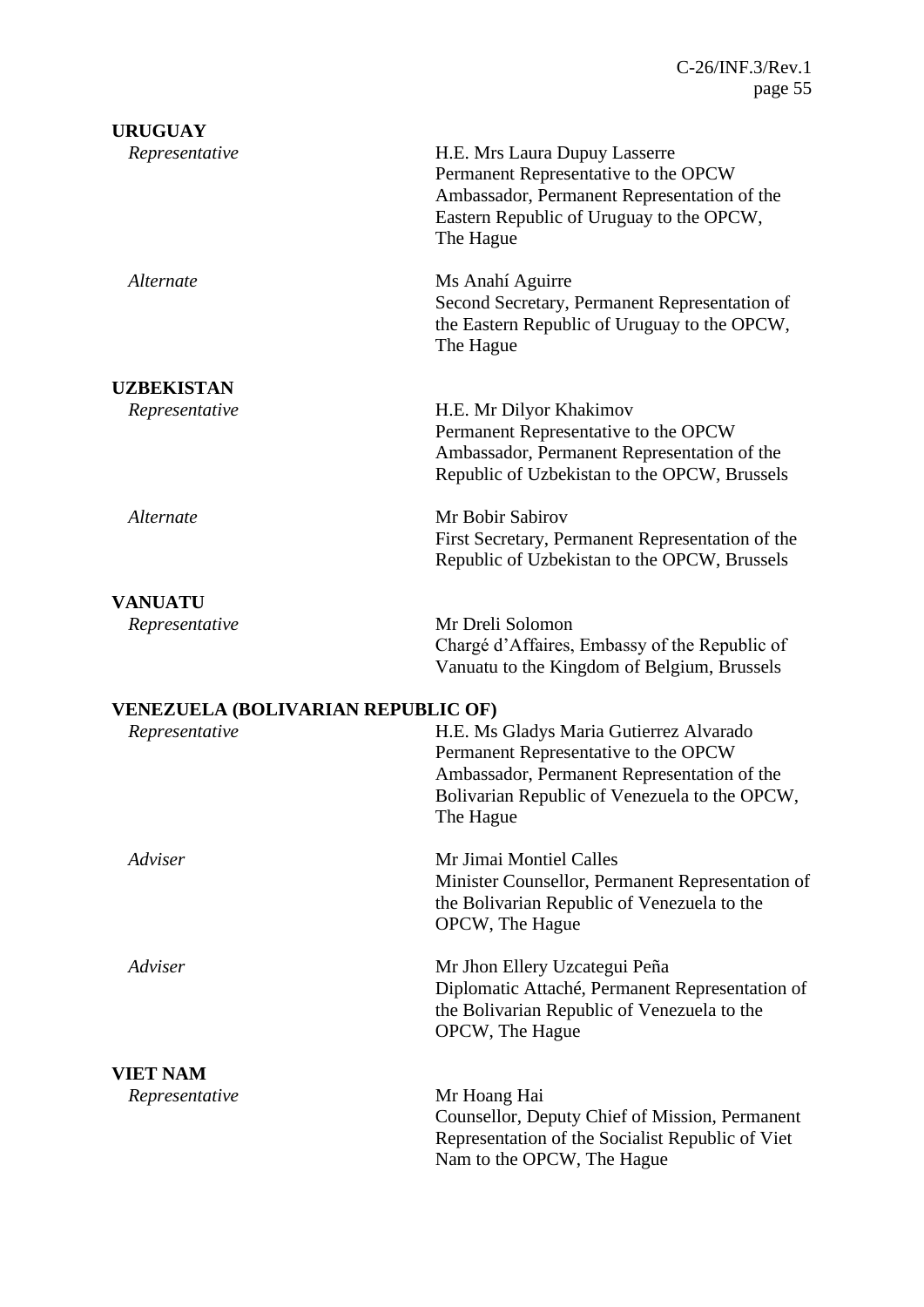| Adviser        | Mr Tu Anh Tuan                                                                                                                                                    |
|----------------|-------------------------------------------------------------------------------------------------------------------------------------------------------------------|
|                | First Secretary, Permanent Representation of the<br>Socialist Republic of Viet Nam to the OPCW,<br>The Hague                                                      |
| <b>YEMEN</b>   |                                                                                                                                                                   |
| Representative | H.E. Mrs Sahar Mohammed Ghanem<br>Permanent Representative to the OPCW<br>Ambassador, Permanent Representation of the<br>Republic of Yemen to the OPCW, The Hague |
| Alternate      | Mr Mohammed Abdullah Fakher<br>Counsellor, Permanent Representation of the<br>Republic of Yemen to the OPCW, The Hague                                            |
| Adviser        | Mr Wadhah S.O. Hadi<br>Counsellor, Permanent Representation of the<br>Republic of Yemen to the OPCW, The Hague                                                    |
| <b>ZAMBIA</b>  |                                                                                                                                                                   |
| Representative | Mrs Eunice M. T. Luambia<br>Director, Ministry of Foreign Affairs, Lusaka                                                                                         |
| Adviser        | Mr Donovan Webster Zyambo<br>Minister Counsellor, Permanent Representation of<br>the Republic of Zambia to the OPCW, Brussels                                     |
| Adviser        | Mr Susiku Akapelwa<br>Assistant Director, Ministry of Foreign Affairs,<br>Lusaka                                                                                  |
| Adviser        | Ms Bertha Musonda Chileshe<br>Counsellor, Permanent Representation of the<br>Republic of Zambia to the OPCW, Brussels                                             |
| Adviser        | Mr Mukuka Kangwa<br>First Secretary, Permanent Representation of the<br>Republic of Zambia to the OPCW, Brussels                                                  |
| Adviser        | Ms Mumbi Mutale<br>First Secretary, Ministry of Foreign Affairs,<br>Lusaka                                                                                        |
| ZIMBABWE       |                                                                                                                                                                   |
| Representative | Dr Gatsha Mazithulela<br>Chairperson, National Authority of the Republic<br>of Zimbabwe, Harare                                                                   |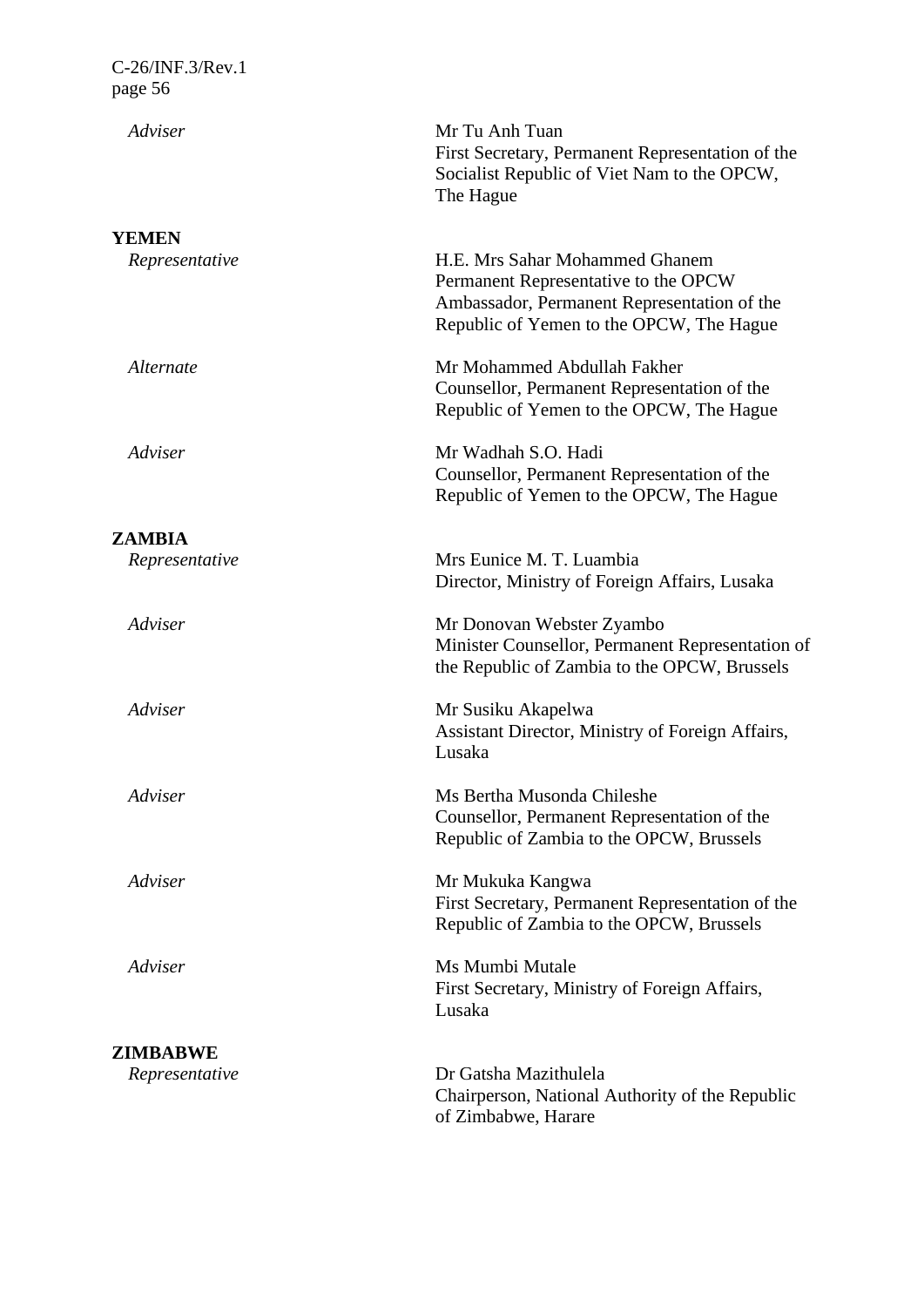| Alternate | Mrs Lindy Chenga<br>Minister Counsellor, Permanent Representation of<br>the Republic of Zimbabwe to the OPCW,<br><b>Brussels</b> |
|-----------|----------------------------------------------------------------------------------------------------------------------------------|
| Adviser   | Mr Albert Vote Murove<br>Legal Advisor, National Authority of the<br>Republic of Zimbabwe, Harare                                |
| Adviser   | Mr Tendai Chilowa<br>Advisor, National Authority of the Republic of<br>Zimbabwe, Harare                                          |
| Adviser   | Mr Blessing Chuma<br>Advisor, National Authority of the Republic of<br>Zimbabwe, Harare                                          |
| Adviser   | Mr Vumani Ncube<br>Officer, National Authority of the Republic of<br>Zimbabwe, Brussels                                          |
| Adviser   | Mr Francis Ngwenya<br>Desk Officer, Ministry of Foreign Affairs and<br><b>International Trade, Harare</b>                        |

# **B. SIGNATORY STATES**

| <b>ISRAEL</b> |                                                    |
|---------------|----------------------------------------------------|
| Adviser       | Mr Benjamin Sharoni                                |
|               | Director, Arms Control Department                  |
|               | Israel Ministry of Foreign Affairs, Jerusalem      |
| Adviser       | Mrs Hila Stern                                     |
|               | Chargé d'Affaires, Embassy of the State of Israel, |
|               | The Hague                                          |
| Adviser       | Ms Karin Eliyahu-Pery                              |
|               | Head of Public Diplomacy, Embassy of the State     |
|               | of Israel, The Hague                               |
| Adviser       | Mr Jesaja de Vos                                   |
|               | Political Affairs Officer, Embassy of the State of |
|               | Israel, The Hague                                  |
| Adviser       | Mr Matan Gazit                                     |
|               | Deputy Chief of Mission Assistant, Embassy of      |
|               | the State of Israel, The Hague                     |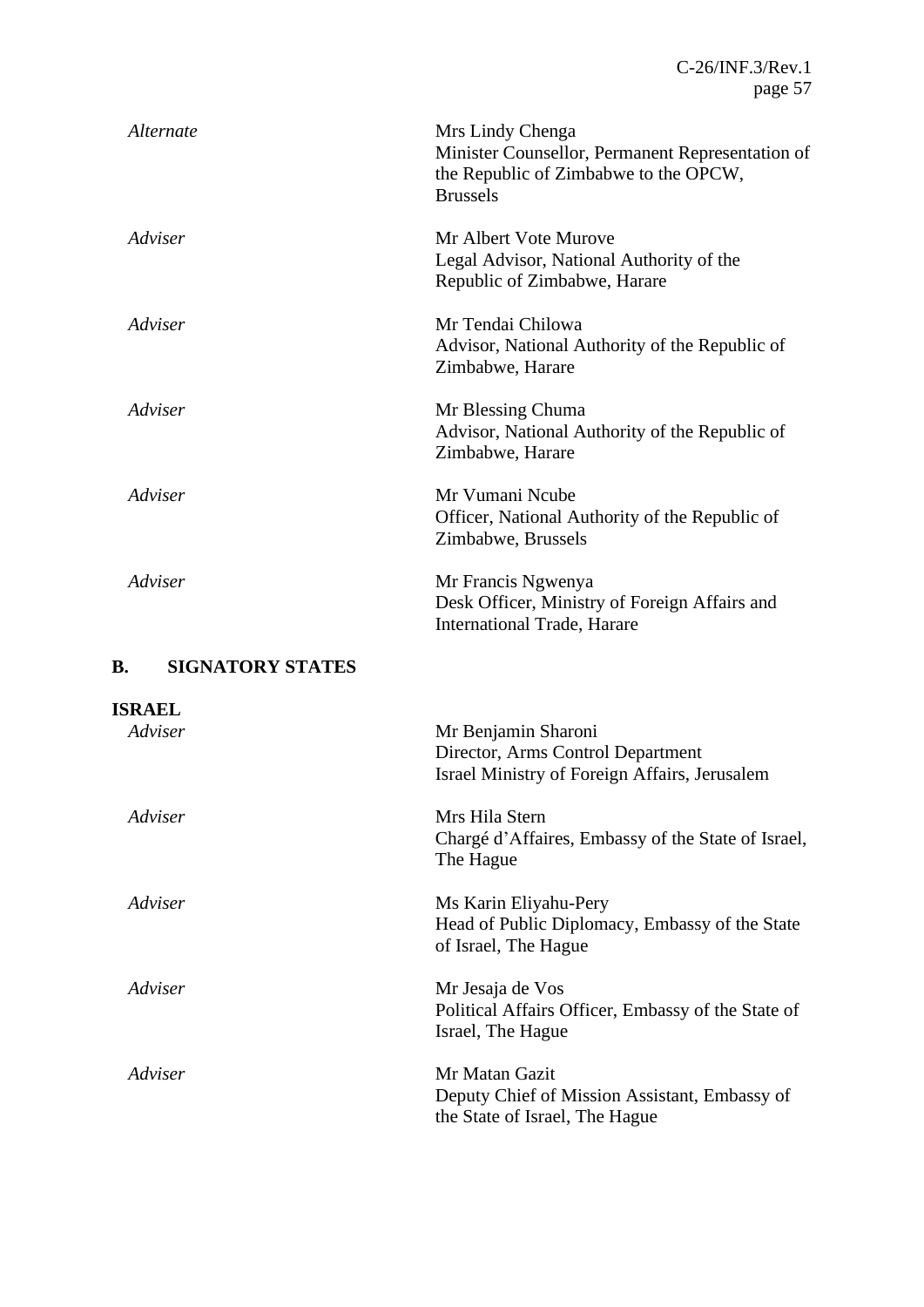### **C. OBSERVERS**

#### **(i) INTERNATIONAL ORGANISATIONS**

# **European Union (EU)**

| $\frac{1}{2}$                |  |
|------------------------------|--|
| H.E. Ms Marjolijn Van Deelen |  |

Special Envoy for Disarmament and Non-Proliferation

# **EUROPOL**

### Mr Joãò Simões CBRNE Specialist

**Hague Conference on Private International Law (HCCH)** Ms Anna Koelewijn Head of Administration

#### **International Committee for the Red Cross (ICRC)**

| Mr Laurent Robert | <b>CBRN</b> Adviser                  |
|-------------------|--------------------------------------|
| Mr Neil Davison   | Senior Scientific and Policy Advisor |

#### **INTERPOL** Mr Alan Grimmer

Coordinator, Chemical and Explosive Terrorism Prevention Unit

#### **North Atlantic Treaty Organisation (NATO)**

Ms Meghann Daigle Voluntary National Contribution Mr Jaromir Jiricek Officer, Arms Control, Disarmament and WMD Non-Proliferation Centre

### **Organization for Security and Co-operation (OSCE)**

Mr Shawn Decaluwe Chief, FSC Support Unit

### **United Nations Institute for Disarmament Research (UNIDIR)**

Mr Robin Geiss Director Ms Renata Hessmann Dalaqua Programme Lead Ms Maria Garzon Maceda Research Assistant Ms Eleanor Krabill Graduate Professional Ms Shimona Mohan Graduate Professional

Ms Almudena Azcarate Ortega Associate Researcher – Space and Missiles

### **(ii) NON-GOVERNMENTAL ORGANISATIONS**

| African Centre for Science and<br><b>International Security</b> | Mr Hubert Foy           |
|-----------------------------------------------------------------|-------------------------|
| American Public Health<br>Association                           | Ms Deborah Klein Walker |
| Arms Control Association                                        | Mr Paul Walker          |
| <b>CBRNe Society</b>                                            | Ms Anna Paternnosto     |